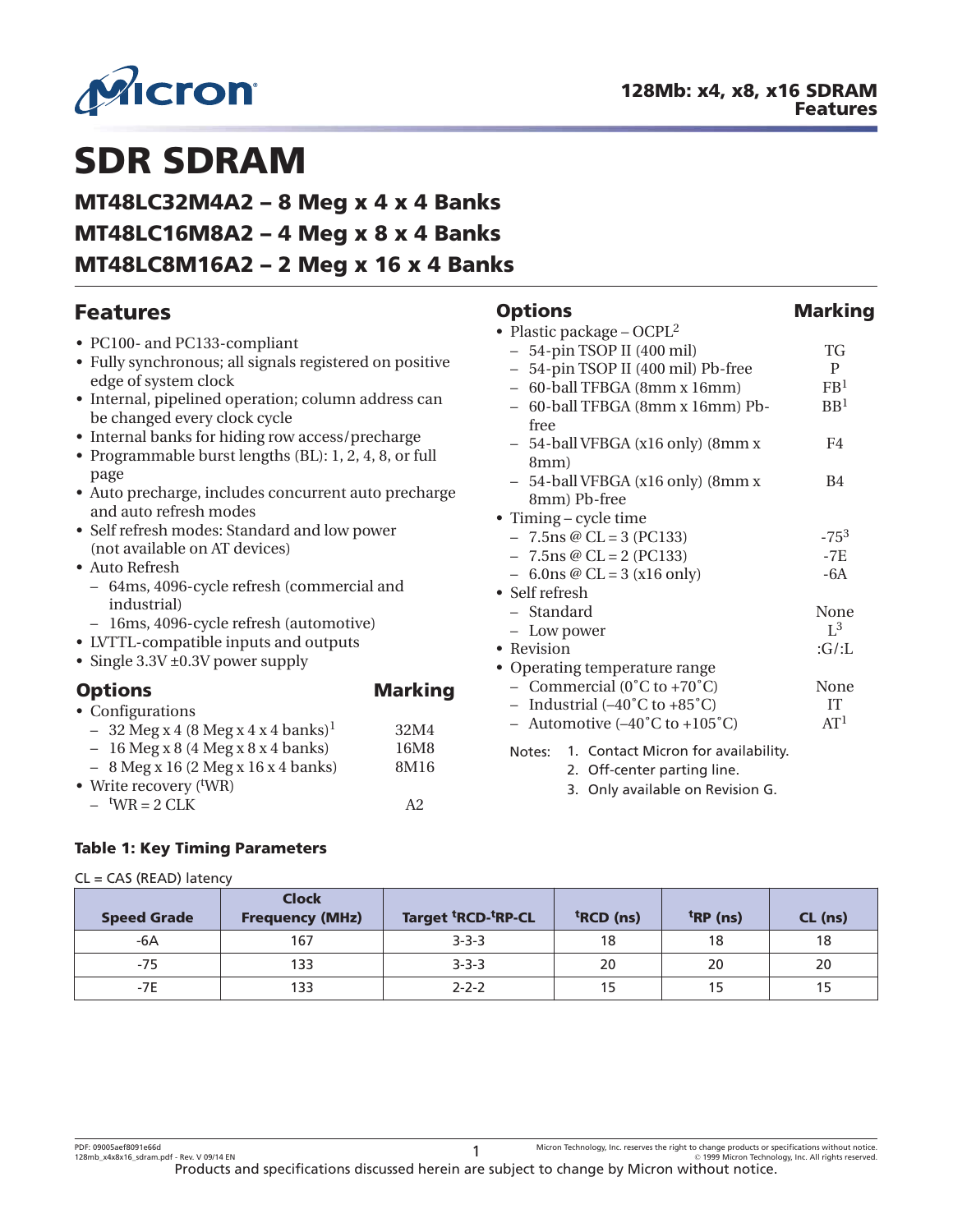<span id="page-1-0"></span>

#### **Table 2: Address Table**

| Parameter         | 32 Meg x 4          | <b>16 Meg x 8</b>   | 8 Meg x 16           |  |  |
|-------------------|---------------------|---------------------|----------------------|--|--|
| Configuration     | 8 Meg x 4 x 4 banks | 4 Meg x 8 x 4 banks | 2 Meg x 16 x 4 banks |  |  |
| Refresh count     | 4К                  | 4K                  | 4К                   |  |  |
| Row addressing    | 4K A[11:0]          | 4K A[11:0]          | 4K A[11:0]           |  |  |
| Bank addressing   | 4 BA[1:0]           | 4 BA[1:0]           | 4 BA[1:0]            |  |  |
| Column addressing | 2K A[9:0], A11      | 1K A[9:0]           | 512 A[8:0]           |  |  |

#### **Table 3: 128Mb SDR Part Numbering**

| <b>Part Numbers</b> | <b>Architecture</b> |
|---------------------|---------------------|
| MT48LC32M4A2TG      | 32 Meg x 4          |
| MT48LC32M4A2P       | 32 Meg x 4          |
| MT48LC16M8A2TG      | 16 Meg x 8          |
| MT48LC16M8A2P       | 16 Meg x 8          |
| MT48LC16M8A2FB      | 16 Meg x 8          |
| MT48LC16M8A2BB      | 16 Meg x 8          |
| MT48LC8M16A2TG      | 8 Meg x 16          |
| MT48LC8M16A2P       | 8 Meg x 16          |
| MT48LC8M16A2B4      | 8 Meg x 16          |
| MT48LC8M16A2F4      | 16 Meg x 16         |

Note: 1. FBGA Device Decoder: [www.micron.com/decoder](http://www.micron.com/decoder)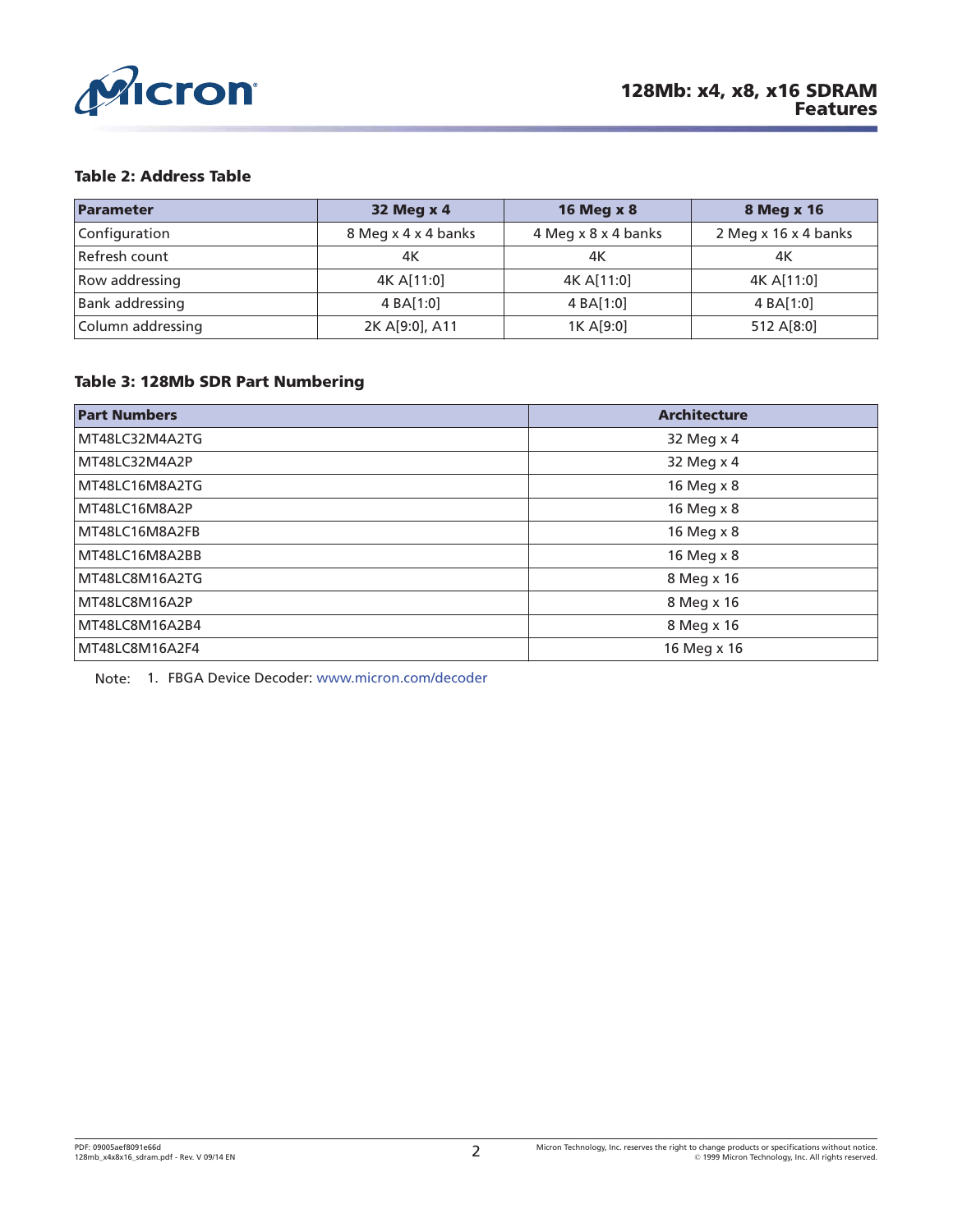

# **Contents**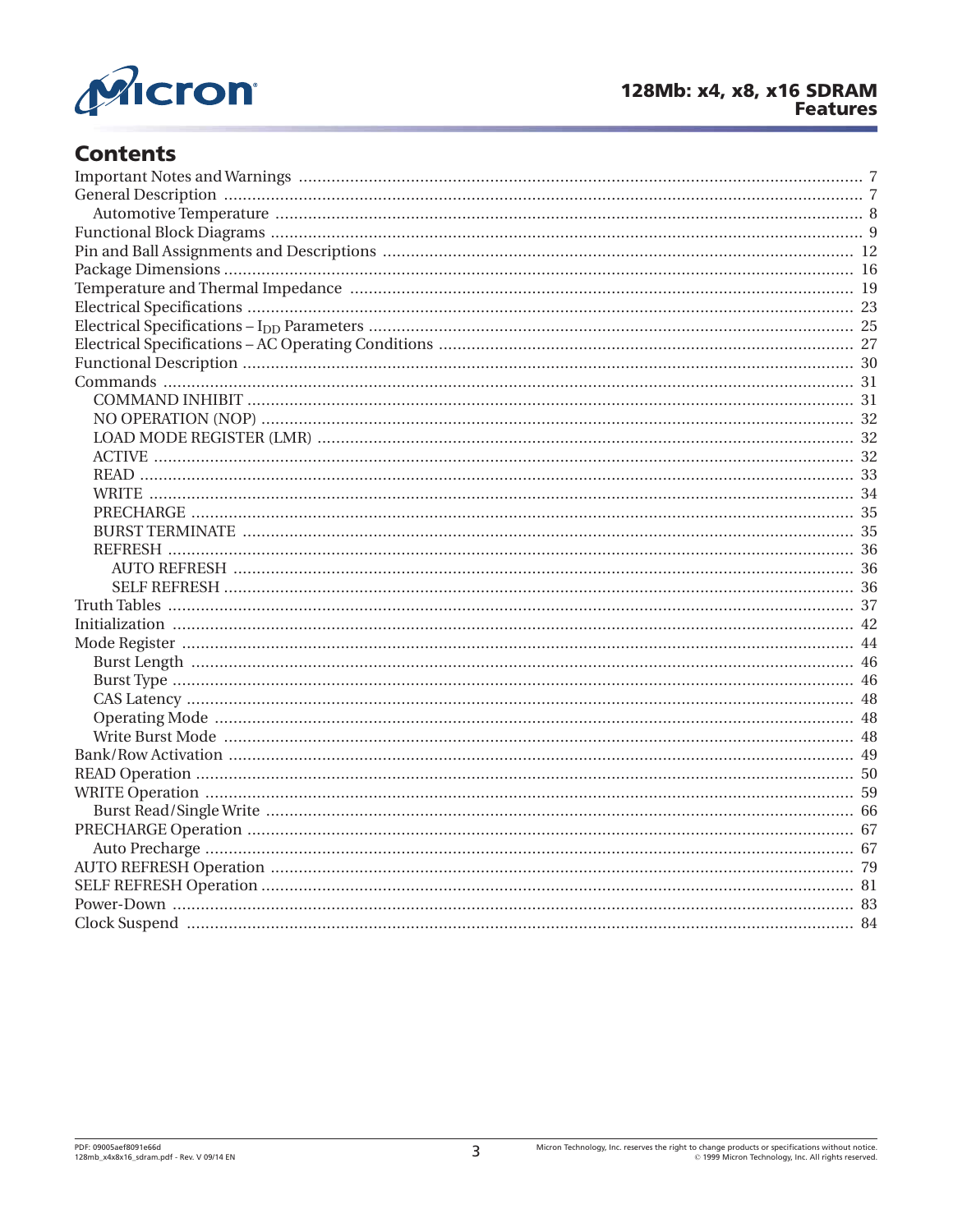

# **List of Figures**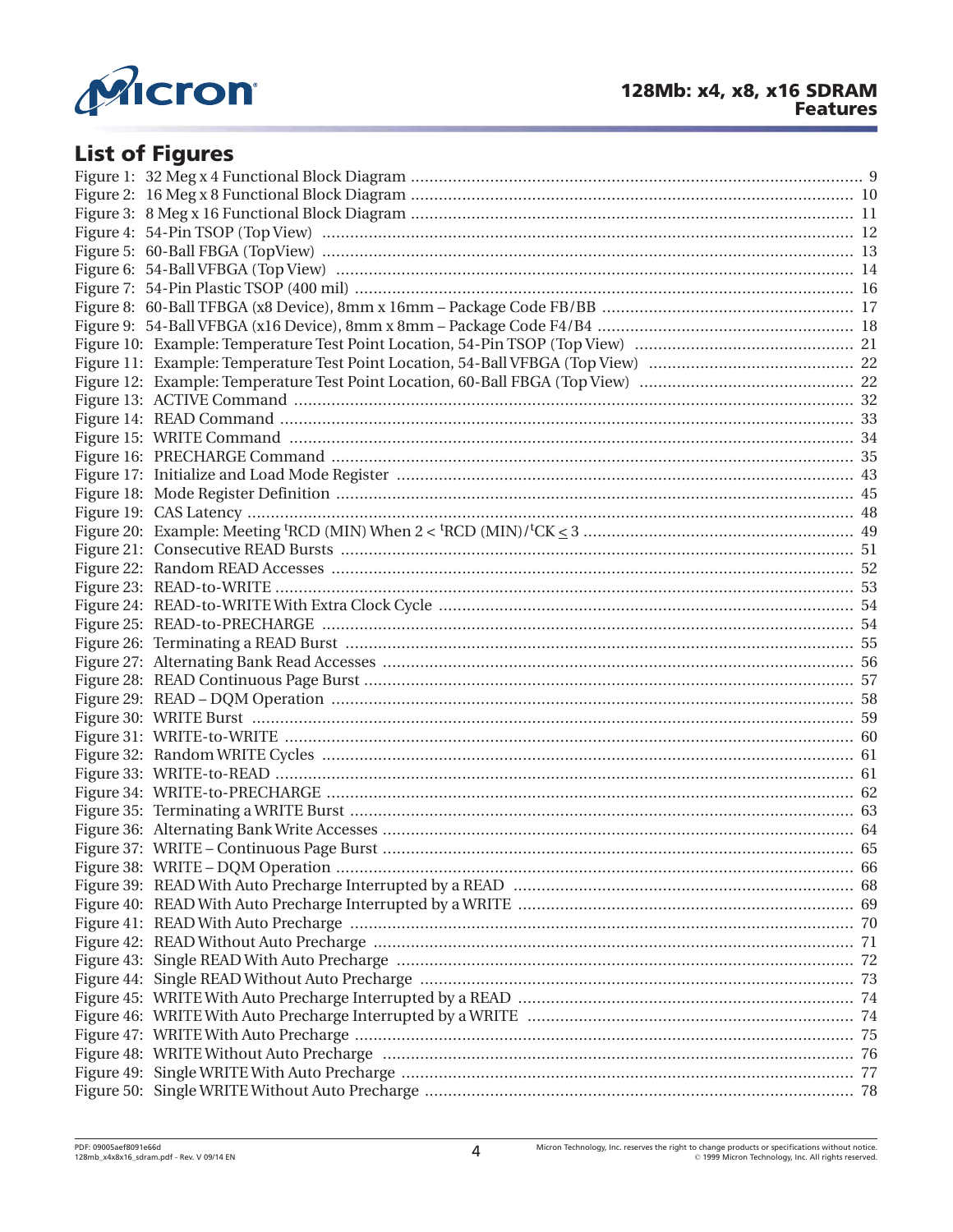

### **128Mb: x4, x8, x16 SDRAM Features**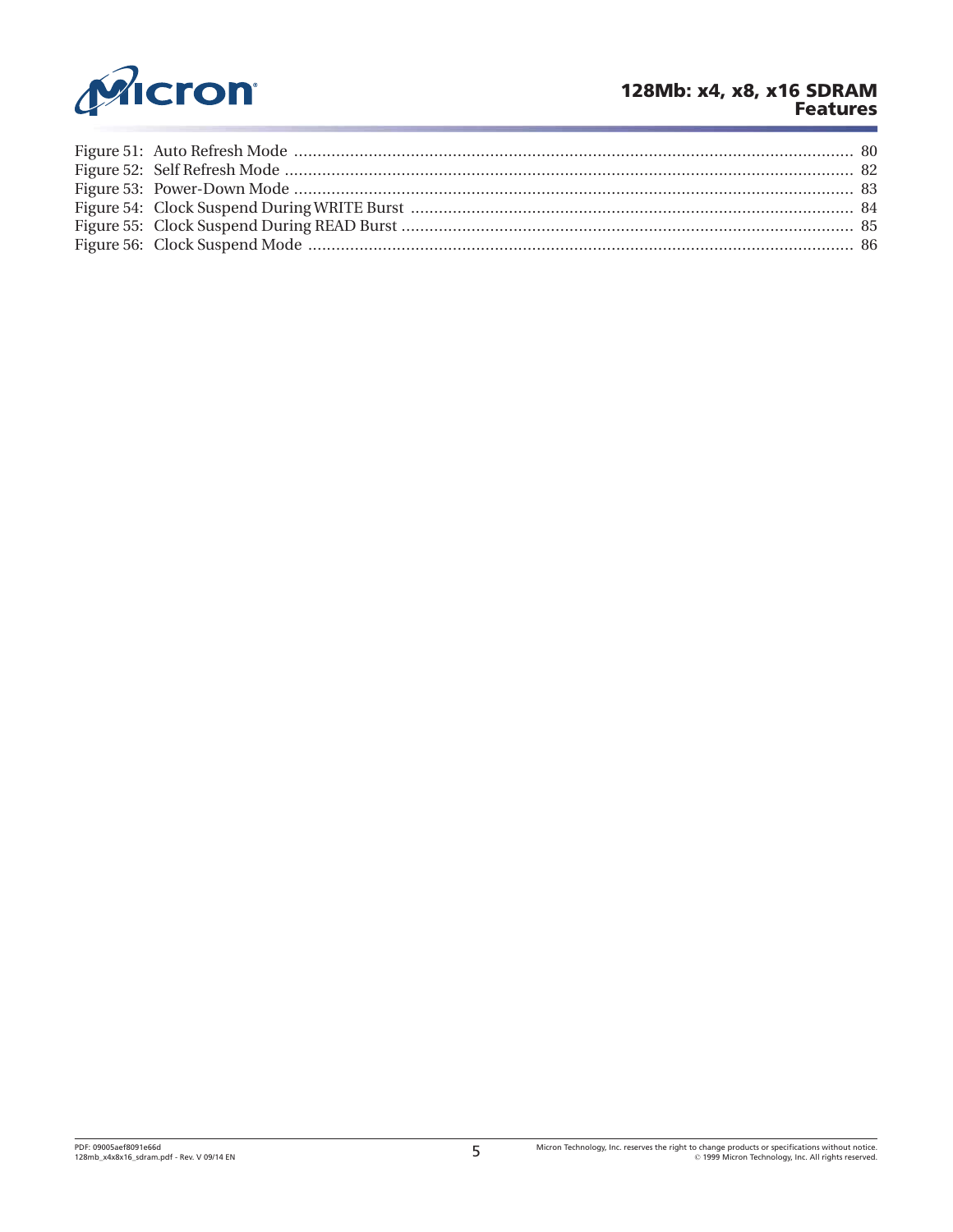

# **List of Tables**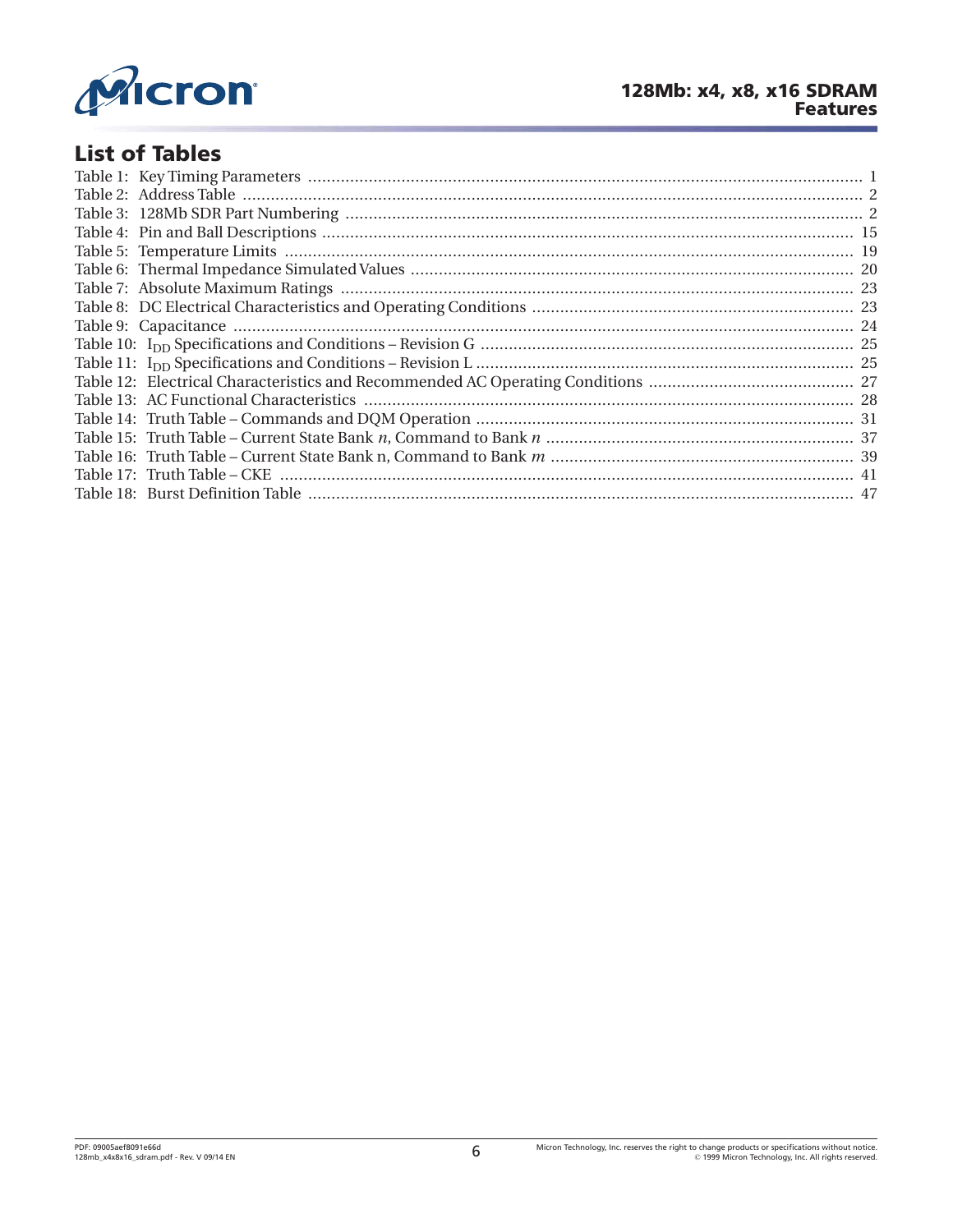<span id="page-6-0"></span>

# **Important Notes and Warnings**

Micron Technology, Inc. ("Micron") reserves the right to make changes to information published in this document, including without limitation specifications and product descriptions. This document supersedes and replaces all information supplied prior to the publication hereof. You may not rely on any information set forth in this document if you obtain the product described herein from any unauthorized distributor or other source not authorized by Micron.

**Automotive Applications.** Products are not designed or intended for use in automotive applications unless specifically designated by Micron as automotive-grade by their respective data sheets. Distributor and customer/distributor shall assume the sole risk and liability for and shall indemnify and hold Micron harmless against all claims, costs, damages, and expenses and reasonable attorneys' fees arising out of, directly or indirectly, any claim of product liability, personal injury, death, or property damage resulting directly or indirectly from any use of nonautomotive-grade products in automotive applications. Customer/distributor shall ensure that the terms and conditions of sale between customer/distributor and any customer of distributor/customer (1) state that Micron products are not designed or intended for use in automotive applications unless specifically designated by Micron as automotive-grade by their respective data sheets and (2) require such customer of distributor/customer to indemnify and hold Micron harmless against all claims, costs, damages, and expenses and reasonable attorneys' fees arising out of, directly or indirectly, any claim of product liability, personal injury, death, or property damage resulting from any use of non-automotive-grade products in automotive applications.

**Critical Applications.** Products are not authorized for use in applications in which failure of the Micron component could result, directly or indirectly in death, personal injury, or severe property or environmental damage ("Critical Applications"). Customer must protect against death, personal injury, and severe property and environmental damage by incorporating safety design measures into customer's applications to ensure that failure of the Micron component will not result in such harms. Should customer or distributor purchase, use, or sell any Micron component for any critical application, customer and distributor shall indemnify and hold harmless Micron and its subsidiaries, subcontractors, and affiliates and the directors, officers, and employees of each against all claims, costs, damages, and expenses and reasonable attorneys' fees arising out of, directly or indirectly, any claim of product liability, personal injury, or death arising in any way out of such critical application, whether or not Micron or its subsidiaries, subcontractors, or affiliates were negligent in the design, manufacture, or warning of the Micron product.

**Customer Responsibility.** Customers are responsible for the design, manufacture, and operation of their systems, applications, and products using Micron products. ALL SEMICONDUCTOR PRODUCTS HAVE INHERENT FAIL-URE RATES AND LIMITED USEFUL LIVES. IT IS THE CUSTOMER'S SOLE RESPONSIBILITY TO DETERMINE WHETHER THE MICRON PRODUCT IS SUITABLE AND FIT FOR THE CUSTOMER'S SYSTEM, APPLICATION, OR PRODUCT. Customers must ensure that adequate design, manufacturing, and operating safeguards are included in customer's applications and products to eliminate the risk that personal injury, death, or severe property or environmental damages will result from failure of any semiconductor component.

**Limited Warranty.** In no event shall Micron be liable for any indirect, incidental, punitive, special or consequential damages (including without limitation lost profits, lost savings, business interruption, costs related to the removal or replacement of any products or rework charges) whether or not such damages are based on tort, warranty, breach of contract or other legal theory, unless explicitly stated in a written agreement executed by Micron's duly authorized representative.

# **General Description**

The 128Mb SDRAM is a high-speed CMOS, dynamic random-access memory containing 134,217,728 bits. It is internally configured as a quad-bank DRAM with a synchronous interface (all signals are registered on the positive edge of the clock signal, CLK). Each of the x4's 33,554,432-bit banks is organized as 4096 rows by 2048 columns by 4 bits. Each of the x8's 33,554,432-bit banks is organized as 4096 rows by 1024 columns by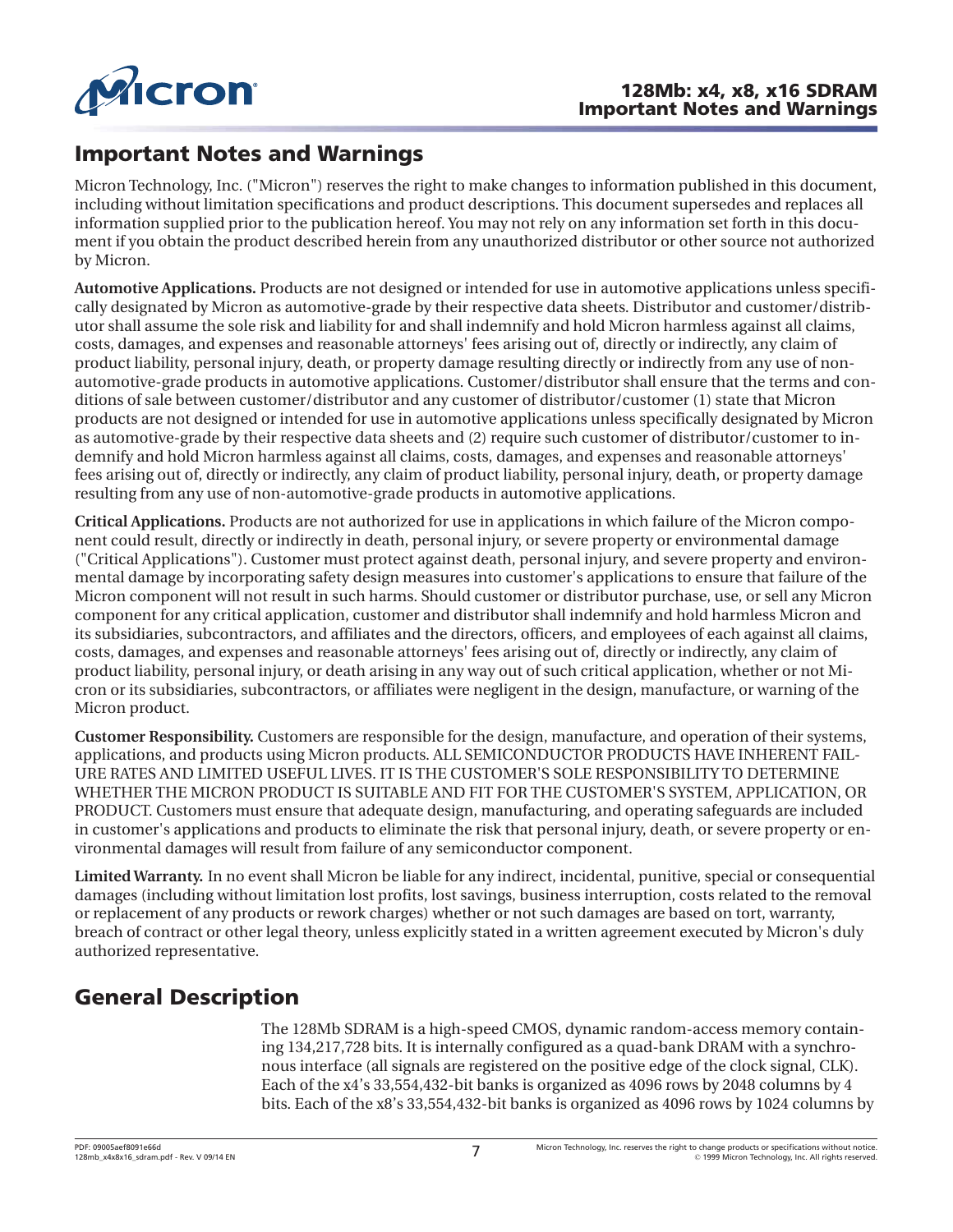<span id="page-7-0"></span>

8 bits. Each of the x16's 33,554,432-bit banks is organized as 4096 rows by 512 columns by 16 bits.

Read and write accesses to the SDRAM are burst-oriented; accesses start at a selected location and continue for a programmed number of locations in a programmed sequence. Accesses begin with the registration of an ACTIVE command, which is then followed by a READ or WRITE command. The address bits registered coincident with the ACTIVE command are used to select the bank and row to be accessed (BA[1:0] select the bank; A[11:0] select the row). The address bits registered coincident with the READ or WRITE command are used to select the starting column location for the burst access.

The SDRAM provides for programmable read or write burst lengths (BL) of 1, 2, 4, or 8 locations, or the full page, with a burst terminate option. An auto precharge function may be enabled to provide a self-timed row precharge that is initiated at the end of the burst sequence.

The 128Mb SDRAM uses an internal pipelined architecture to achieve high-speed operation. This architecture is compatible with the 2*n* rule of prefetch architectures, but it also allows the column address to be changed on every clock cycle to achieve a highspeed, fully random access. Precharging one bank while accessing one of the other three banks will hide the PRECHARGE cycles and provide seamless, high-speed, random-access operation.

The 128Mb SDRAM is designed to operate in 3.3V memory systems. An auto refresh mode is provided, along with a power-saving, power-down mode. All inputs and outputs are LVTTL-compatible.

The devices offer substantial advances in DRAM operating performance, including the ability to synchronously burst data at a high data rate with automatic column-address generation, the ability to interleave between internal banks to hide precharge time, and the capability to randomly change column addresses on each clock cycle during a burst access.

### **Automotive Temperature**

The automotive temperature (AT) option adheres to the following specifications:

- 16ms refresh rate
- Self refresh not supported
- Ambient and case temperature cannot be less than –40°C or greater than +105°C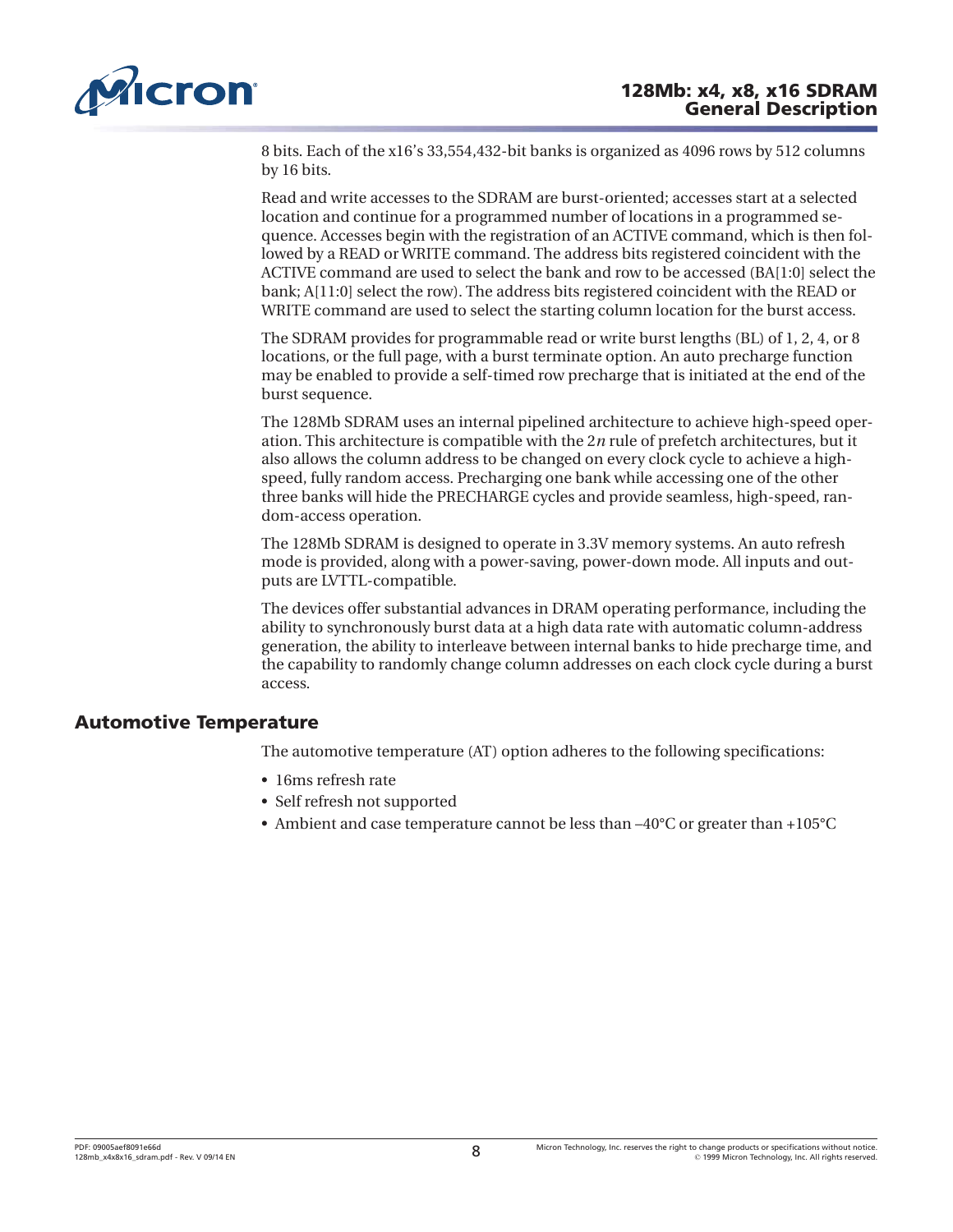<span id="page-8-0"></span>

# **Functional Block Diagrams**

#### **Figure 1: 32 Meg x 4 Functional Block Diagram**

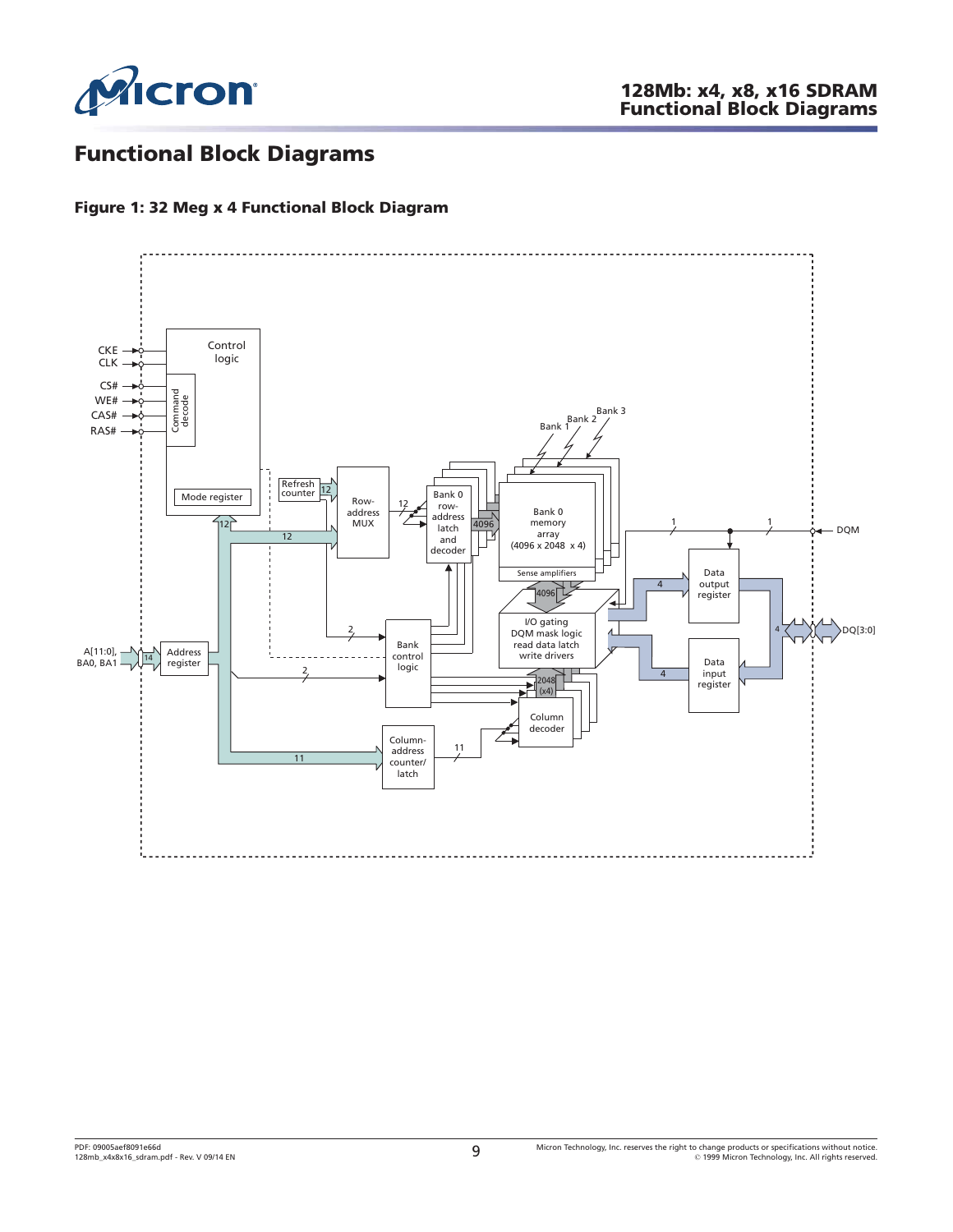<span id="page-9-0"></span>

#### **Figure 2: 16 Meg x 8 Functional Block Diagram**

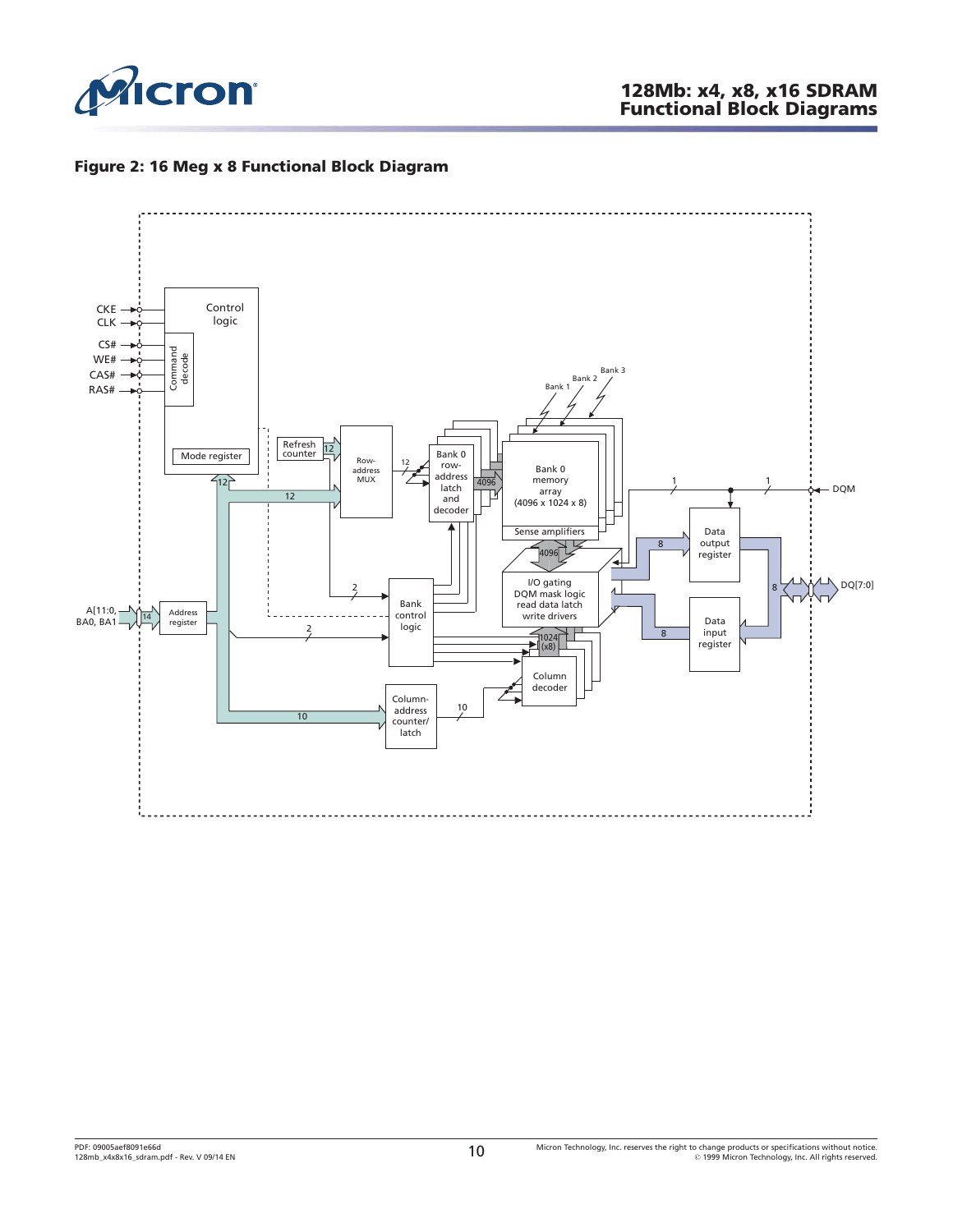<span id="page-10-0"></span>

#### **Figure 3: 8 Meg x 16 Functional Block Diagram**

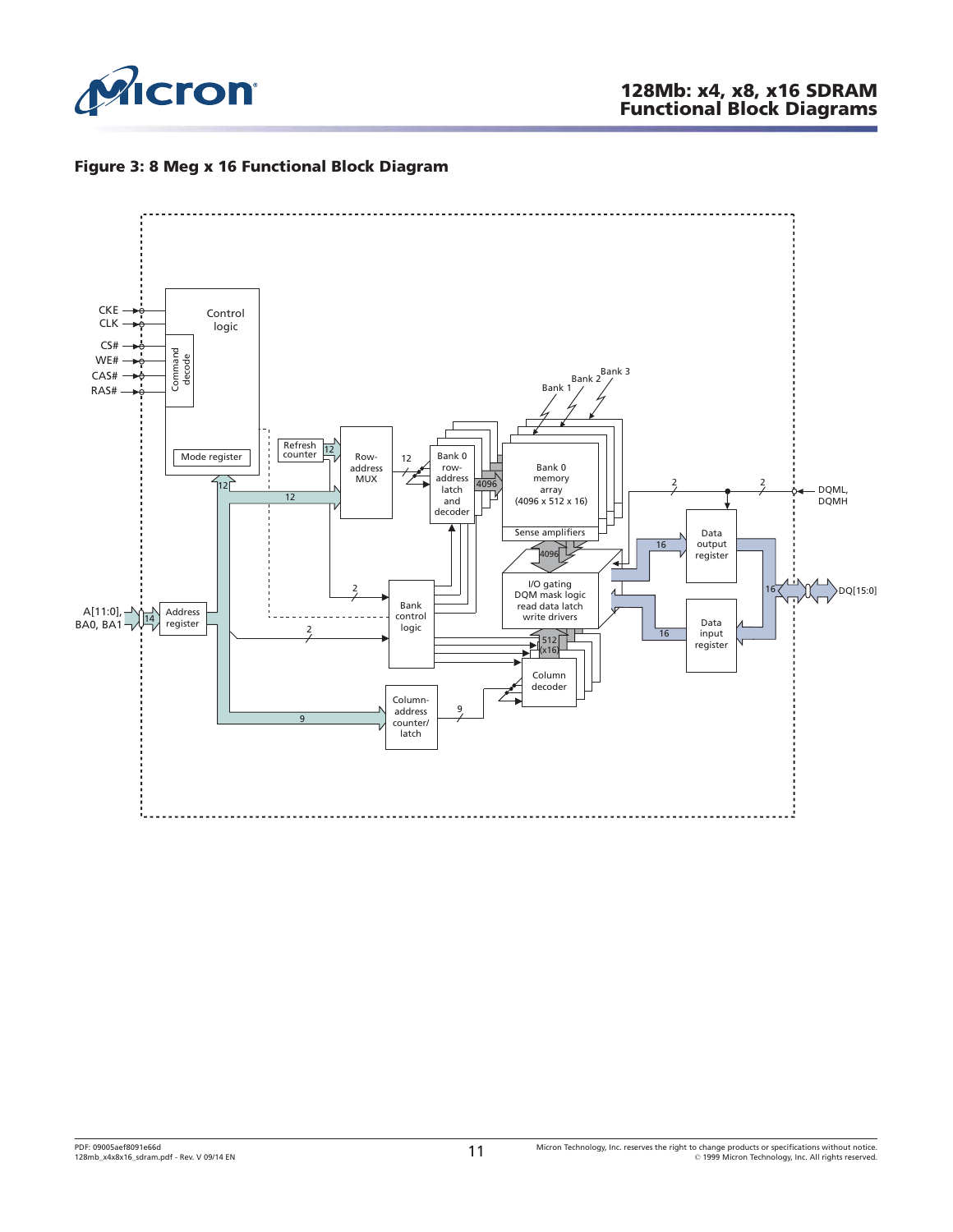<span id="page-11-0"></span>

## **Pin and Ball Assignments and Descriptions**

#### **Figure 4: 54-Pin TSOP (Top View)**

| χ4        | х8              | x16                        |                |    |  |    |             | <u>x16</u>       | $\underline{x8}$ | x4              |
|-----------|-----------------|----------------------------|----------------|----|--|----|-------------|------------------|------------------|-----------------|
|           |                 | $\mathsf{V}_{\mathsf{DD}}$ |                | 1. |  | 54 |             | V <sub>SS</sub>  |                  |                 |
| ΝC        | DQ <sub>0</sub> | DQ <sub>0</sub>            |                | 2  |  | 53 |             | <b>DQ15</b>      | DQ7              | ΝC              |
| -         |                 | V <sub>DDQ</sub>           |                | 3  |  | 52 |             | V <sub>SSQ</sub> |                  |                 |
| NC        | <b>NC</b>       | DQ1                        | ٣I             | 4  |  | 51 |             | DQ14             | ΝC               | <b>NC</b>       |
| DQ0       | DQ1             | DQ <sub>2</sub>            | ПĪ             | 5  |  | 50 |             | <b>DQ13</b>      | DQ6              | DQ <sub>3</sub> |
| -         |                 | V <sub>SSQ</sub>           | $\Box$         | 6  |  | 49 |             | V <sub>DDQ</sub> |                  | -               |
| NС        | <b>NC</b>       | DQ3                        | $\blacksquare$ | 7  |  | 48 | Ŧ           | <b>DQ12</b>      | ΝC               | <b>NC</b>       |
| <b>NC</b> | DQ <sub>2</sub> | DQ4                        | T              | 8  |  | 47 | ┓           | <b>DQ11</b>      | DQ5              | ΝC              |
| -         |                 | V <sub>DDQ</sub>           | $\Box$         | 9  |  | 46 | ᆩ           | V <sub>SSQ</sub> |                  | -               |
| <b>NC</b> | <b>NC</b>       | DQ5                        |                | 10 |  | 45 |             | <b>DQ10</b>      | NC               | <b>NC</b>       |
| DQ1       | DQ3             | DQ6                        | H E            | 11 |  | 44 |             | DQ <sub>9</sub>  | DQ4              | DQ <sub>2</sub> |
|           |                 | Vssq                       |                | 12 |  | 43 |             | V <sub>DDQ</sub> |                  | -               |
| <b>NC</b> | <b>NC</b>       | DQ7                        | H I            | 13 |  | 42 |             | DQ8              | NC               | <b>NC</b>       |
|           |                 | $V_{DD}$                   |                | 14 |  | 41 |             | V <sub>SS</sub>  |                  |                 |
| <b>NC</b> |                 | <b>NC DQML</b>             | $\Box$         | 15 |  | 40 | $\Box\Box$  | <b>NC</b>        |                  |                 |
|           | —               | WE#                        | $\Box$         | 16 |  | 39 |             | DQMH DQM         |                  | <b>DQM</b>      |
|           | -               | CAS#                       | $\Box$         | 17 |  | 38 | ⊐           | <b>CLK</b>       |                  |                 |
|           | -               | RAS#                       | $\Box$         | 18 |  | 37 | $\mathbb T$ | <b>CKE</b>       |                  |                 |
|           |                 | CS#                        | $\Box$         | 19 |  | 36 | ┬           | <b>NC</b>        |                  |                 |
|           |                 | BA <sub>0</sub>            | Œ              | 20 |  | 35 | ┱           | A11              |                  |                 |
|           |                 | BA <sub>1</sub>            | $\Box^-$       | 21 |  | 34 |             | A <sub>9</sub>   |                  |                 |
|           |                 | A10                        | $\Box$         | 22 |  | 33 | T           | A8               |                  |                 |
|           |                 | A <sub>0</sub>             | $\Box$         | 23 |  | 32 |             | A7               |                  |                 |
|           |                 | A <sub>1</sub>             | $\Box$ .       | 24 |  | 31 | ──          | A <sub>6</sub>   |                  |                 |
|           |                 | A <sub>2</sub>             | $\Box$ .       | 25 |  | 30 | ┱           | A5               |                  |                 |
|           |                 | A <sub>3</sub>             | H I            | 26 |  | 29 | ПO          | A <sub>4</sub>   |                  |                 |
|           |                 | $V_{DD}$                   | ╓              | 27 |  | 28 |             | V <sub>SS</sub>  |                  |                 |

Notes: 1. A dash (-) indicates x8 and x4 pin function is same as x16 pin function. 2. Package may or may not be assembled with a location notch.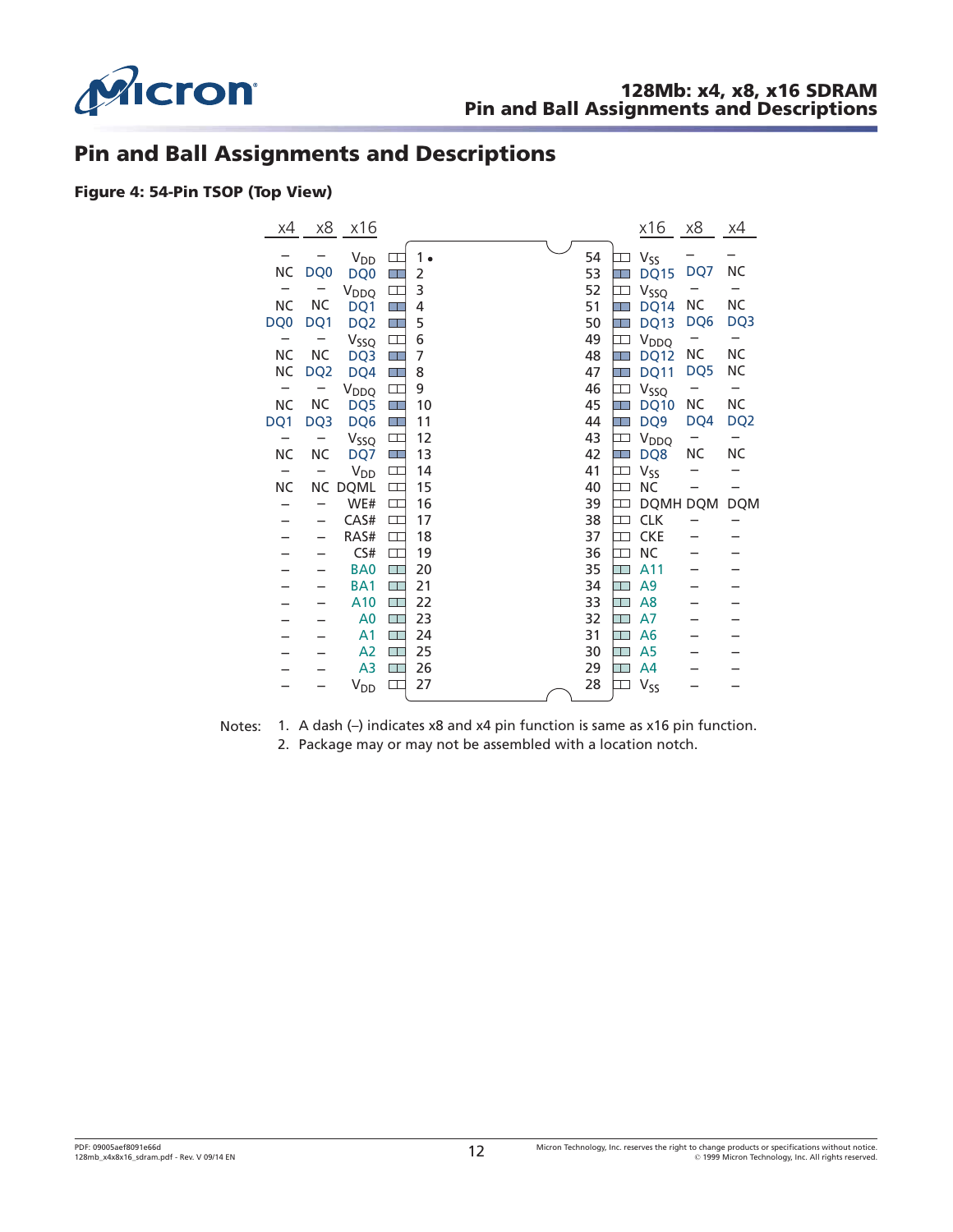<span id="page-12-0"></span>

#### **Figure 5: 60-Ball FBGA (TopView)**



Note: 1. The balls at A4, A5, and A6 are not in the physical package. They are included in the drawing to illustrate that rows 4, 5, and 6 exist but contain no balls.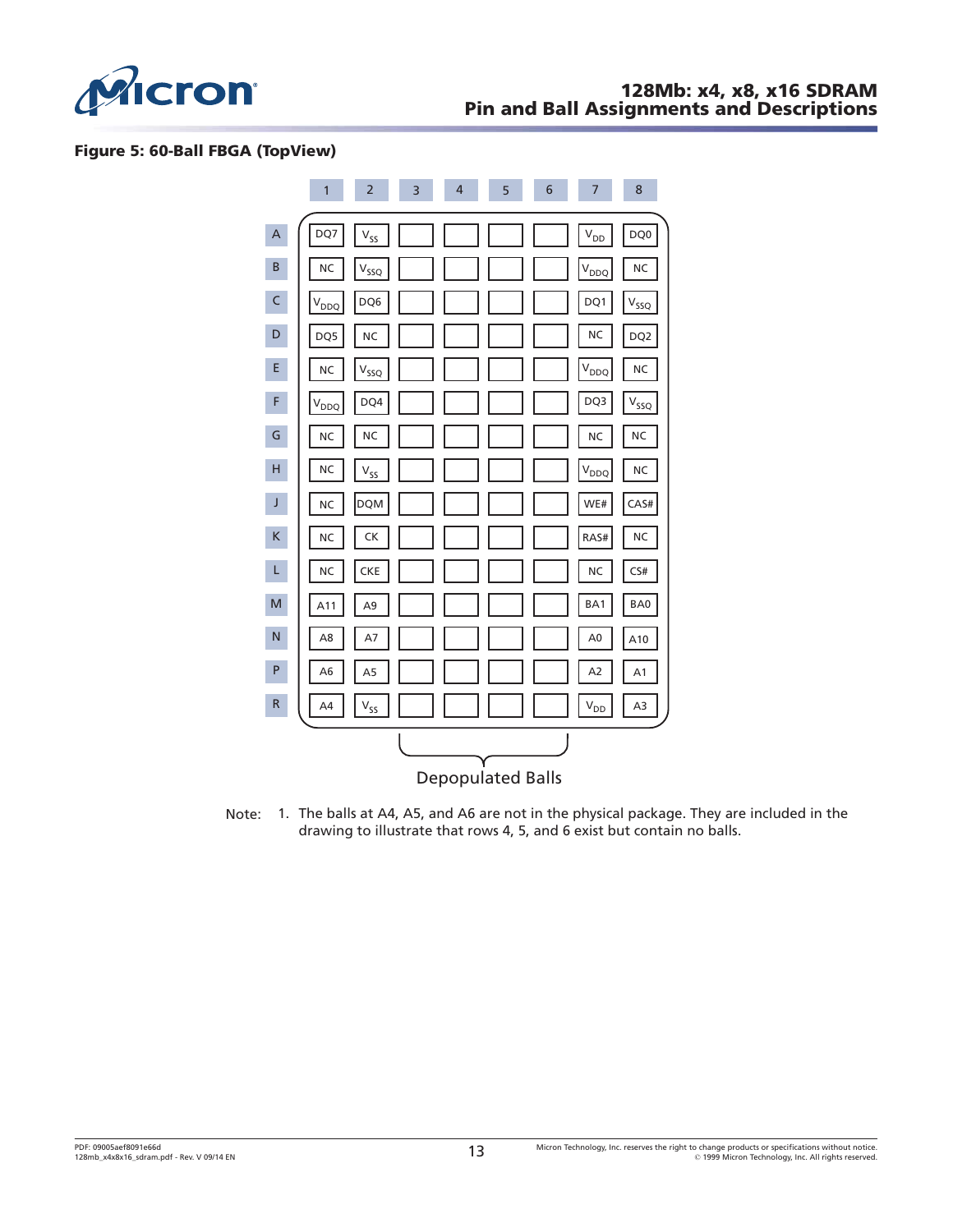<span id="page-13-0"></span>

#### **Figure 6: 54-Ball VFBGA (Top View)**



Note: 1. The balls at A4, A5, and A6 are not in the physical package. They are included in the drawing to illustrate that rows 4, 5, and 6 exist but contain no balls.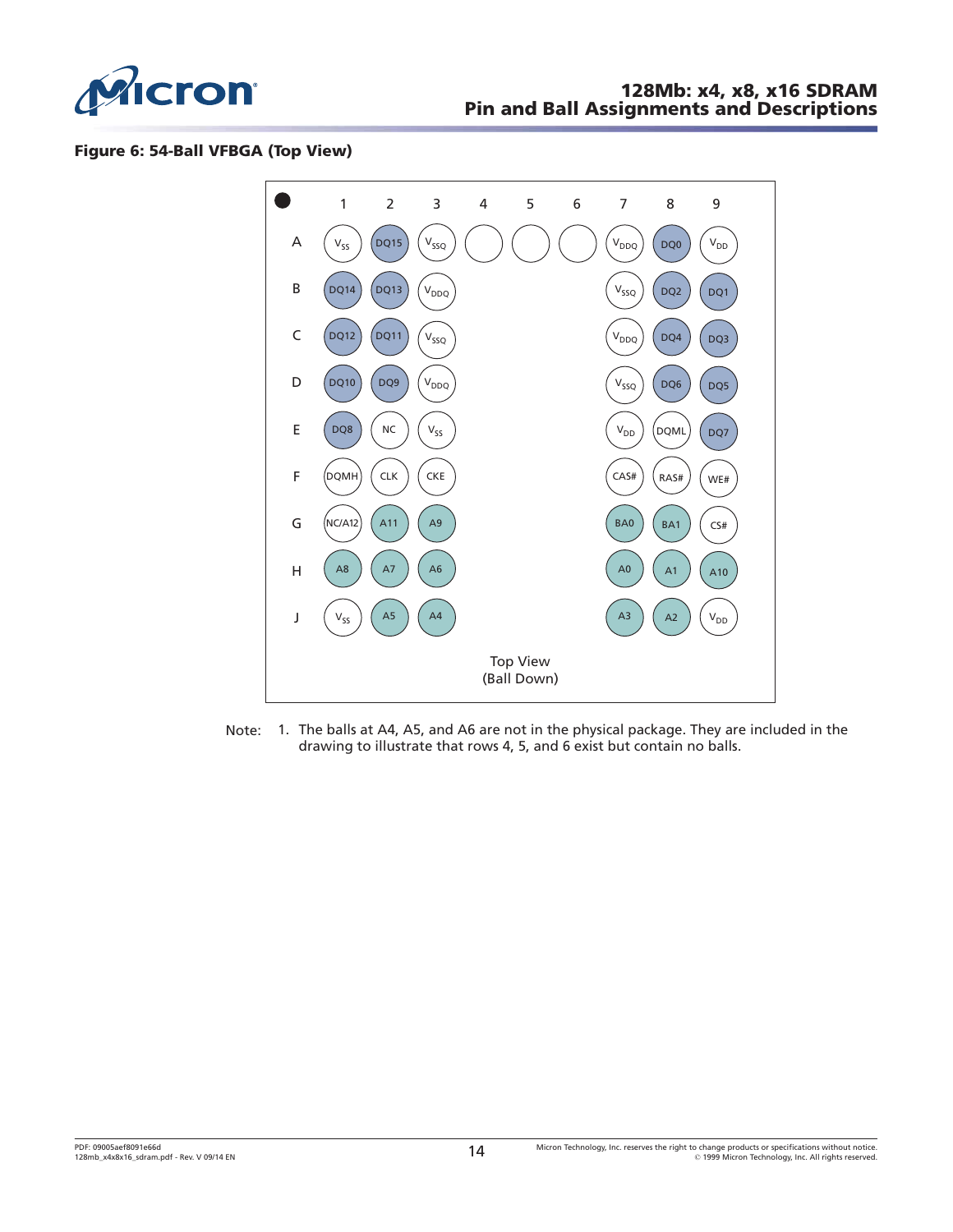<span id="page-14-0"></span>

#### **Table 4: Pin and Ball Descriptions**

| <b>Symbol</b>      | <b>Type</b> | <b>Description</b>                                                                                                                                                                                                                                                                                                                                                                                                                                                                                                                                                                                     |
|--------------------|-------------|--------------------------------------------------------------------------------------------------------------------------------------------------------------------------------------------------------------------------------------------------------------------------------------------------------------------------------------------------------------------------------------------------------------------------------------------------------------------------------------------------------------------------------------------------------------------------------------------------------|
| <b>CLK</b>         | Input       | <b>Clock:</b> CLK is driven by the system clock. All SDRAM input signals are sampled on the positive                                                                                                                                                                                                                                                                                                                                                                                                                                                                                                   |
|                    |             | edge of CLK. CLK also increments the internal burst counter and controls the output registers.                                                                                                                                                                                                                                                                                                                                                                                                                                                                                                         |
| <b>CKE</b>         | Input       | Clock enable: CKE activates (HIGH) and deactivates (LOW) the CLK signal. Deactivating the<br>clock provides precharge power-down and SELF REFRESH operation (all banks idle), active<br>power-down (row active in any bank), or CLOCK SUSPEND operation (burst/access in pro-<br>gress). CKE is synchronous except after the device enters power-down and self refresh modes,<br>where CKE becomes asynchronous until after exiting the same mode. The input buffers, in-<br>cluding CLK, are disabled during power-down and self refresh modes, providing low standby<br>power. CKE may be tied HIGH. |
| CS#                | Input       | Chip select: CS# enables (registered LOW) and disables (registered HIGH) the command de-<br>coder. All commands are masked when CS# is registered HIGH, but READ/WRITE bursts already<br>in progress will continue, and DQM operation will retain its DQ mask capability while CS# is<br>HIGH. CS# provides for external bank selection on systems with multiple banks. CS# is consid-<br>ered part of the command code.                                                                                                                                                                               |
| CAS#, RAS#,<br>WE# | Input       | <b>Command inputs:</b> CAS#, RAS#, and WE# (along with CS#) define the command being en-<br>tered.                                                                                                                                                                                                                                                                                                                                                                                                                                                                                                     |
| x4, x8:            | Input       | Input/output mask: DQM is sampled HIGH and is an input mask signal for write accesses and                                                                                                                                                                                                                                                                                                                                                                                                                                                                                                              |
| <b>DQM</b>         |             | an output enable signal for read accesses. Input data is masked during a WRITE cycle. The                                                                                                                                                                                                                                                                                                                                                                                                                                                                                                              |
| x16:               |             | output buffers are High-Z (two-clock latency) during a READ cycle. On the x4 and x8, DQML<br>(pin 15) is NC; DQMH is DQM. On the x16, DQML corresponds to DQ[7:0] and DQMH corre-                                                                                                                                                                                                                                                                                                                                                                                                                      |
| DQML, DQMH         |             | sponds to DQ[15:8]. DQML and DQMH are considered same-state when referenced as DQM.                                                                                                                                                                                                                                                                                                                                                                                                                                                                                                                    |
| BA[1:0]            | Input       | Bank address input(s): BA[1:0] define to which bank the ACTIVE, READ, WRITE, or PRE-<br>CHARGE command is being applied.                                                                                                                                                                                                                                                                                                                                                                                                                                                                               |
| A[11:0]            | Input       | Address inputs: A[11:0] are sampled during the ACTIVE command (row address A[11:0]) and<br>READ or WRITE command (column address A[9:0] and A11 for x4; A[9:0] for x8; A[8:0] for x16;<br>with A10 defining auto precharge) to select one location out of the memory array in the re-<br>spective bank. A10 is sampled during a PRECHARGE command to determine whether all<br>banks are to be precharged (A10 HIGH) or bank selected by BA[1:0] (A10 LOW). The address<br>inputs also provide the op-code during a LOAD MODE REGISTER command.                                                         |
| x16:<br>DQ[15:0]   | I/O         | Data input/output: Data bus for x16 (pins 4, 7, 10, 13, 42, 45, 48, and 51 are NC for x8; and<br>pins 2, 4, 7, 8, 10, 13, 42, 45, 47, 48, 51, and 53 are NC for x4).                                                                                                                                                                                                                                                                                                                                                                                                                                   |
| x8:<br>DQ[7:0]     | I/O         | Data input/output: Data bus for x8 (pins 2, 8, 47, 53 are NC for x4 TSOP; balls A8, D8, D1,<br>and A1 are NC for x4 FBGA).                                                                                                                                                                                                                                                                                                                                                                                                                                                                             |
| x4:<br>DQ[3:0]     | I/O         | Data input/output: Data bus for x4.                                                                                                                                                                                                                                                                                                                                                                                                                                                                                                                                                                    |
| $V_{DDQ}$          | Supply      | DQ power: Isolated DQ power to the die for improved noise immunity.                                                                                                                                                                                                                                                                                                                                                                                                                                                                                                                                    |
| $V_{SSQ}$          | Supply      | DQ ground: Isolated DQ ground to the die for improved noise immunity.                                                                                                                                                                                                                                                                                                                                                                                                                                                                                                                                  |
| $V_{DD}$           | Supply      | Power supply: $3.3V \pm 0.3V$ .                                                                                                                                                                                                                                                                                                                                                                                                                                                                                                                                                                        |
| $V_{SS}$           | Supply      | Ground.                                                                                                                                                                                                                                                                                                                                                                                                                                                                                                                                                                                                |
| <b>NC</b>          |             | No connect: These should be left unconnected. For x4 and x8 parts, G1 is a no connect; it is<br>A12 for 256Mb and 512Mb devices.                                                                                                                                                                                                                                                                                                                                                                                                                                                                       |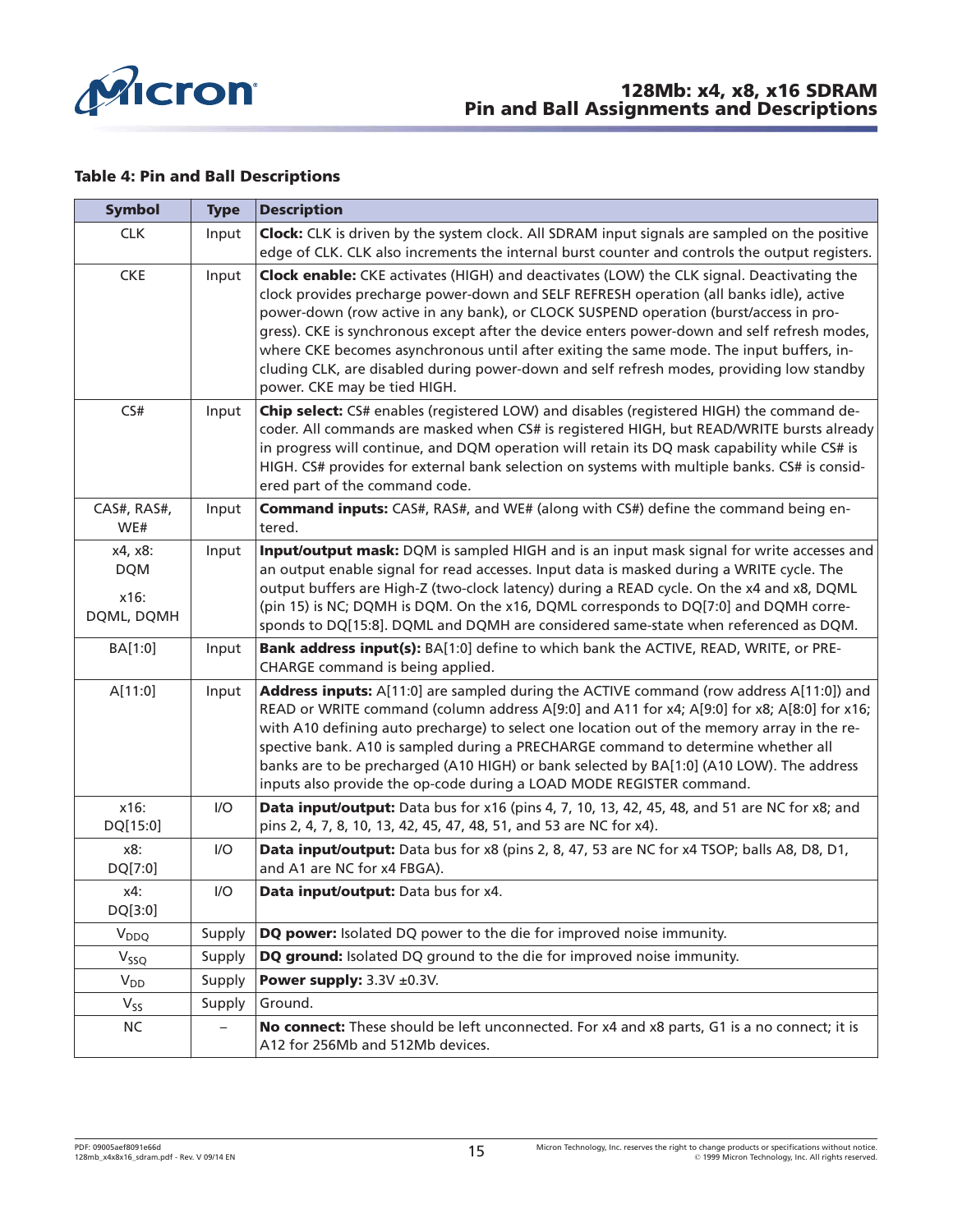<span id="page-15-0"></span>

# **Package Dimensions**

### **Figure 7: 54-Pin Plastic TSOP (400 mil)**



- Notes: 1. All dimensions are in millimeters.
	- 2. Package width and length do not include mold protrusion; allowable mold protrusion is 0.25mm per side.
	- 3. 2X means the notch is present in two locations (both ends of the device).
	- 4. Package may or may not be assembled with a location notch.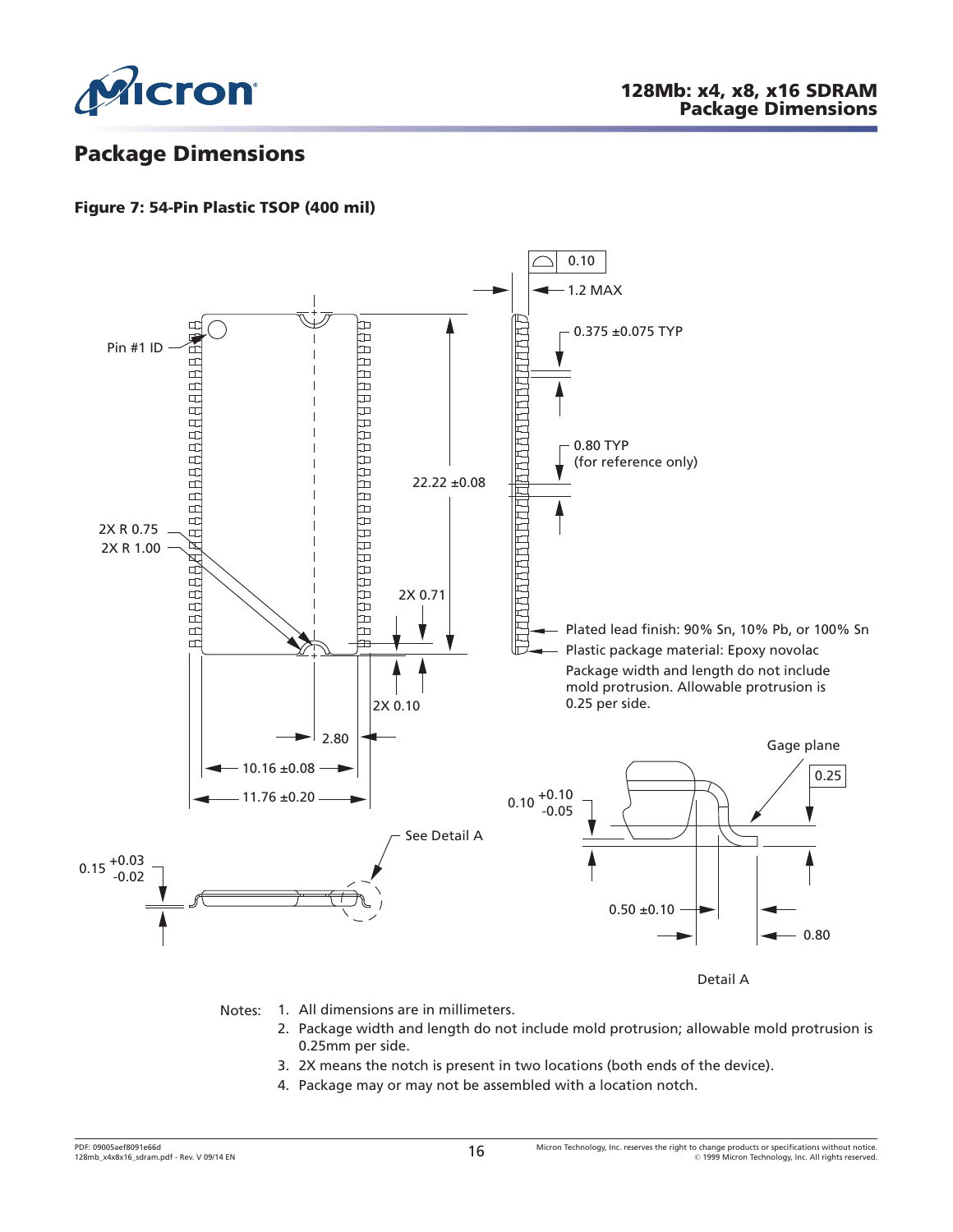<span id="page-16-0"></span>

#### **Figure 8: 60-Ball TFBGA (x8 Device), 8mm x 16mm – Package Code FB/BB**



Notes: 1. All dimensions are in millimeters.

- 2. Recommended pad size for PCB is 0.33mm ±0.025mm.
- 3. Topside part-marking decoder is available at [www.micron.com/decoder](http://www.micron.com/decoder).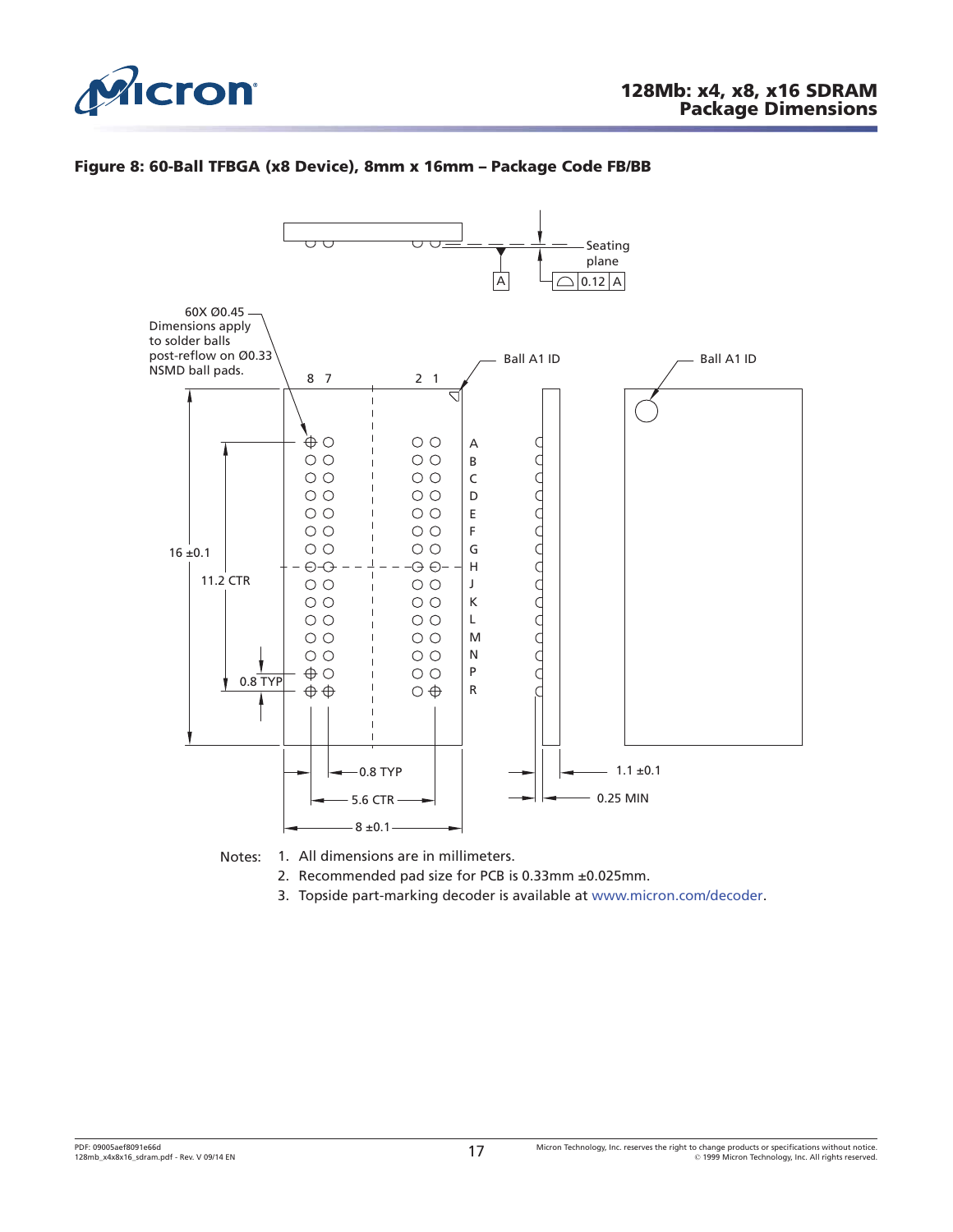<span id="page-17-0"></span>

#### **Figure 9: 54-Ball VFBGA (x16 Device), 8mm x 8mm – Package Code F4/B4**





- 2. Recommended pad size for PCB is 0.40mm SMD.
- 3. Topside part-marking decoder is available at [www.micron.com/decoder](http://www.micron.com/decoder).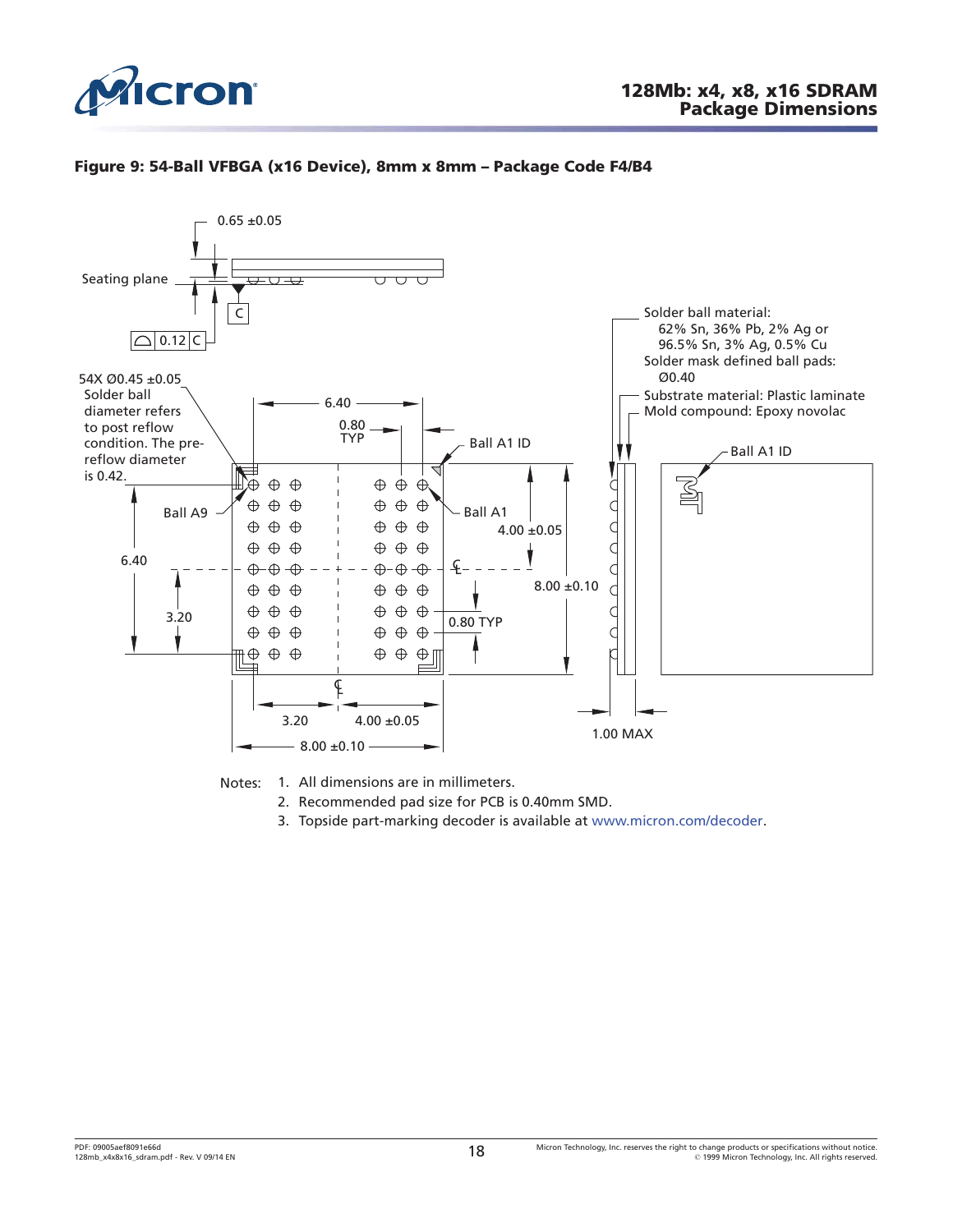<span id="page-18-0"></span>

# **Temperature and Thermal Impedance**

It is imperative that the SDRAM device's temperature specifications, shown in Temperature Limits below, be maintained to ensure the junction temperature is in the proper operating range to meet data sheet specifications. An important step in maintaining the proper junction temperature is using the device's thermal impedances correctly. The thermal impedances are listed in Thermal Impedance Simulated Values for the applicable die revision and packages being made available. These thermal impedance values vary according to the density, package, and particular design used for each device.

Incorrectly using thermal impedances can produce significant errors. Read Micron technical note TN-00-08, "Thermal Applications" prior to using the thermal impedances listed in Thermal Impedance Simulated Values. To ensure the compatibility of current and future designs, contact Micron Applications Engineering to confirm thermal impedance values.

The SDRAM device's safe junction temperature range can be maintained when the  $T_c$ specification is not exceeded. In applications where the device's ambient temperature is too high, use of forced air and/or heat sinks may be required to satisfy the case temperature specifications.

| Parameter                                |            | <b>Symbol</b>                 | <b>Min</b>  | <b>Max</b> | <b>Unit</b>  | <b>Notes</b> |
|------------------------------------------|------------|-------------------------------|-------------|------------|--------------|--------------|
| Commercial<br>Operating case temperature |            | $T_C$                         | 0           | 80         | °C           | 1, 2, 3, 4   |
|                                          | Industrial |                               | $-40$       | 90         |              |              |
|                                          | Automotive |                               | $-40$       | 105        |              |              |
| Junction temperature                     | Commercial | T,                            | 0           | 85         | $^{\circ}$ C | 3            |
|                                          | Industrial |                               | $-40$       | 95         |              |              |
|                                          | Automotive |                               | $-40$       | 110        |              |              |
| Ambient temperature                      | Commercial | $T_A$                         | $\mathbf 0$ | 70         | $^{\circ}$ C | 3, 5         |
|                                          | Industrial |                               | $-40$       | 85         |              |              |
|                                          | Automotive |                               | $-40$       | 105        |              |              |
| Peak reflow temperature                  |            | ${\mathsf T}_{\mathsf{PEAK}}$ |             | 260        | °C           |              |

#### **Table 5: Temperature Limits**

Notes: 1. MAX operating case temperature,  $T_c$  is measured in the center of the package on the top side of the device, as shown in [Figure 10](#page-20-0) ([page 21](#page-20-0)), [Figure 11](#page-21-0) ([page 22](#page-21-0)), and [Fig](#page-21-0)[ure 12 \(page 22\)](#page-21-0).

- 2. Device functionality is not guaranteed if the device exceeds maximum  $T_c$  during operation.
- 3. All temperature specifications must be satisfied.
- 4. The case temperature should be measured by gluing a thermocouple to the top-center of the component. This should be done with a 1mm bead of conductive epoxy, as defined by the JEDEC EIA/JESD51 standards. Take care to ensure that the thermocouple bead is touching the case.
- 5. Operating ambient temperature surrounding the package.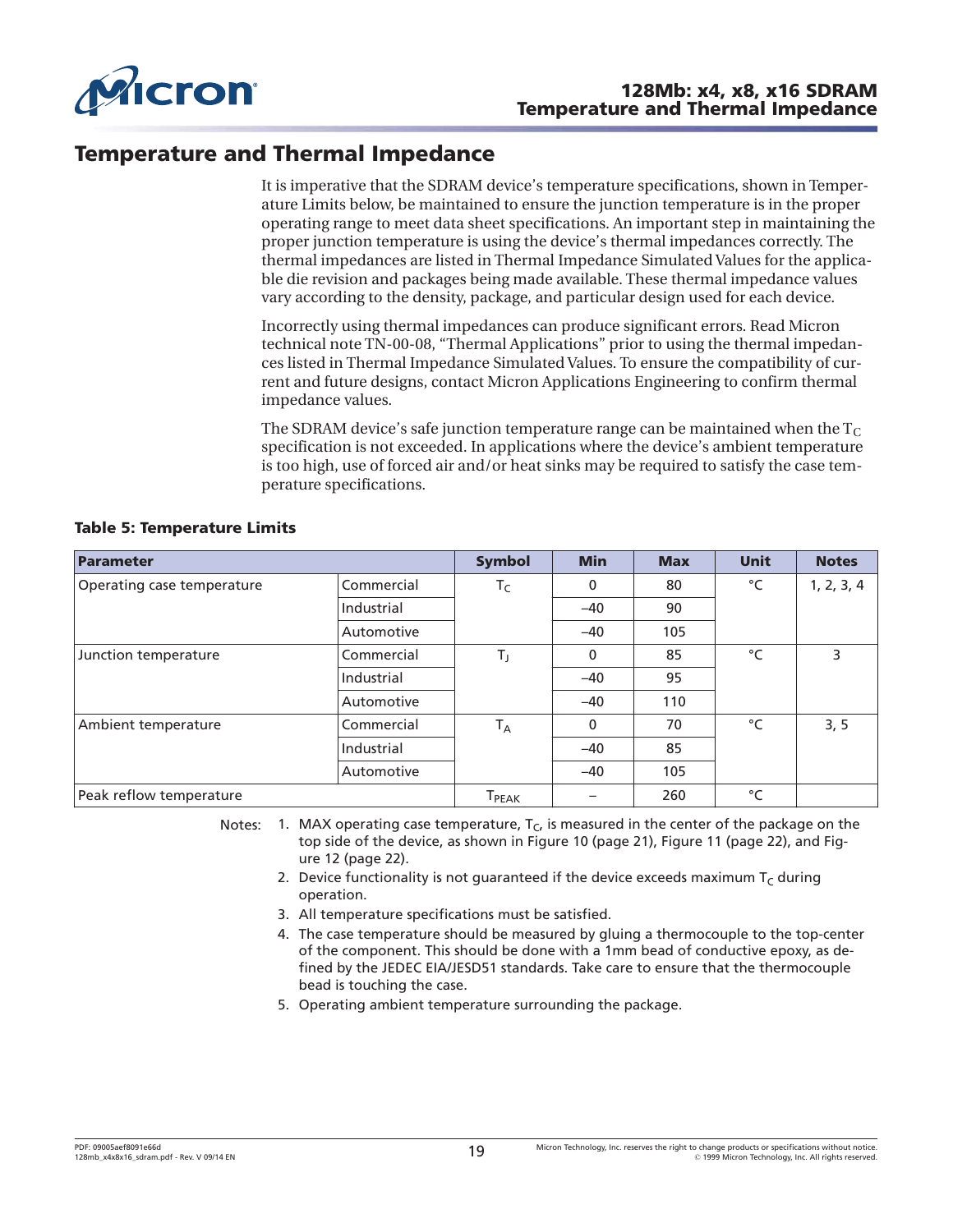<span id="page-19-0"></span>

#### **Table 6: Thermal Impedance Simulated Values**

| <b>Die</b><br><b>Revision</b> | <b>Package</b>            | <b>Substrate</b>       | $\Theta$ JA (°C/W)<br>$Airflow =$<br>0 <sub>m/s</sub> | $\Theta$ JA (°C/W)<br>$Airflow =$<br>1 <sub>m/s</sub> | $\Theta$ JA (°C/W)<br>$Airflow =$<br>2m/s | $\Theta$ JB (°C/W) | $\Theta$ JC (°C/W) |
|-------------------------------|---------------------------|------------------------|-------------------------------------------------------|-------------------------------------------------------|-------------------------------------------|--------------------|--------------------|
| G                             | 54-pin TSOP<br>(TG, P)    | Low Con-<br>ductivity  | 86.2                                                  | 67.8                                                  | 62                                        | 46.9               | 11.3               |
|                               |                           | High Con-<br>ductivity | 58.9                                                  | 50.7                                                  | 47.6                                      | 41.5               |                    |
|                               | 54-ball VFBGA<br>(B4, F4) | Low Con-<br>ductivity  | 72.1                                                  | 57.3                                                  | 50.6                                      | 36                 | 4.1                |
|                               |                           | High Con-<br>ductivity | 54.5                                                  | 46.6                                                  | 42.8                                      | 35.5               |                    |
|                               | 60-ball FBGA<br>(BB, FB)  | Low Con-<br>ductivity  | 70.9                                                  | 56.8                                                  | 50.3                                      | 36.3               | 1.9                |
|                               |                           | High Con-<br>ductivity | 54.6                                                  | 47.3                                                  | 43.5                                      | 36.3               |                    |
| $\mathsf{L}$                  | 54-pin TSOP<br>(TG, P)    | Low Con-<br>ductivity  | 122.3                                                 | 105.6                                                 | 98.1                                      | 89.5               | 20.7               |
|                               |                           | High Con-<br>ductivity | 101.9                                                 | 93.5                                                  | 88.8                                      | 87.6               |                    |
|                               | 54-ball VFBGA<br>(B4, F4) | Low Con-<br>ductivity  | 96.9                                                  | 81.9                                                  | 81.9                                      | 69.5               | 11.5               |
|                               |                           | High Con-<br>ductivity | 74.0                                                  | 66.3                                                  | 62.7                                      | 60.7               |                    |
|                               | 60-ball FBGA<br>(BB, FB)  | Low Con-<br>ductivity  | 68.8                                                  | 55.9                                                  | 51.1                                      | 42.1               | 10.9               |
|                               |                           | High Con-<br>ductivity | 47.9                                                  | 42.0                                                  | 39.9                                      | 34.9               |                    |

Notes: 1. For designs expected to last beyond the die revision listed, contact Micron Applications Engineering to confirm thermal impedance values.

2. Thermal resistance data is sampled from multiple lots, and the values should be viewed as typical.

3. These are estimates; actual results may vary.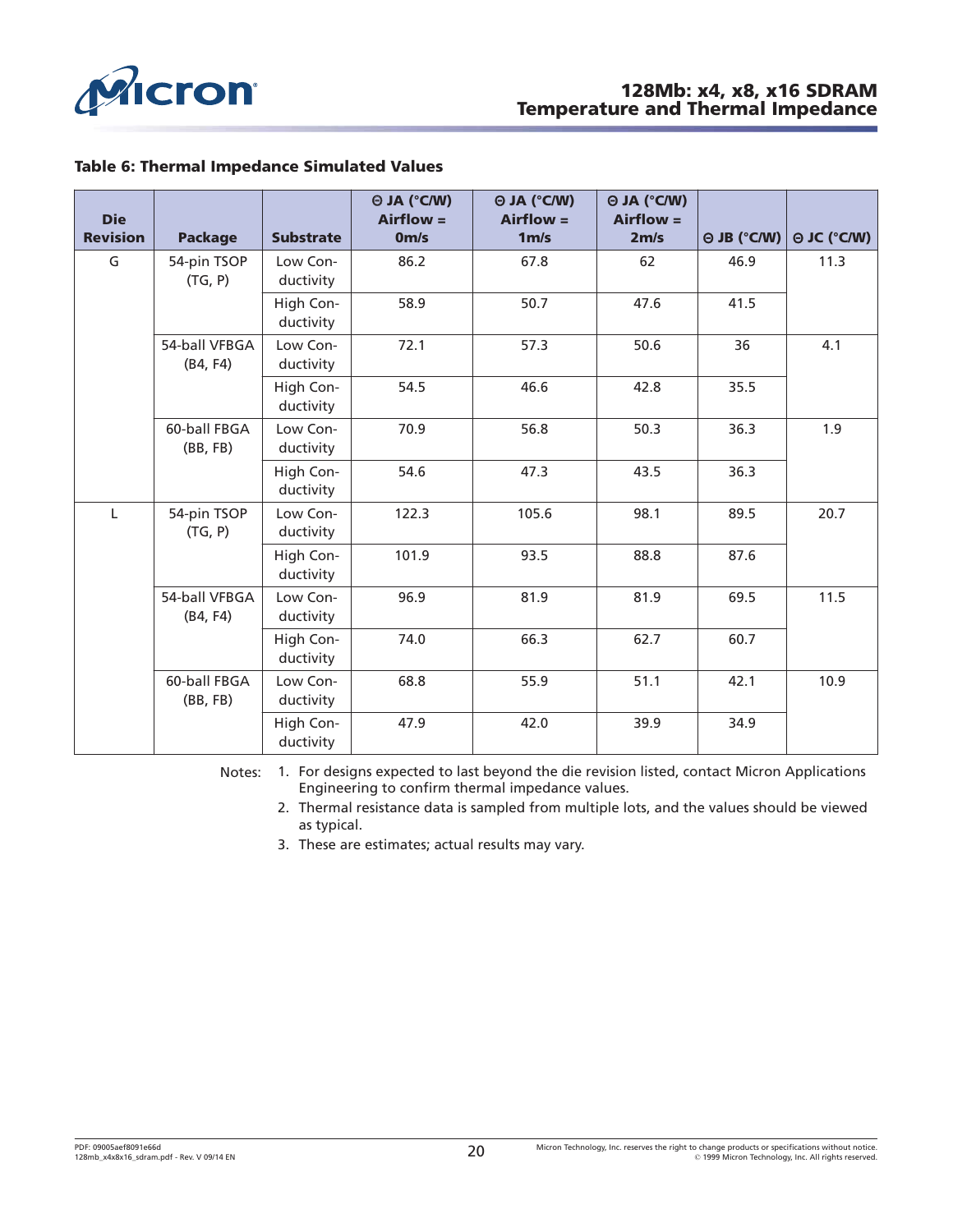<span id="page-20-0"></span>

#### **Figure 10: Example: Temperature Test Point Location, 54-Pin TSOP (Top View)**



Note: 1. Package may or may not be assembled with a location notch.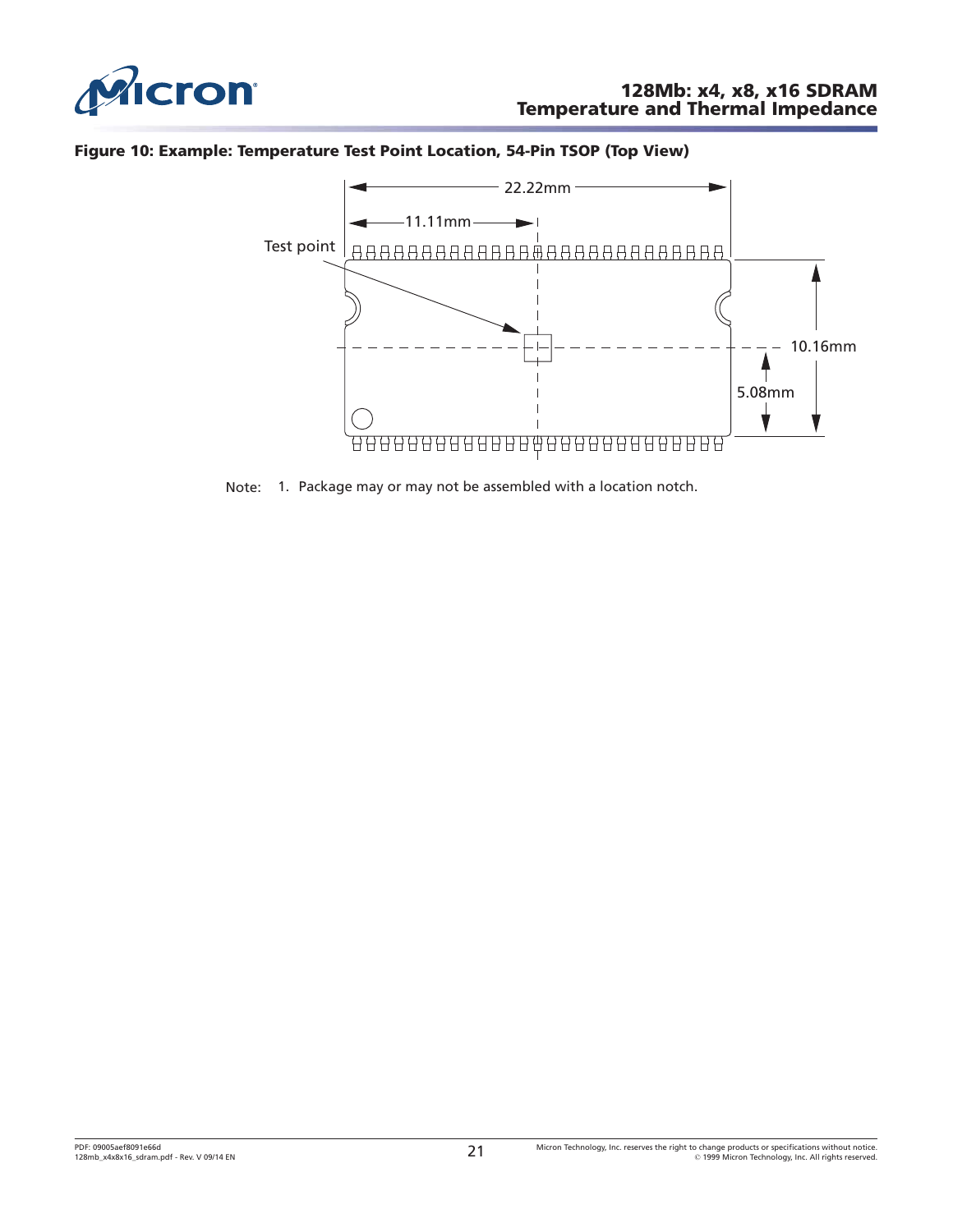<span id="page-21-0"></span>

#### **Figure 11: Example: Temperature Test Point Location, 54-Ball VFBGA (Top View)**



#### **Figure 12: Example: Temperature Test Point Location, 60-Ball FBGA (Top View)**

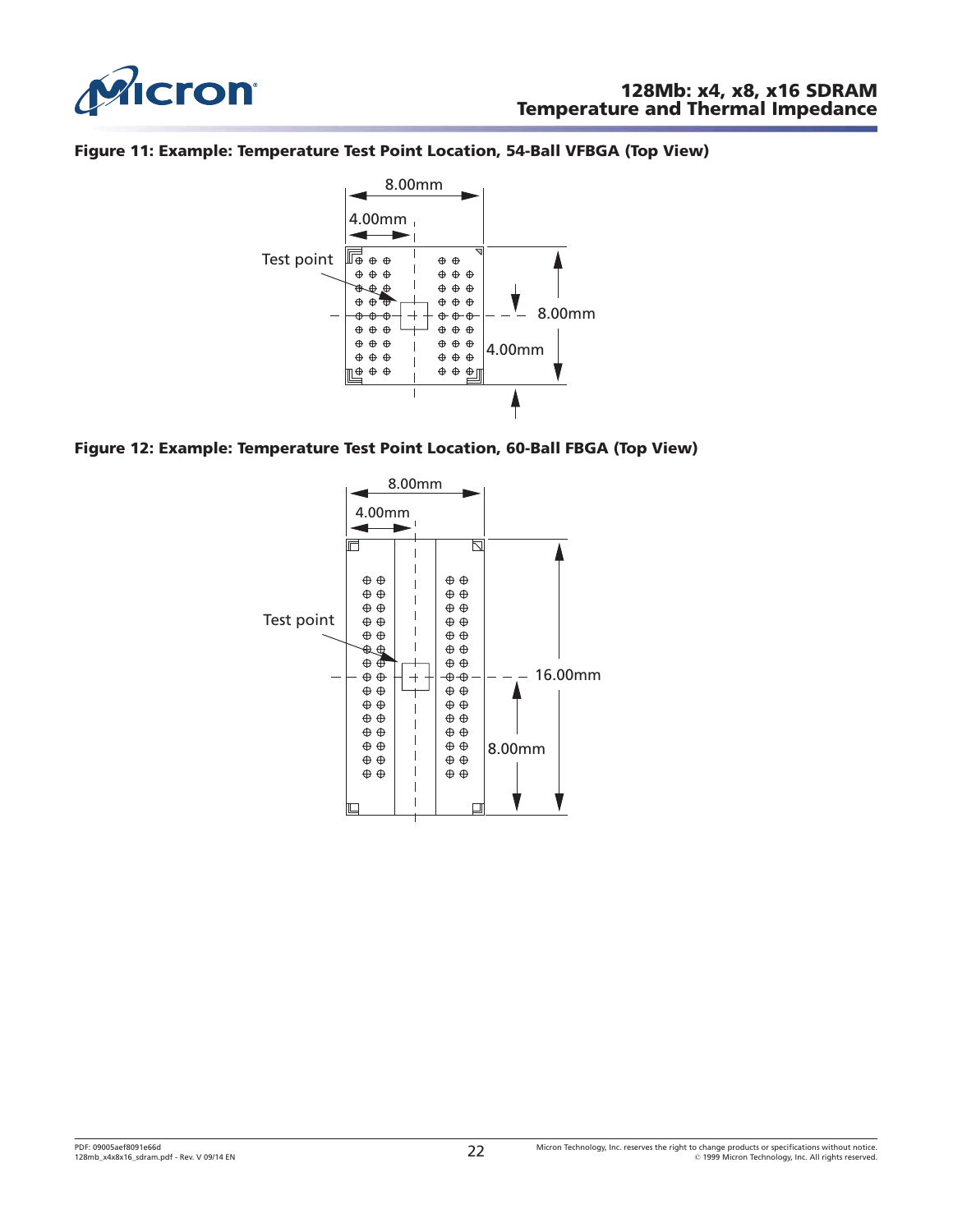<span id="page-22-0"></span>

# **Electrical Specifications**

Stresses greater than those listed may cause permanent damage to the device. This is a stress rating only, and functional operation of the device at these or any other conditions above those indicated in the operational sections of this specification is not implied. Exposure to absolute maximum rating conditions for extended periods may affect reliability.

#### **Table 7: Absolute Maximum Ratings**

| <b>Voltage/Temperature</b>                                      | <b>Symbol</b>    | <b>Min</b>                  | <b>Max</b> | <b>Unit</b> |        |
|-----------------------------------------------------------------|------------------|-----------------------------|------------|-------------|--------|
| Voltage on $V_{DD}/V_{DDO}$ supply relative to $V_{SS}$         | $V_{DD}/V_{DDQ}$ | Ξ.                          | 4.6        |             |        |
| Voltage on inputs, NC, or I/O balls relative to V <sub>ss</sub> |                  | $V_{IN}$                    | -1         | 4.6         |        |
| Operating temperature:                                          | Commercial       | Τд                          |            | 70          |        |
|                                                                 | Industrial       | Τд                          | $-40$      | 85          |        |
| Storage temperature (plastic)                                   |                  | $\mathsf{T}_{\mathsf{STG}}$ | $-55$      | 150         | $\sim$ |
| Power dissipation                                               |                  |                             |            |             | W      |

#### **Table 8: DC Electrical Characteristics and Operating Conditions**

| Notes 1–3 apply to all parameters and conditions; $V_{DD}V_{DDQ}$ = +3.3V ±0.3V |  |
|---------------------------------------------------------------------------------|--|
|---------------------------------------------------------------------------------|--|

| <b>Parameter/Condition</b>                                                                                 | <b>Symbol</b>        | <b>Min</b> | <b>Max</b>     | Unit | <b>Notes</b> |
|------------------------------------------------------------------------------------------------------------|----------------------|------------|----------------|------|--------------|
| Supply voltage                                                                                             | $V_{DD}$ , $V_{DDQ}$ | 3          | 3.6            | V    |              |
| Input high voltage: Logic 1; All inputs                                                                    | $V_{\text{IH}}$      |            | $V_{DD}$ + 0.3 | V    | 4            |
| Input low voltage: Logic 0; All inputs                                                                     | $V_{IL}$             | $-0.3$     | 0.8            | v    | 4            |
| Output high voltage: $I_{\text{OUT}} = -4 \text{mA}$                                                       | $V_{OH}$             | 2.4        |                | V    |              |
| Output low voltage: $I_{\text{OUT}} = 4 \text{mA}$                                                         | $V_{OL}$             |            | 0.4            | v    |              |
| Input leakage current:<br>Any input $0 \vee \leq V_{IN} \leq V_{DD}$ (All other balls not under test = 0V) | и                    | $-5$       | 5              | μA   |              |
| Output leakage current: DQ are disabled; 0V $\leq$ V <sub>OUT</sub> $\leq$ V <sub>DDO</sub>                | $I_{OZ}$             | $-5$       |                | μA   |              |

Notes: 1. All voltages referenced to  $V_{SS}$ .

2. Minimum specifications are used only to indicate the cycle time at which proper operation over the full temperature range is ensured:

0°C ≤ T<sub>A</sub> ≤ +70°C (commercial)

–40°C ≤ T<sub>A</sub> ≤ +85°C (industrial)

–40°C ≤ T<sub>A</sub> ≤ +105°C (automotive)

- 3. An initial pause of 100µs is required after power-up, followed by two AUTO REFRESH commands, before proper device operation is ensured. ( $V_{DD}$  and  $V_{DDO}$  must be powered up simultaneously.  $V_{55}$  and  $V_{550}$  must be at same potential.) The two AUTO REFRESH command wake-ups should be repeated any time the <sup>t</sup>REF refresh requirement is exceeded.
- 4.  $V_{IH}$  overshoot:  $V_{IH,max} = V_{DDQ} + 2V$  for a pulse width  $\leq$ 3ns, and the pulse width cannot be greater than one-third of the cycle rate.  $V_{IL}$  undershoot:  $V_{IL,min} = -2V$  for a pulse width  $\leq$ 3ns.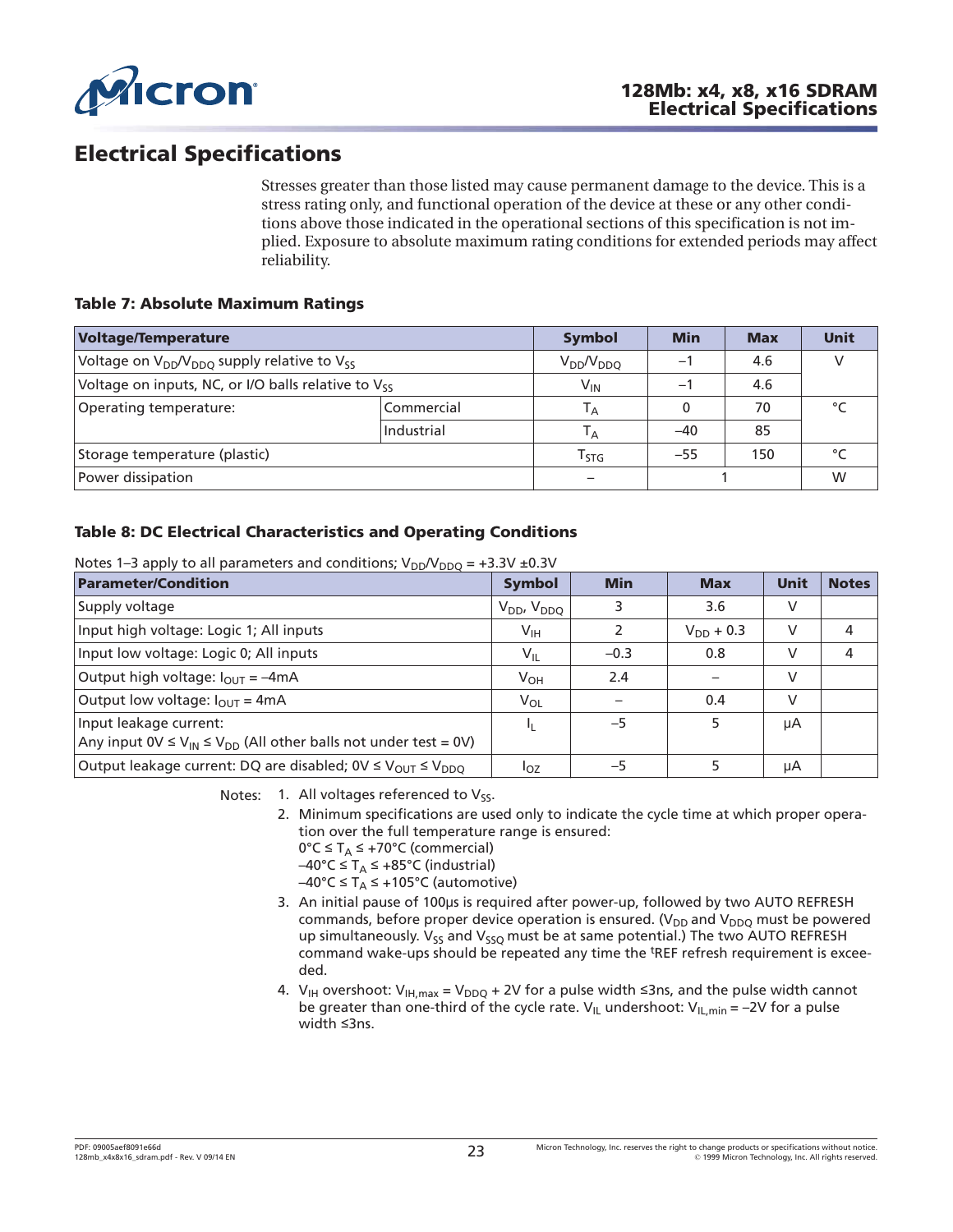<span id="page-23-0"></span>

#### **Table 9: Capacitance**

Note 1 applies to all parameters and conditions

| <b>Package</b>      | Parameter                                        | <b>Symbol</b> | <b>Min</b> | <b>Max</b> | Unit | <b>Notes</b>  |
|---------------------|--------------------------------------------------|---------------|------------|------------|------|---------------|
| TSOP package        | Input capacitance: CLK                           | $C_{L1}$      | 2.5        | 3.5        | pF   | $\mathcal{P}$ |
|                     | Input capacitance: All other input-only<br>balls | $C_{L2}$      | 2.5        | 3.8        | pF   | 3             |
|                     | Input/output capacitance: DQ                     | $C_{L0}$      | 4.0        | 6.0        | pF   | 4             |
| <b>FBGA</b> package | Input capacitance: CLK                           | $C_{L1}$      | 1.5        | 3.5        | рF   | 5             |
|                     | Input capacitance: All other input-only<br>balls | $C_{L2}$      | 1.5        | 3.8        | pF   | 6             |
|                     | Input/output capacitance: DQ                     | $C_{L0}$      | 3          | 6          | pF   | 4             |

Notes: 1. This parameter is sampled.  $V_{DD}$ ,  $V_{DDQ} = 3.3V$ ; f = 1 MHz, T<sub>A</sub> = 25°C; pin under test biased at 1.4V.

2. PC100 specifies a maximum of 4pF.

3. PC100 specifies a maximum of 5pF.

4. PC100 specifies a maximum of 6.5pF.

5. PC133 specifies a minimum of 2.5pF.

6. PC133 specifies a minimum of 2.5pF.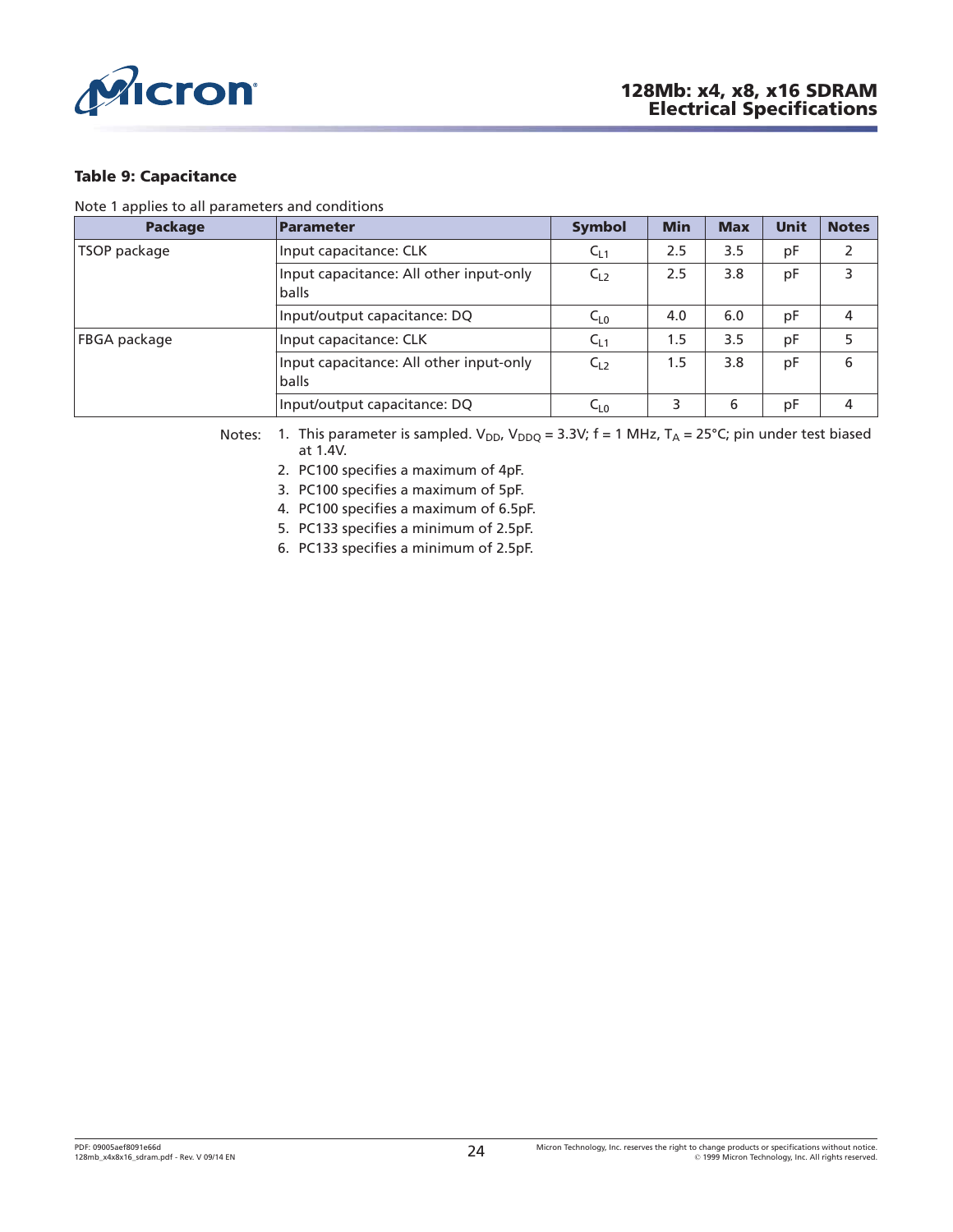<span id="page-24-0"></span>

# **Electrical Specifications – I<sub>DD</sub> Parameters**

### Table 10: I<sub>DD</sub> Specifications and Conditions - Revision G

Notes 1–5 apply to all parameters and conditions;  $V_{DD}/V_{DDQ} = 3.3V \pm 0.3V$ 

|                                                                                                                                  |                                                 |                  |       | <b>Max</b>    |               |      |                   |
|----------------------------------------------------------------------------------------------------------------------------------|-------------------------------------------------|------------------|-------|---------------|---------------|------|-------------------|
| <b>Parameter/Condition</b>                                                                                                       |                                                 | <b>Symbol</b>    | $-6A$ | $-7E$         | $-75$         | Unit | <b>Notes</b>      |
| Operating current: Active mode; Burst = 2; READ or<br>WRITE; ${}^{\text{t}}$ RC = ${}^{\text{t}}$ RC (MIN)                       |                                                 | I <sub>DD1</sub> | 170   | 160           | 150           | mA   | 6, 7, 8, 9        |
| Standby current: Power-down mode; All banks idle;<br>$CKE = LOW$                                                                 |                                                 | I <sub>DD2</sub> | 2     | $\mathcal{P}$ | $\mathcal{P}$ | mA   | 9                 |
| Standby current: Active mode; CKE = HIGH; CS# =<br>HIGH; All banks active after <sup>t</sup> RCD met; No accesses in<br>progress |                                                 | I <sub>DD3</sub> | 50    | 50            | 50            | mA   | 6, 8, 9, 10       |
| Operating current: Burst mode; Page burst; READ or<br>WRITE; All banks active                                                    |                                                 | I <sub>DD4</sub> | 165   | 165           | 150           | mA   | 6, 7, 8, 9        |
| Auto refresh current: CKE = HIGH;                                                                                                | ${}^{\text{t}}$ RFC = ${}^{\text{t}}$ RFC (MIN) | $I_{\text{DD5}}$ | 330   | 330           | 310           | mA   | 6, 7, 8, 9, 10    |
| $CS#$ = HIGH                                                                                                                     | ${}^{\text{t}}$ RFC = 15.625µs                  | $I_{DD6}$        | 3     | 3             | 3             | mA   | 11                |
|                                                                                                                                  | <sup>t</sup> RFC = 3.906µs (AT)                 | $I_{DD6}$        | 6     | 6             | 6             | mA   |                   |
| Self refresh current: $CKE \leq 0.2V$                                                                                            | Standard                                        | I <sub>DD7</sub> | 2     | 2             | 2             | mA   | $12 \overline{ }$ |
|                                                                                                                                  | Low power (L)                                   | I <sub>DD7</sub> |       |               |               | mA   |                   |

### Table 11: I<sub>DD</sub> Specifications and Conditions - Revision L

Notes 1–5 apply to all parameters and conditions;  $V_{DD}V_{DDO} = 3.3V \pm 0.3V$ 

|                                                                                                                                  |                                                 |                  |       | <b>Max</b> |       |      |                   |
|----------------------------------------------------------------------------------------------------------------------------------|-------------------------------------------------|------------------|-------|------------|-------|------|-------------------|
| <b>Parameter/Condition</b>                                                                                                       |                                                 | <b>Symbol</b>    | $-6A$ | $-7E$      | $-75$ | Unit | <b>Notes</b>      |
| Operating current: Active mode; Burst = 2; READ or<br>WRITE; ${}^{\text{t}}$ RC = ${}^{\text{t}}$ RC (MIN)                       |                                                 | I <sub>DD1</sub> | 100   | 100        | 100   | mA   | 6, 7, 8, 9        |
| Standby current: Power-down mode; All banks idle;<br>$CKE = LOW$                                                                 |                                                 | I <sub>DD2</sub> | 2.5   | 2.5        | 2.5   | mA   | 9                 |
| Standby current: Active mode; CKE = HIGH; CS# =<br>HIGH; All banks active after <sup>t</sup> RCD met; No accesses in<br>progress |                                                 | <b>FOD3</b>      | 35    | 35         | 35    | mA   | 6, 8, 9, 10       |
| Operating current: Burst mode; Page burst; READ or<br>WRITE; All banks active                                                    |                                                 | I <sub>DD4</sub> | 100   | 100        | 100   | mA   | 6, 7, 8, 9        |
| Auto refresh current: CKE = HIGH;                                                                                                | ${}^{\text{t}}$ RFC = ${}^{\text{t}}$ RFC (MIN) | $I_{\text{DD5}}$ | 150   | 150        | 150   | mA   | 6, 7, 8, 9, 10    |
| lCS# = HIGH                                                                                                                      | $^{\text{t}}$ RFC = 15.625µs                    | $I_{DD6}$        | 4     | 4          | 4     | mA   | 11                |
|                                                                                                                                  | <sup>t</sup> RFC = 3.906 $\mu$ s (AT)           | $I_{DD6}$        | 6     | 6          | 6     | mA   |                   |
| Self refresh current: CKE ≤ 0.2V                                                                                                 | Standard                                        | I <sub>DD7</sub> | 3     | 3          | 3     | mA   | $12 \overline{ }$ |

Notes: 1. All voltages referenced to  $V_{SS}$ .

2. Minimum specifications are used only to indicate the cycle time at which proper operation over the full temperature range is ensured:  $0^{\circ}C \leq T_A \leq +70^{\circ}C$  (commercial)

-40°C  $\leq$  T<sub>A</sub>  $\leq$  +85°C (industrial)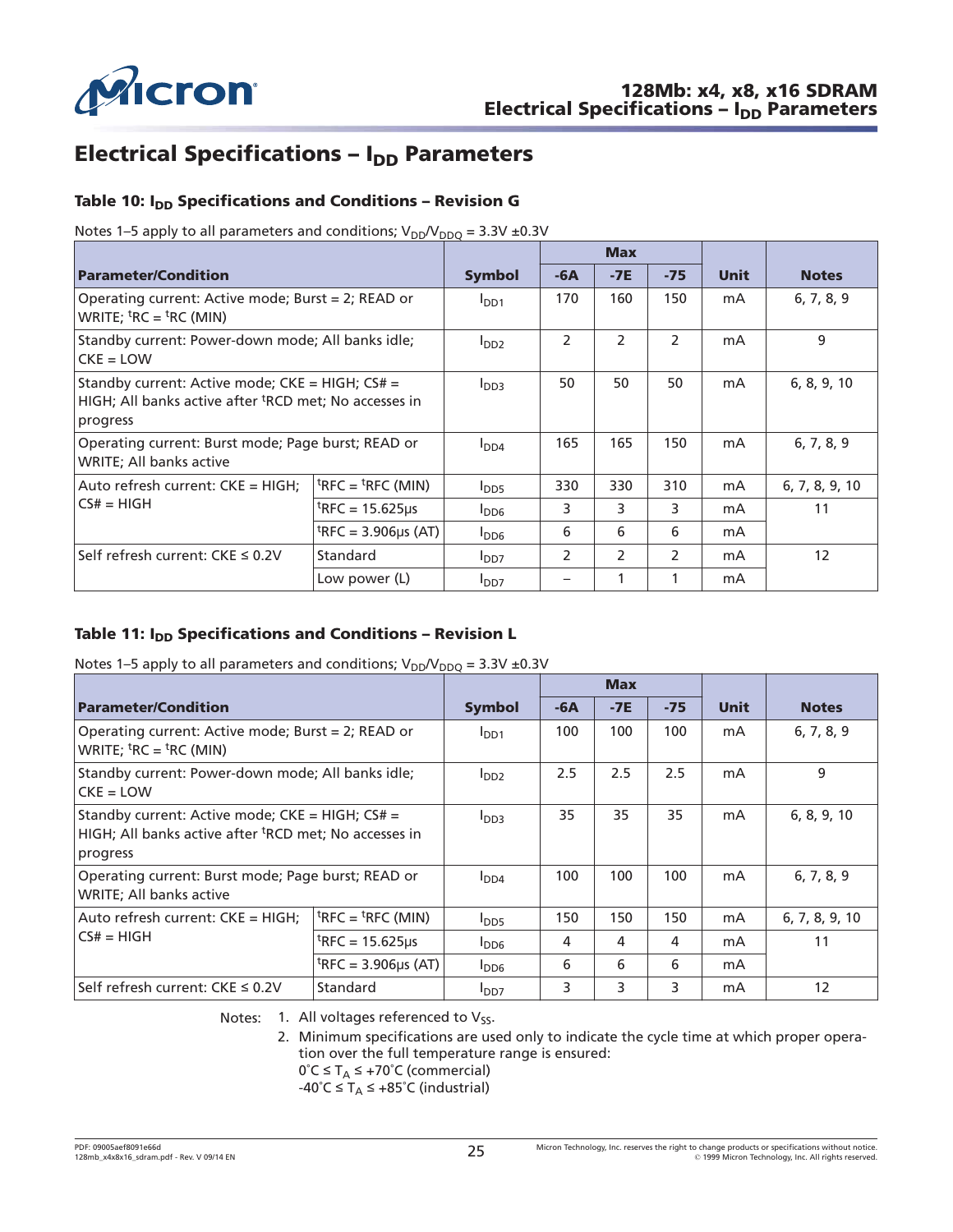<span id="page-25-0"></span>

-40°C  $\leq$  T<sub>A</sub>  $\leq$  +105°C (automotive)

- 3. An initial pause of 100µs is required after power-up, followed by two AUTO REFRESH commands, before proper device operation is ensured. ( $V_{DD}$  and  $V_{DDO}$  must be powered up simultaneously.  $V_{ss}$  and  $V_{ss}$  must be at same potential.) The two AUTO REFRESH command wake-ups should be repeated any time the <sup>t</sup>REF refresh requirement is exceeded.
- 4. AC operating and  $I_{DD}$  test conditions have V<sub>II</sub> = 0V and V<sub>IH</sub> = 3.0V using a measurement reference level of 1.5V. If the input transition time is longer than 1ns, then the timing is measured from  $V_{IL,max}$  and  $V_{IH,min}$  and no longer from the 1.5V midpoint. CLK should always be 1.5V referenced to crossover. Refer to Micron technical note TN-48-09.
- 5.  $I_{DD}$  specifications are tested after the device is properly initialized.
- 6.  $I_{DD}$  is dependent on output loading and cycle rates. Specified values are obtained with minimum cycle time and the outputs open.
- 7. The  $I_{DD}$  current will increase or decrease proportionally according to the amount of frequency alteration for the test condition.
- 8. Address transitions average one transition every 2 clocks.
- 9. For -75, CL = 3 and <sup>t</sup>CK = 7.5ns; for -7E, CL = 2 and <sup>t</sup>CK = 7.5ns, and CL = 3 and <sup>t</sup>CK = 6ns.
- 10. Other input signals are allowed to transition no more than once every 2 clocks and are otherwise at valid  $V_{\text{IH}}$  or  $V_{\text{IL}}$  levels.
- 11. CKE is HIGH during refresh command period <sup>t</sup>RFC (MIN) else CKE is LOW. The I<sub>DD6</sub> limit is actually a nominal value and does not result in a fail value.
- 12. Enables on-chip refresh and address counters.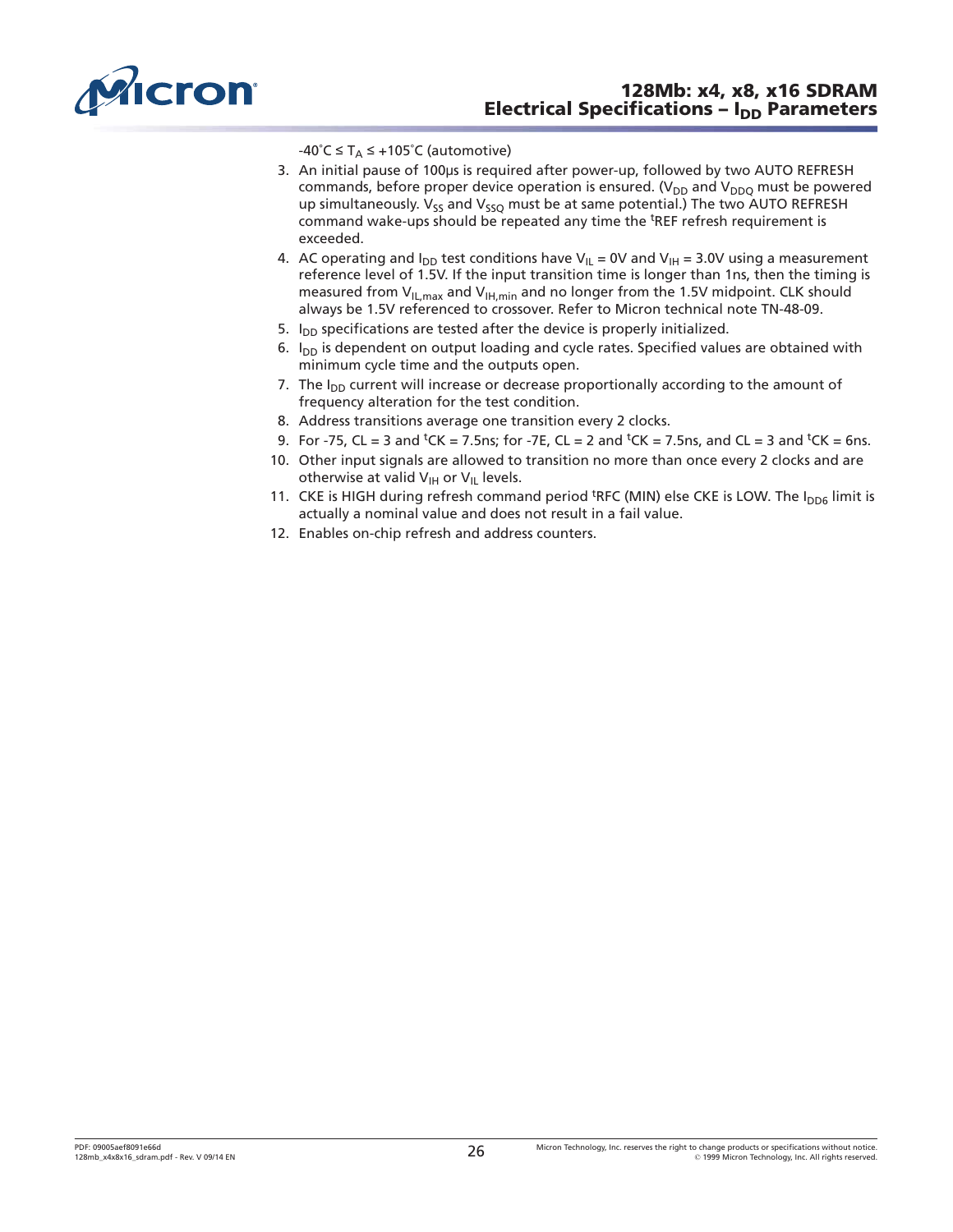<span id="page-26-0"></span>

# **Electrical Specifications – AC Operating Conditions**

### **Table 12: Electrical Characteristics and Recommended AC Operating Conditions**

Notes 1–5 apply to all parameters and conditions

|                                             |          |                                | $-6A$<br>$-7E$<br>$-75$  |                          |                                |                          |                          |                          |             |                |
|---------------------------------------------|----------|--------------------------------|--------------------------|--------------------------|--------------------------------|--------------------------|--------------------------|--------------------------|-------------|----------------|
| <b>Parameter</b>                            |          | <b>Symbol</b>                  | <b>Min</b>               | <b>Max</b>               | <b>Min</b>                     | <b>Max</b>               | <b>Min</b>               | <b>Max</b>               | <b>Unit</b> | <b>Notes</b>   |
| Access time from CLK                        | $CL = 3$ | tAC(3)                         | $\overline{\phantom{0}}$ | 5.4                      |                                | 5.4                      |                          | 5.4                      | ns          | 7              |
| (positive edge)                             | $CL = 2$ | tAC(2)                         | $\qquad \qquad -$        | $7.5^{6}$                | $\overline{\phantom{0}}$       | 5.4                      | $\overline{\phantom{0}}$ | 6                        | ns          | $\overline{7}$ |
|                                             | $CL = 1$ | $tAC(1)$                       | $\overline{\phantom{0}}$ | 17 <sup>6</sup>          |                                | $\qquad \qquad -$        |                          | $\overline{\phantom{m}}$ | ns          | $\overline{7}$ |
| Address hold time                           |          | <sup>t</sup> AH                | 0.8                      | $\overline{\phantom{0}}$ | 0.8                            | $\overline{\phantom{0}}$ | 0.8                      | $\qquad \qquad -$        | ns          |                |
| Address setup time                          |          | t <sub>AS</sub>                | 1.5                      | $\qquad \qquad -$        | 1.5                            | $\qquad \qquad -$        | 1.5                      | $\overline{\phantom{m}}$ | ns          |                |
| CLK high-level width                        |          | tCH                            | 2.5                      | $\qquad \qquad -$        | 2.5                            | $\overline{\phantom{0}}$ | 2.5                      | $\qquad \qquad -$        | ns          |                |
| CLK low-level width                         |          | tCL                            | 2.5                      | $\qquad \qquad -$        | 2.5                            | $\overline{\phantom{0}}$ | 2.5                      | $\overline{\phantom{m}}$ | ns          |                |
| Clock cycle time                            | $CL = 3$ | tCK(3)                         | 6                        | $\overline{\phantom{0}}$ | $\overline{7}$                 | $\overline{\phantom{0}}$ | 7.5                      | $\qquad \qquad -$        | ns          | 8              |
|                                             | $CL = 2$ | ${}^{\text{t}}$ CK(2)          | 10 <sup>6</sup>          | $\qquad \qquad -$        | 7.5                            | $\qquad \qquad -$        | 10                       | $\overline{\phantom{m}}$ | ns          | 8              |
|                                             | $CL = 1$ | tCK(1)                         | 20 <sup>6</sup>          | $\qquad \qquad -$        | $\overline{\phantom{0}}$       | $\overline{\phantom{0}}$ | $\overline{\phantom{0}}$ | $\overline{\phantom{m}}$ | ns          | 8              |
| <b>CKE</b> hold time                        |          | <sup>t</sup> CKH               | 0.8                      | $\qquad \qquad -$        | 0.8                            | $\overline{\phantom{0}}$ | 0.8                      | $\overline{\phantom{m}}$ | ns          |                |
| CKE setup time                              |          | tCKS                           | 1.5                      | $\overline{\phantom{0}}$ | 1.5                            | $\overline{\phantom{0}}$ | 1.5                      | $\qquad \qquad -$        | ns          |                |
| CS#, RAS#, CAS#, WE#, DQM hold time         |          | <sup>t</sup> CMH               | 0.8                      | $\qquad \qquad -$        | 0.8                            | $\qquad \qquad -$        | 0.8                      | $\overline{\phantom{m}}$ | ns          |                |
| CS#, RAS#, CAS#, WE#, DQM setup time        |          | <sup>t</sup> CMS               | 1.5                      | $\qquad \qquad -$        | 1.5                            | $\overline{\phantom{0}}$ | 1.5                      | $\qquad \qquad -$        | ns          |                |
| Data-in hold time                           |          | <sup>t</sup> DH                | 0.8                      | $\qquad \qquad -$        | 0.8                            | $\overline{\phantom{0}}$ | 0.8                      | $\overline{\phantom{m}}$ | ns          |                |
| Data-in setup time                          |          | t <sub>DS</sub>                | 1.5                      | $\overline{\phantom{0}}$ | 1.5                            | $\overline{\phantom{0}}$ | 1.5                      | $\qquad \qquad -$        | ns          |                |
| Data-out High-Z time                        | $CL = 3$ | HZ(3)                          | $\qquad \qquad -$        | 5.4                      | $\overline{\phantom{0}}$       | 5.4                      | $\qquad \qquad -$        | 5.4                      | ns          | 9              |
|                                             | $CL = 2$ | HZ(2)                          | $\qquad \qquad -$        | $7.5^{6}$                | $\overline{\phantom{0}}$       | 5.4                      | $\overline{\phantom{0}}$ | 6                        | ns          | 9              |
|                                             | $CL = 1$ | $†HZ(1)$                       | $\overline{\phantom{0}}$ | 17 <sup>6</sup>          | $\qquad \qquad -$              | $\qquad \qquad -$        |                          | $\overline{\phantom{m}}$ | ns          | 9              |
| Data-out Low-Z time                         |          | t <sub>LZ</sub>                | 1                        | $\qquad \qquad -$        | $\mathbf{1}$                   | $\overline{\phantom{0}}$ | 1                        | $\overline{\phantom{m}}$ | ns          |                |
| Data-out hold time (load)                   |          | <sup>t</sup> OH                | 3                        | $\qquad \qquad -$        | 3                              | $\overline{\phantom{0}}$ | 3                        | $\overline{\phantom{m}}$ | ns          |                |
| Data-out hold time (no load)                |          | <sup>t</sup> OHn               | 1.8                      | $\overline{\phantom{0}}$ | 1.8                            | $\overline{\phantom{0}}$ | 1.8                      | $\qquad \qquad -$        | ns          | 10             |
| ACTIVE-to-PRECHARGE command                 |          | <sup>t</sup> RAS               | 42                       | 120,000                  | 37                             | 120,000                  | 44                       | 120,000                  | ns          |                |
| ACTIVE-to-ACTIVE command period             |          | <sup>t</sup> RC                | 60                       | $\overline{\phantom{0}}$ | 60                             | $\overline{\phantom{0}}$ | 66                       | $\overline{\phantom{a}}$ | ns          | 11             |
| ACTIVE-to-READ or WRITE delay               |          | <sup>t</sup> RCD               | 18                       | $\qquad \qquad -$        | 15                             | $\overline{\phantom{0}}$ | 20                       | $\overline{\phantom{m}}$ | ns          |                |
| Refresh period (4096 rows)                  |          | <sup>t</sup> REF               | $\overline{\phantom{0}}$ | 64                       | $\overline{\phantom{0}}$       | 64                       | $\overline{\phantom{0}}$ | 64                       | ms          |                |
| Refresh period - automotive (4096<br>rows)  |          | <sup>t</sup> REF <sub>AT</sub> | $\overline{\phantom{0}}$ | 16                       | $\qquad \qquad -$              | 16                       | $\overline{\phantom{0}}$ | 16                       | ms          |                |
| <b>AUTO REFRESH period</b>                  |          | <sup>t</sup> RFC               | 60                       | $\qquad \qquad -$        | 66                             | $\overline{\phantom{0}}$ | 66                       | $\overline{\phantom{0}}$ | ns          |                |
| PRECHARGE command period                    |          | t <sub>RP</sub>                | 18                       | $\qquad \qquad -$        | 15                             | $\overline{\phantom{0}}$ | 20                       | $\qquad \qquad -$        | ns          |                |
| ACTIVE bank a to ACTIVE bank b com-<br>mand |          | <sup>t</sup> RRD               | 12                       | $\qquad \qquad -$        | 14                             | $\qquad \qquad -$        | 15                       | $\overline{\phantom{m}}$ | ns          |                |
| <b>Transition time</b>                      |          | tr                             | 0.3                      | 1.2                      | 0.3                            | 1.2                      | 0.3                      | 1.2                      | ns          | 12             |
| WRITE recovery time                         |          | twR                            | $1$ CLK $+$<br>6ns       | $\overline{\phantom{0}}$ | $1$ CLK $+$<br>7 <sub>ns</sub> | $\overline{\phantom{0}}$ | $1$ CLK $+$<br>7.5ns     | $\overline{\phantom{m}}$ |             | 13             |
|                                             |          |                                | 12                       | $\qquad \qquad -$        | 14                             | -                        | 15                       | $\qquad \qquad -$        | ns          | 14             |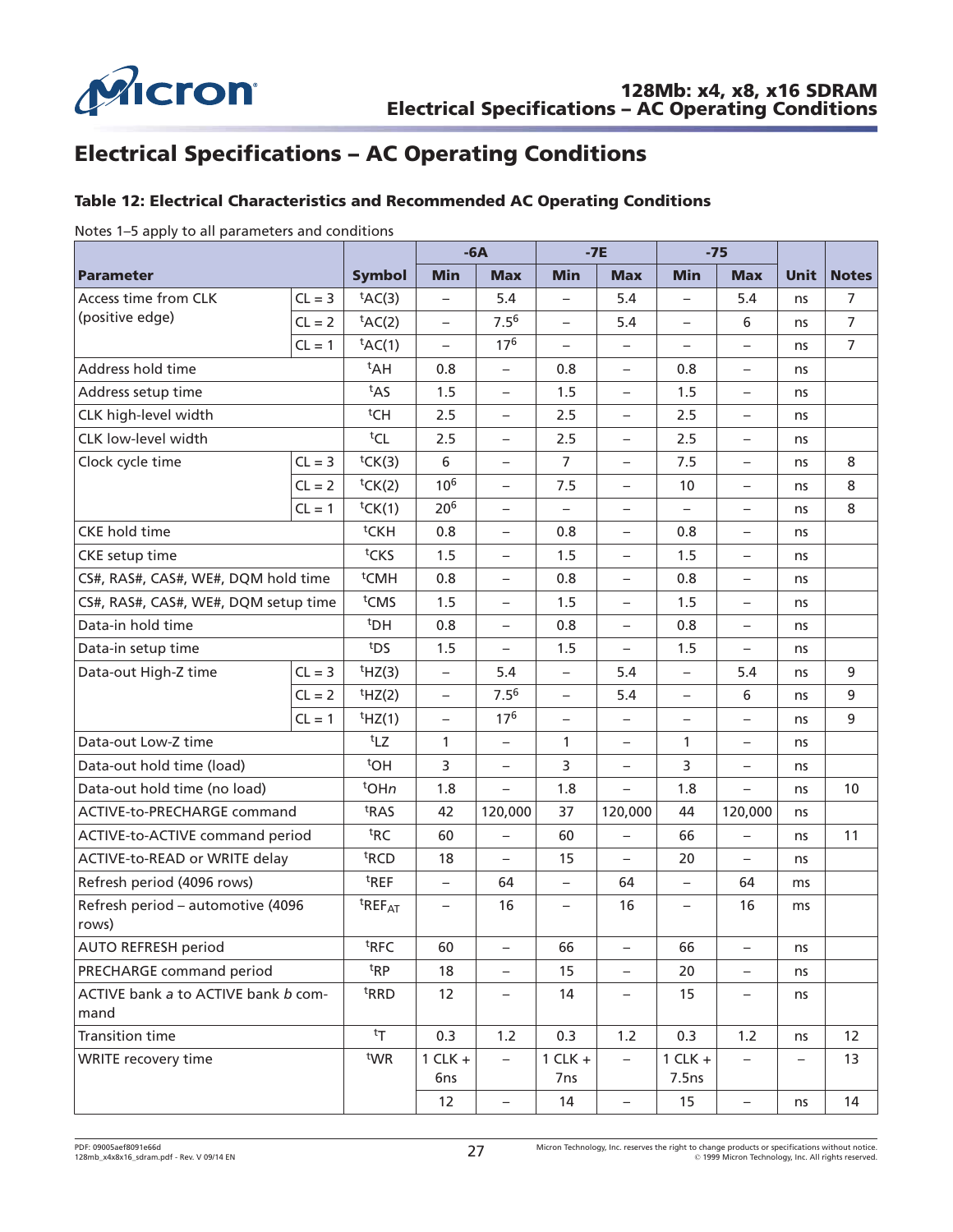<span id="page-27-0"></span>

#### **Table 12: Electrical Characteristics and Recommended AC Operating Conditions (Continued)**

Notes 1–5 apply to all parameters and conditions

|                                     |        | -6A        |            | $-7E$      |                          | $-75$      |                          |             |              |
|-------------------------------------|--------|------------|------------|------------|--------------------------|------------|--------------------------|-------------|--------------|
| Parameter                           | Symbol | <b>Min</b> | <b>Max</b> | <b>Min</b> | <b>Max</b>               | <b>Min</b> | <b>Max</b>               | <b>Unit</b> | <b>Notes</b> |
| Exit SELF REFRESH-to-ACTIVE command | txsr   | 67         |            |            | $\overline{\phantom{0}}$ |            | $\overline{\phantom{0}}$ | ns          |              |

#### **Table 13: AC Functional Characteristics**

Notes 2–5 apply to all parameters and conditions

| Parameter                                               | <b>Symbol</b> | $-6A$            | $-7E$          | $-75$         | <b>Unit</b>    | <b>Notes</b>       |        |
|---------------------------------------------------------|---------------|------------------|----------------|---------------|----------------|--------------------|--------|
| Last data-in to burst STOP command                      |               | <sup>t</sup> BDL | 1              | 1             | 1              | tCK                | 16     |
| READ/WRITE command to READ/WRITE command                |               | <sup>t</sup> CCD | 1              | 1             |                | ${}^{\text{t}}$ CK | 16     |
| Last data-in to new READ/WRITE command                  |               | <sup>t</sup> CDL | 1              | 1             |                | ${}^{\text{t}}$ CK | 16     |
| CKE to clock disable or power-down entry mode           |               | tCKED            | 1              | 1             | 1              | tCK                | 17     |
| Data-in to ACTIVE command                               |               | <sup>t</sup> DAL | 5              | 4             | 5              | tCK                | 18, 19 |
| Data-in to PRECHARGE command                            |               | <sup>t</sup> DPL | $\overline{2}$ | 2             | $\mathcal{P}$  | tCK                | 19, 20 |
| DQM to input data delay                                 |               |                  | $\mathbf{0}$   | $\mathbf{0}$  | $\Omega$       | ${}^{\text{t}}$ CK | 16     |
| DQM to data mask during WRITEs                          |               | <sup>t</sup> DQM | $\mathbf{0}$   | 0             | $\mathbf{0}$   | ${}^{\text{t}}$ CK | 16     |
| DQM to data High-Z during READs                         |               | <sup>t</sup> DQZ | $\overline{2}$ | 2             | $\overline{2}$ | ${}^{\text{t}}$ CK | 16     |
| WRITE command to input data delay                       |               | <sup>t</sup> DWD | $\mathbf{0}$   | $\mathbf{0}$  | $\mathbf{0}$   | tCK                | 16     |
| LOAD MODE REGISTER command to ACTIVE or REFRESH command |               | <sup>t</sup> MRD | $\overline{2}$ | $\mathcal{P}$ | $\mathcal{P}$  | ${}^{\text{t}}$ CK | 21     |
| CKE to clock enable or power-down exit setup mode       |               | <sup>t</sup> PED | 1              | 1             | 1              | ${}^{\text{t}}$ CK | 17     |
| Last data-in to PRECHARGE command                       |               | <sup>t</sup> RDL | $\overline{2}$ | 2             | $\overline{2}$ | tCK                | 19, 20 |
| $CL = 3$<br>Data-out High-Z from PRECHARGE command      |               | $t$ ROH(3)       | 3              | 3             | 3              | tCK                | 16     |
|                                                         | $CL = 2$      | $t$ ROH(2)       | $\overline{2}$ | 2             | $\overline{2}$ | tCK                | 16     |
|                                                         | $CL = 1$      | $t$ ROH $(1)$    | $\mathbf{1}$   |               |                | tCK                | 16     |

Notes: 1. Minimum specifications are used only to indicate the cycle time at which proper operation over the full temperature range is ensured:

- $0^{\circ}C \leq T_A \leq +70^{\circ}C$  (commercial)
- $-40^{\circ}$ C  $\leq$  T<sub>A</sub>  $\leq$  +85 $^{\circ}$ C (industrial)

-40°C  $\leq$  T<sub>A</sub>  $\leq$  +105°C (automotive)

- 2. An initial pause of 100µs is required after power-up, followed by two AUTO REFRESH commands, before proper device operation is ensured. ( $V_{DD}$  and  $V_{DDO}$  must be powered up simultaneously.  $V_{SS}$  and  $V_{SSO}$  must be at same potential.) The two AUTO REFRESH command wake-ups should be repeated any time the <sup>t</sup>REF refresh requirement is exceeded.
- 3. In addition to meeting the transition rate specification, the clock and CKE must transit between V<sub>IH</sub> and V<sub>IL</sub> (or between V<sub>IL</sub> and V<sub>IH</sub>) in a monotonic manner.
- 4. Outputs measured at 1.5V with equivalent load:

$$
\frac{1}{\frac{1}{\sqrt{1}}}
$$
50pF

 $Q -$ 

5. AC operating and  $I_{DD}$  test conditions have V<sub>IL</sub> = 0V and V<sub>IH</sub> = 3.0V using a measurement reference level of 1.5V. If the input transition time is longer than 1ns, then the timing is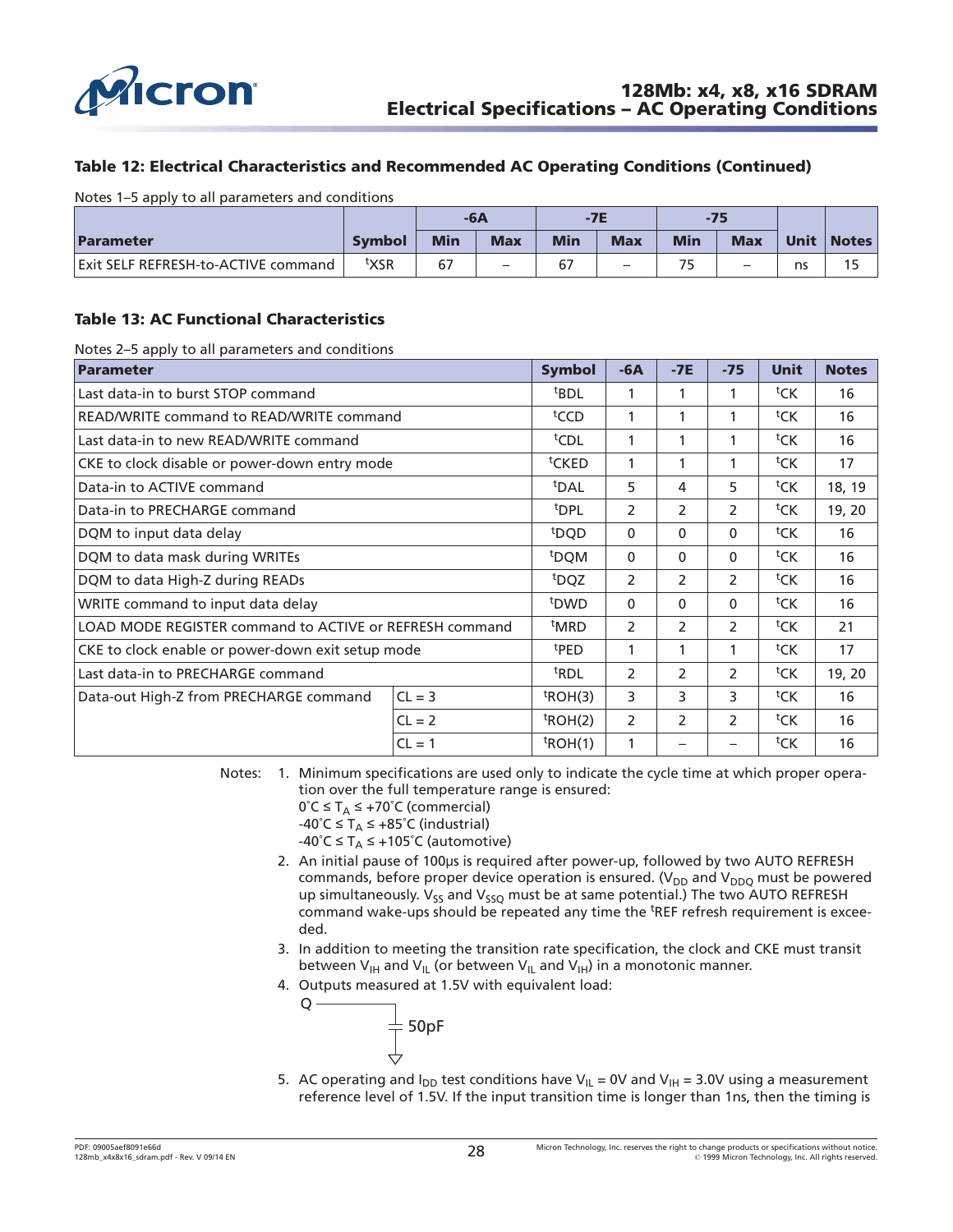<span id="page-28-0"></span>

measured from  $V_{IL,max}$  and  $V_{IH,min}$  and no longer from the 1.5V midpoint. CLK should always be 1.5V referenced to crossover. Refer to Micron technical note TN-48-09.

- 6. Not applicable for Revision G.
- 7.  $<sup>t</sup>AC$  for -75/-7E at CL = 3 with no load is 4.6ns and is guaranteed by design.</sup>
- 8. The clock frequency must remain constant (stable clock is defined as a signal cycling within timing constraints specified for the clock pin) during access or precharge states (READ, WRITE, including <sup>t</sup>WR, and PRECHARGE commands). CKE may be used to reduce the data rate.
- 9. <sup>t</sup>HZ defines the time at which the output achieves the open circuit condition; it is not a reference to V<sub>OH</sub> or V<sub>OL</sub>. The last valid data element will meet <sup>t</sup>OH before going High-Z.
- 10. Parameter guaranteed by design.
- 11. DRAM devices should be evenly addressed when being accessed. Disproportionate accesses to a particular row address may result in reduction of the product lifetime.
- 12. AC characteristics assume  $<sup>t</sup>T = 1$ ns.</sup>
- 13. Auto precharge mode only. The precharge timing budget (t RP) begins at 6ns for -6A, 7ns for -7E, and 7.5ns for -75 after the first clock delay, after the last WRITE is executed.
- 14. Precharge mode only.
- 15. CLK must be toggled a minimum of two times during this period.
- 16. Required clocks are specified by JEDEC functionality and are not dependent on any timing parameter.
- 17. Timing is specified by <sup>t</sup>CKS. Clock(s) specified as a reference only at minimum cycle rate.
- 18. Timing is specified by <sup>t</sup>WR plus <sup>t</sup>RP. Clock(s) specified as a reference only at minimum cycle rate.
- 19. Based on  ${}^tCK = 7.5$ ns for -75 and -7E, 6ns for -6A.
- 20. Timing is specified by <sup>t</sup>WR.
- 21. JEDEC and PC100 specify three clocks.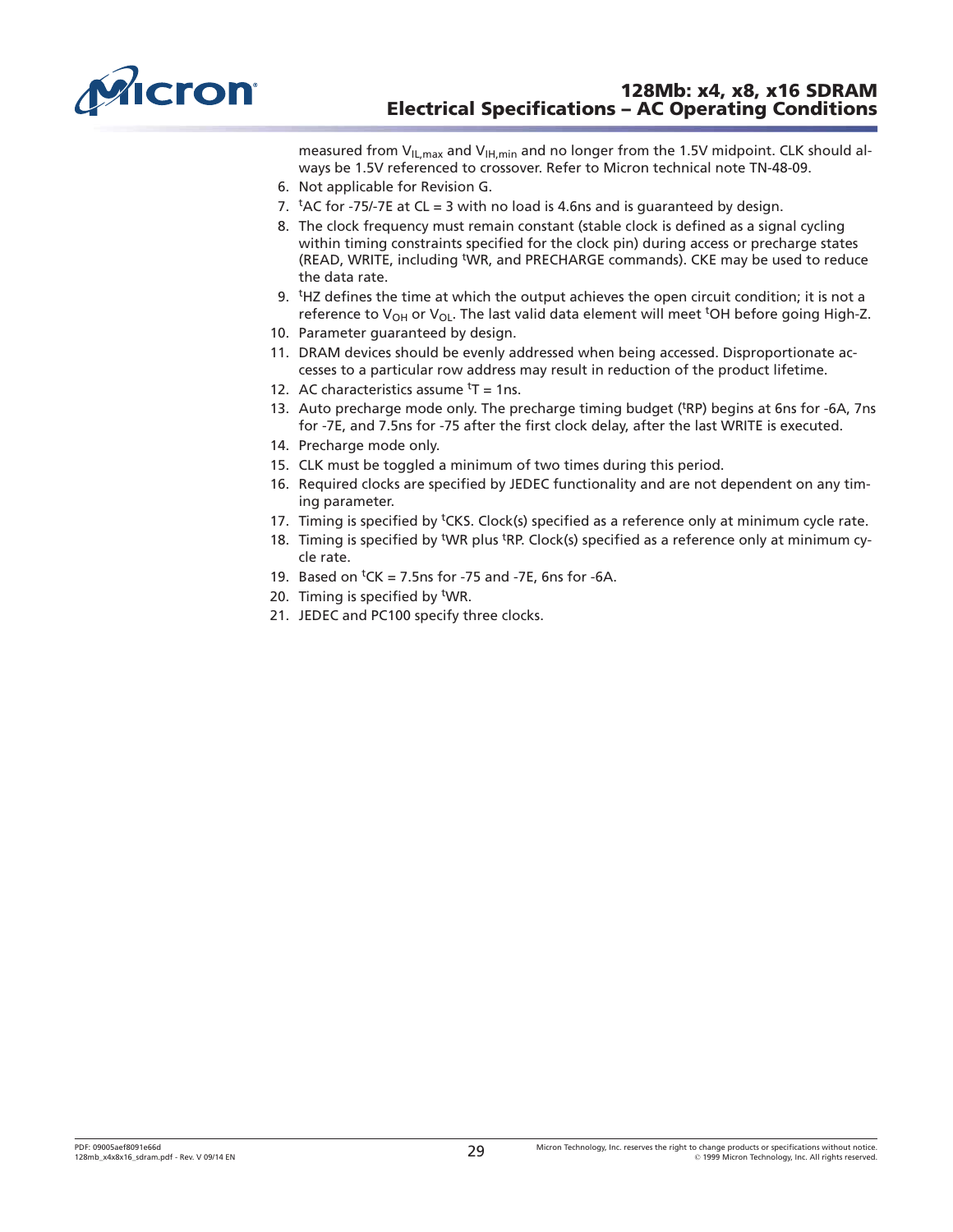<span id="page-29-0"></span>

# **Functional Description**

In general, 128Mb SDRAM devices (8 Meg x 4 x 4 banks, 4 Meg x 8 x 4 banks, and 2 Meg x 16 x 4 banks) are quad-bank DRAM that operate at 3.3V and include a synchronous interface. All signals are registered on the positive edge of the clock signal, CLK. Each of the x4's 33,554,432-bit banks is organized as 4096 rows by 2048 columns by 4 bits. Each of the x8's 33,554,432-bit banks is organized as 4096 rows by 1024 columns by 8 bits. Each of the x16's 33,554,432-bit banks is organized as 4096 rows by 512 columns by 16 bits.

Read and write accesses to the SDRAM are burst-oriented; accesses start at a selected location and continue for a programmed number of locations in a programmed sequence. Accesses begin with the registration of an ACTIVE command, followed by a READ or WRITE command. The address bits registered coincident with the ACTIVE command are used to select the bank and row to be accessed (BA0 and BA1 select the bank, A[11:0] select the row). The address bits (x4: A[9:0], A11; x8: A[9:0]; x16: A[8:0]) registered coincident with the READ or WRITE command are used to select the starting column location for the burst access.

Prior to normal operation, the SDRAM must be initialized. The following sections provide detailed information covering device initialization, register definition, command descriptions, and device operation.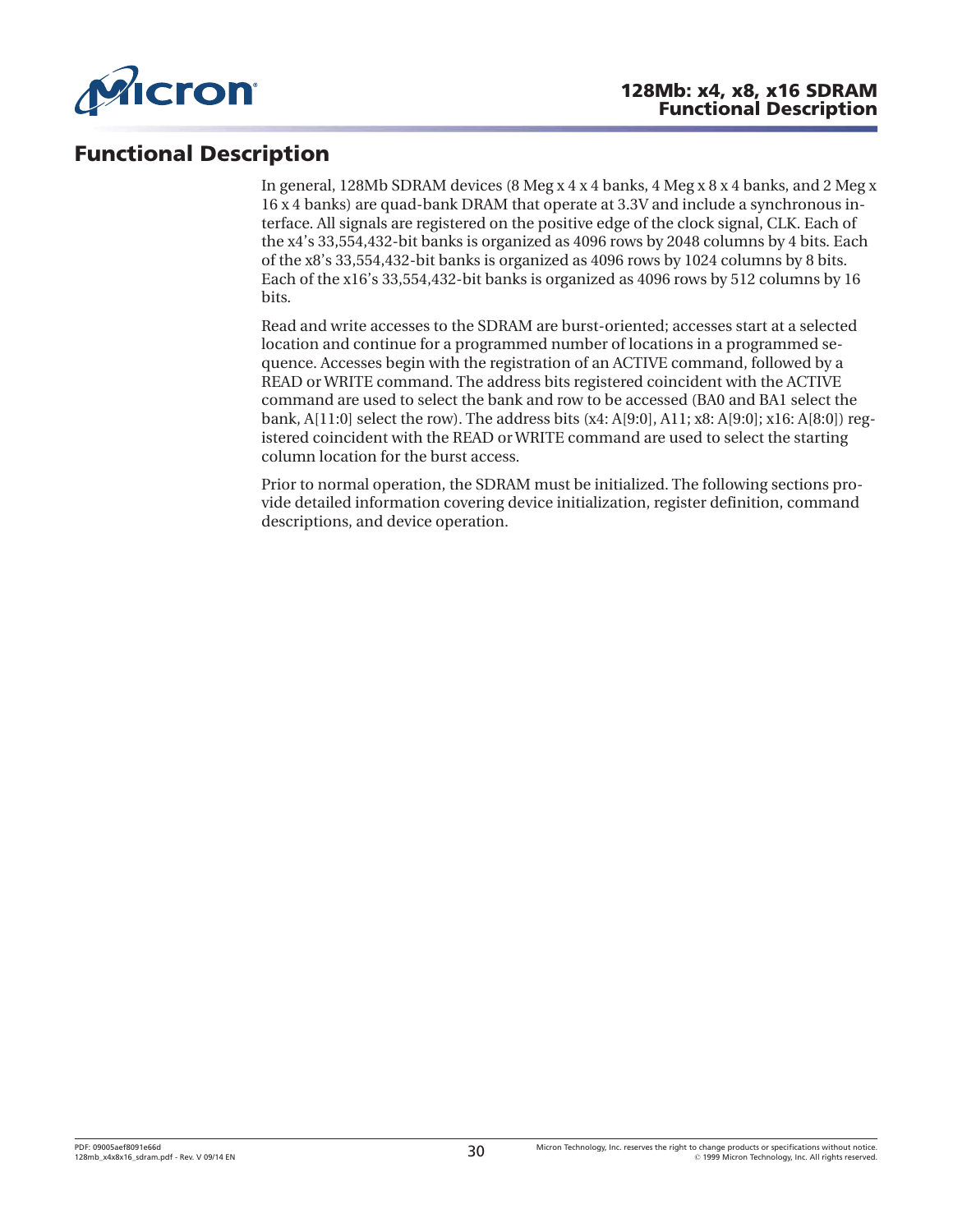<span id="page-30-0"></span>

# **Commands**

The following table provides a quick reference of available commands, followed by a written description of each command. Additional Truth Tables ([Table 15](#page-36-0) ([page 37](#page-36-0)), [Ta](#page-38-0)[ble 16](#page-38-0) ([page 39](#page-38-0)), and [Table 17](#page-40-0) [\(page 41\)](#page-40-0)) provide current state/next state information.

### **Table 14: Truth Table – Commands and DQM Operation**

Note 1 applies to all parameters and conditions

| <b>Name (Function)</b>                                 | CS# | RAS# | CAS# | WE# | <b>DOM</b> | <b>ADDR</b> | <b>DQ</b> | <b>Notes</b> |
|--------------------------------------------------------|-----|------|------|-----|------------|-------------|-----------|--------------|
| <b>COMMAND INHIBIT (NOP)</b>                           | н   | X    | X    | X   | X          | X           | X         |              |
| NO OPERATION (NOP)                                     |     | H    | н    | н   | X          | X           | X         |              |
| ACTIVE (select bank and activate row)                  |     | L    | Н    | н   | X          | Bank/row    | X         | 2            |
| READ (select bank and column, and start READ burst)    |     | H    |      | н   | L/H        | Bank/col    | X         | 3            |
| WRITE (select bank and column, and start WRITE burst)  |     | H    |      |     | L/H        | Bank/col    | Valid     | 3            |
| <b>BURST TERMINATE</b>                                 |     | H    | Н    |     | X          | X           | Active    | 4            |
| PRECHARGE (Deactivate row in bank or banks)            |     |      | н    |     | X          | Code        | X         | 5            |
| AUTO REFRESH or SELF REFRESH (enter self refresh mode) |     |      |      | н   | X          | X           | X         | 6, 7         |
| <b>LOAD MODE REGISTER</b>                              |     | L    |      |     | X          | Op-code     | X         | 8            |
| Write enable/output enable                             | X   | X    | X    | X   |            | X           | Active    | 9            |
| Write inhibit/output High-Z                            | X   | X    | X    | X   | н          | X           | High-Z    | 9            |

Notes: 1. CKE is HIGH for all commands shown except SELF REFRESH.

- 2. A[0*:n*] provide row address (where A*n* is the most significant address bit), BA0 and BA1 determine which bank is made active.
- 3.  $A[0:j]$  provide column address (where  $i =$  the most significant column address for a given device configuration). A10 HIGH enables the auto precharge feature (nonpersistent), while A10 LOW disables the auto precharge feature. BA0 and BA1 determine which bank is being read from or written to.
- 4. The purpose of the BURST TERMINATE command is to stop a data burst, thus the command could coincide with data on the bus. However, the DQ column reads a "Don't Care" state to illustrate that the BURST TERMINATE command can occur when there is no data present.
- 5. A10 LOW: BA0, BA1 determine the bank being precharged. A10 HIGH: all banks precharged and BA0, BA1 are "Don't Care."
- 6. This command is AUTO REFRESH if CKE is HIGH, SELF REFRESH if CKE is LOW.
- 7. Internal refresh counter controls row addressing; all inputs and I/Os are "Don't Care" except for CKE.
- 8. A[11:0] define the op-code written to the mode register.
- 9. Activates or deactivates the DQ during WRITEs (zero-clock delay) and READs (two-clock delay).

### **COMMAND INHIBIT**

The COMMAND INHIBIT function prevents new commands from being executed by the device, regardless of whether the CLK signal is enabled. The device is effectively deselected. Operations already in progress are not affected.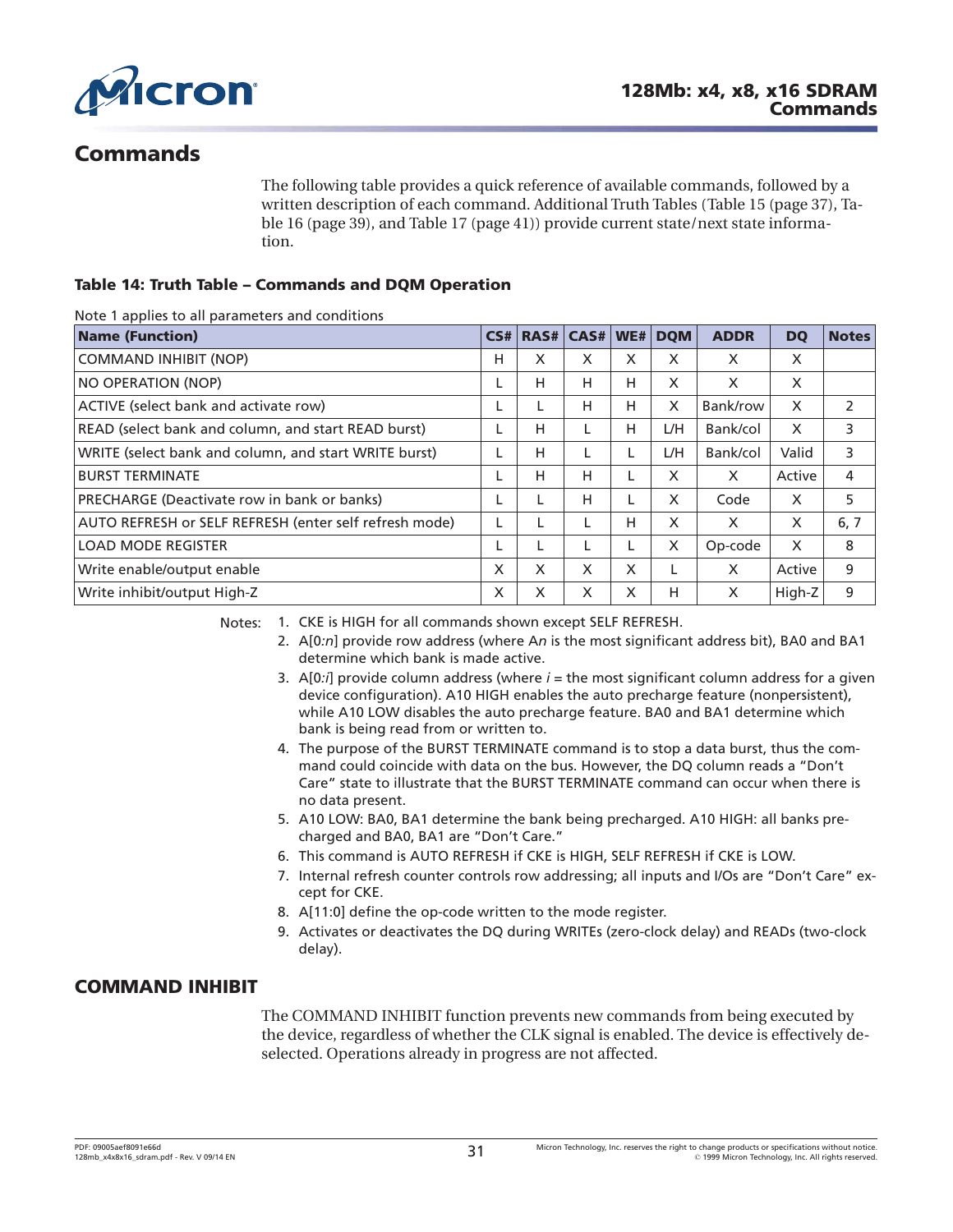<span id="page-31-0"></span>

### **NO OPERATION (NOP)**

The NO OPERATION (NOP) command is used to perform a NOP to the selected device (CS# is LOW). This prevents unwanted commands from being registered during idle or wait states. Operations already in progress are not affected.

### **LOAD MODE REGISTER (LMR)**

The mode registers are loaded via inputs A[*n:0]* (where A*n* is the most significant address term), BA0, and BA1(see [Mode Register \(page 44\)](#page-43-0)). The LOAD MODE REGISTER command can only be issued when all banks are idle and a subsequent executable command cannot be issued until <sup>t</sup>MRD is met.

### **ACTIVE**

The ACTIVE command is used to activate a row in a particular bank for a subsequent access. The value on the BA0, BA1 inputs selects the bank, and the address provided selects the row. This row remains active for accesses until a PRECHARGE command is issued to that bank. A PRECHARGE command must be issued before opening a different row in the same bank.

#### **Figure 13: ACTIVE Command**

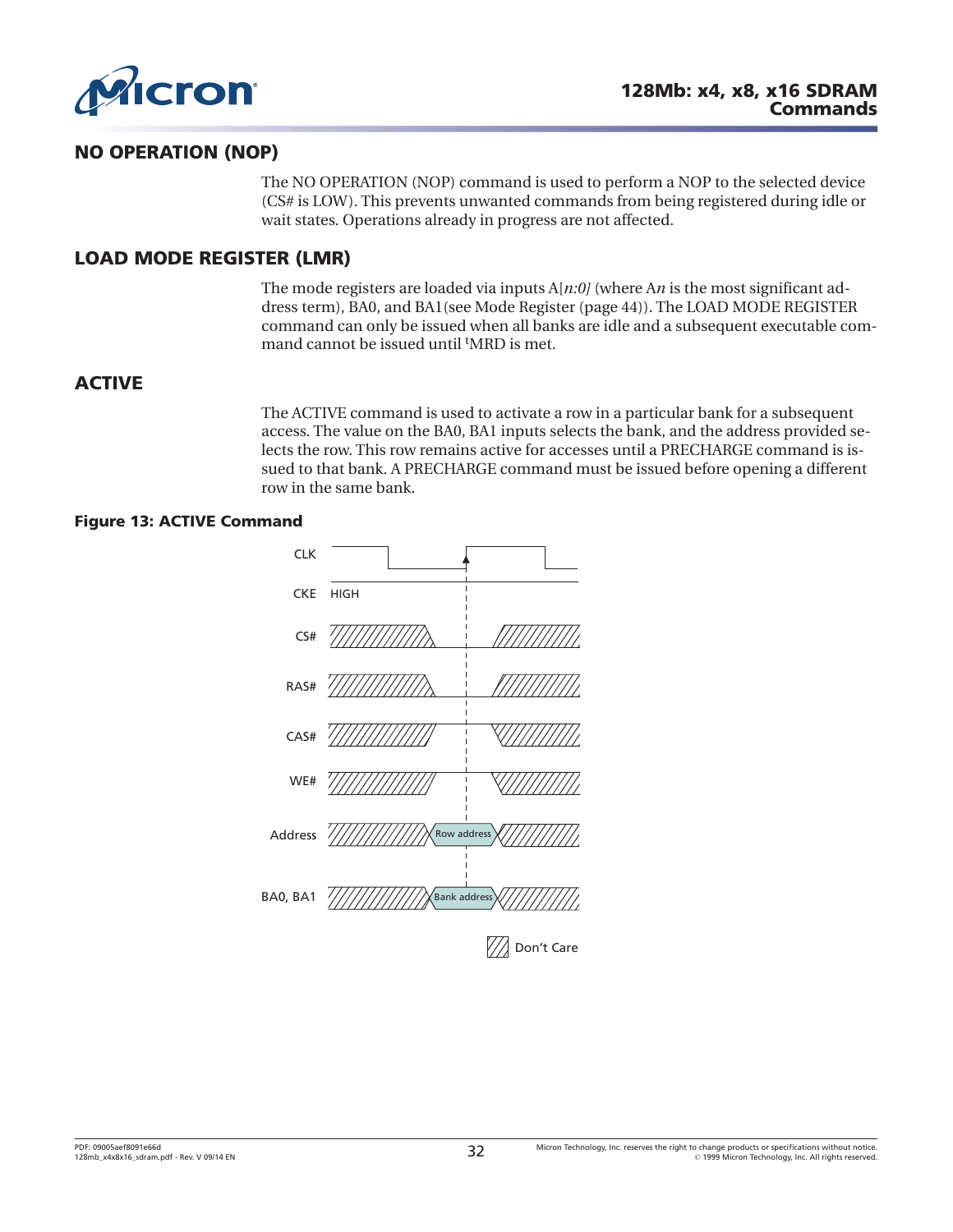<span id="page-32-0"></span>

### **READ**

The READ command is used to initiate a burst read access to an active row. The values on the BA0 and BA1 inputs select the bank; the address provided selects the starting column location. The value on input A10 determines whether auto precharge is used. If auto precharge is selected, the row being accessed is precharged at the end of the READ burst; if auto precharge is not selected, the row remains open for subsequent accesses. Read data appears on the DQ subject to the logic level on the DQM inputs two clocks earlier. If a given DQM signal was registered HIGH, the corresponding DQ will be High-Z two clocks later; if the DQM signal was registered LOW, the DQ will provide valid data.

#### **Figure 14: READ Command**



Note: 1. EN AP = enable auto precharge, DIS AP = disable auto precharge.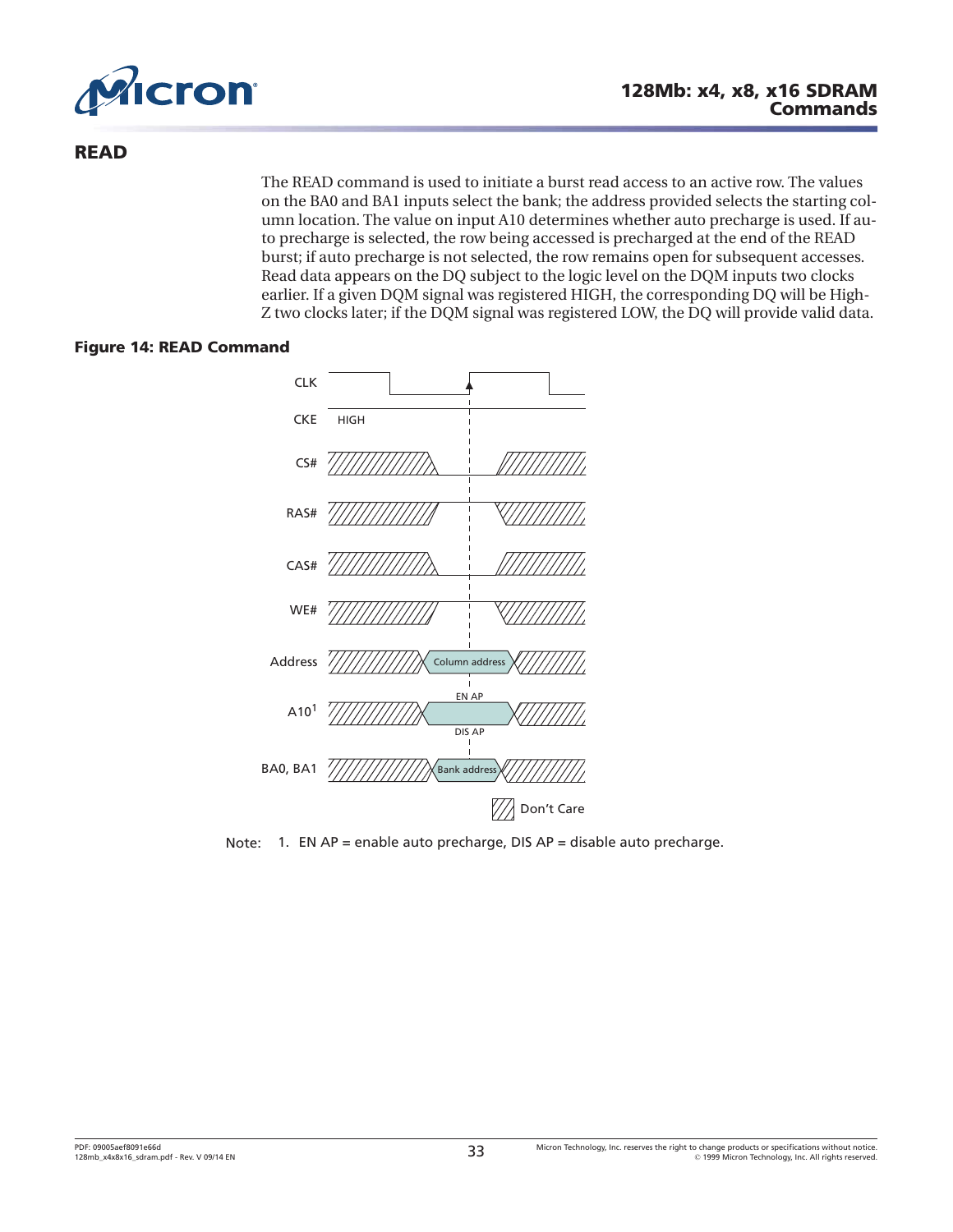<span id="page-33-0"></span>

### **WRITE**

The WRITE command is used to initiate a burst write access to an active row. The values on the BA0 and BA1 inputs select the bank; the address provided selects the starting column location. The value on input A10 determines whether auto precharge is used. If auto precharge is selected, the row being accessed is precharged at the end of the write burst; if auto precharge is not selected, the row remains open for subsequent accesses. Input data appearing on the DQ is written to the memory array, subject to the DQM input logic level appearing coincident with the data. If a given DQM signal is registered LOW, the corresponding data is written to memory; if the DQM signal is registered HIGH, the corresponding data inputs are ignored and a WRITE is not executed to that byte/column location.

#### **Figure 15: WRITE Command**



Note: 1. EN AP = enable auto precharge, DIS AP = disable auto precharge.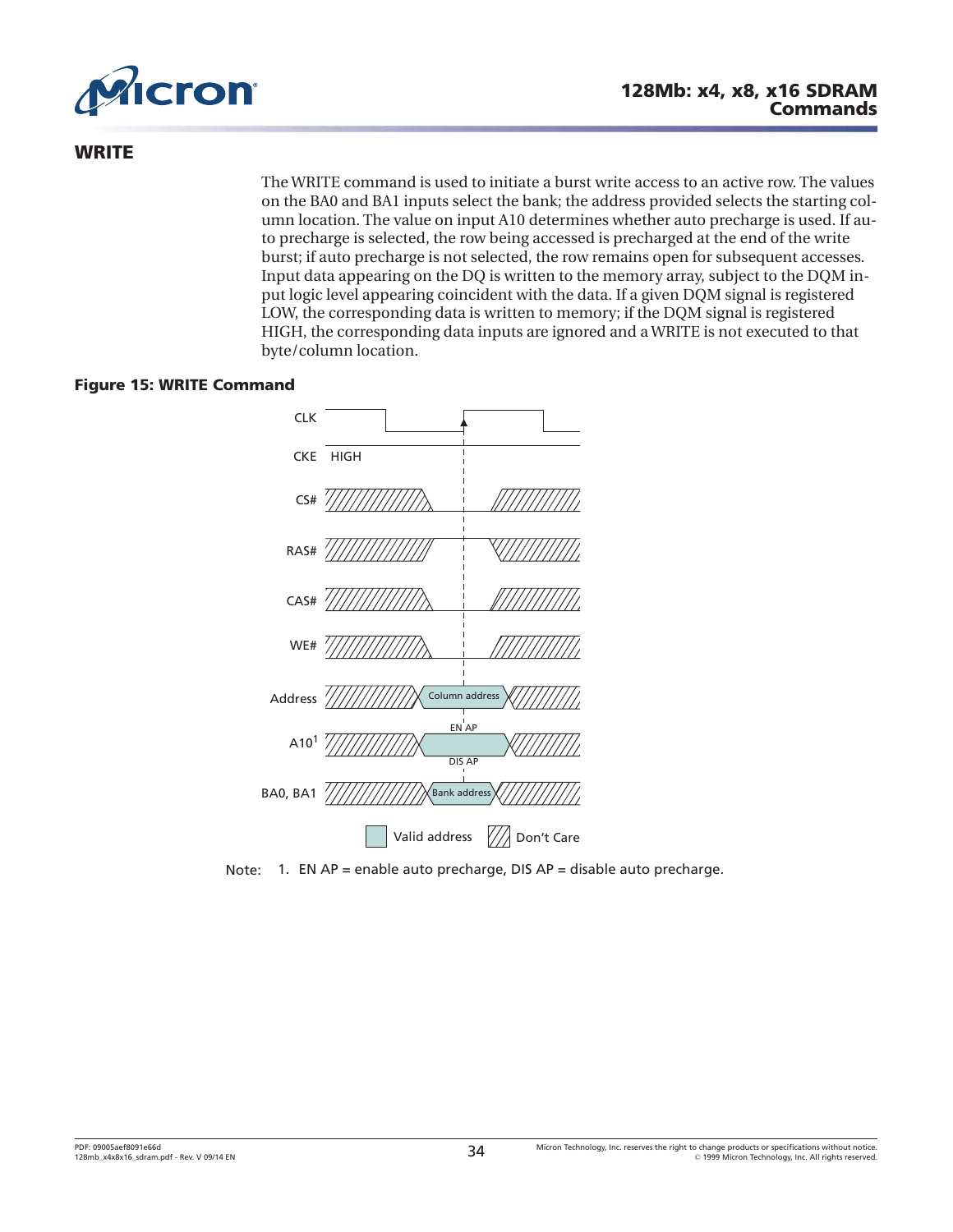<span id="page-34-0"></span>

### **PRECHARGE**

The PRECHARGE command is used to deactivate the open row in a particular bank or the open row in all banks. The bank(s) will be available for a subsequent row access a specified time ('RP) after the PRECHARGE command is issued. Input A10 determines whether one or all banks are to be precharged, and in the case where only one bank is precharged, inputs BA0 and BA1 select the bank. Otherwise BA0 and BA1 are treated as "Don't Care." After a bank has been precharged, it is in the idle state and must be activated prior to any READ or WRITE commands are issued to that bank.

#### **Figure 16: PRECHARGE Command**



### **BURST TERMINATE**

The BURST TERMINATE command is used to truncate either fixed-length or continuous page bursts. The most recently registered READ or WRITE command prior to the BURST TERMINATE command is truncated.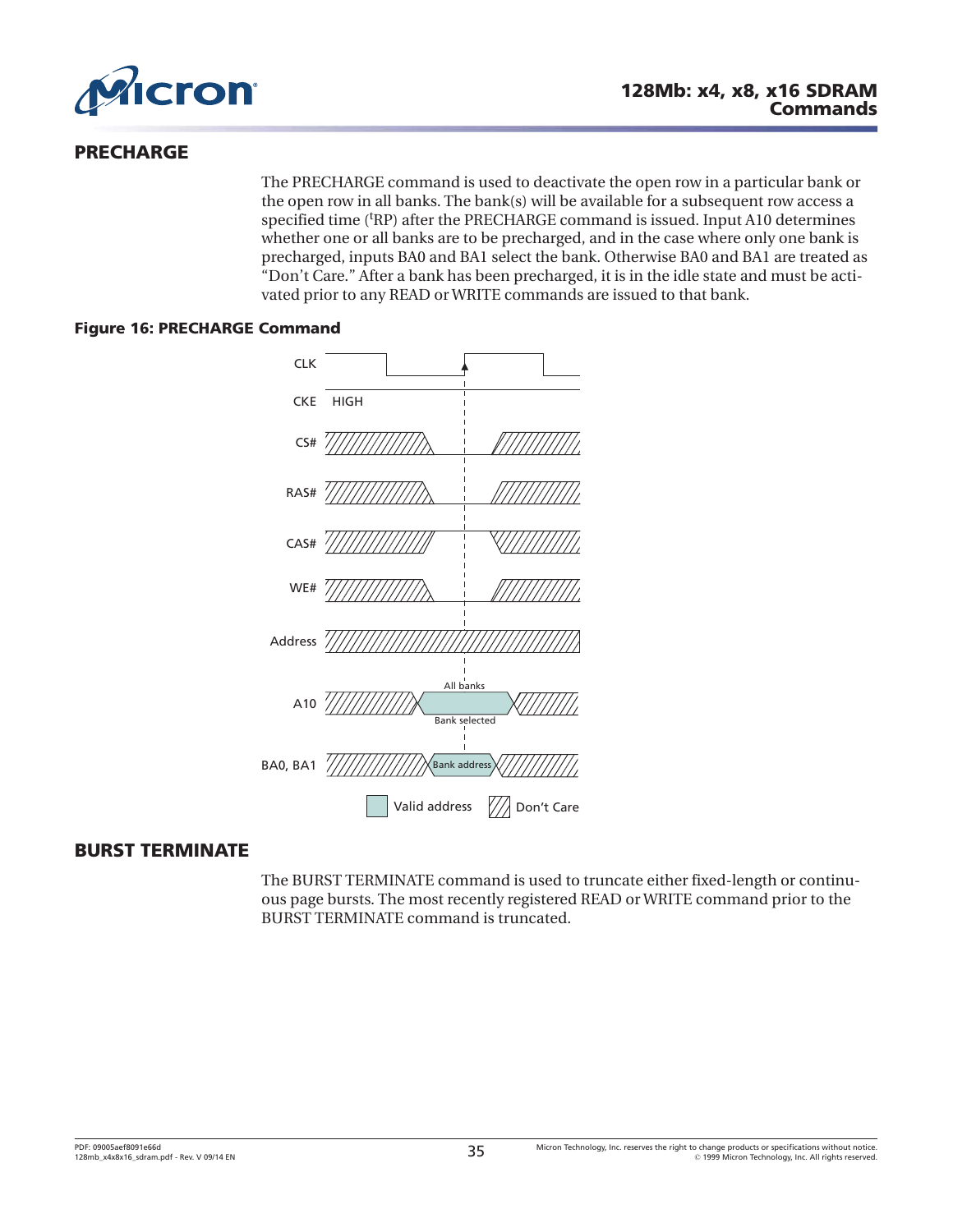<span id="page-35-0"></span>

### **REFRESH**

#### **AUTO REFRESH**

AUTO REFRESH is used during normal operation of the SDRAM and is analogous to CAS#-BEFORE-RAS# (CBR) refresh in conventional DRAMs. This command is nonpersistent, so it must be issued each time a refresh is required. All active banks must be precharged prior to issuing an AUTO REFRESH command. The AUTO REFRESH command should not be issued until the minimum <sup>t</sup>RP has been met after the PRECHARGE command, as shown in [Bank/Row Activation](#page-48-0) ([page 49](#page-48-0)).

The addressing is generated by the internal refresh controller. This makes the address bits a "Don't Care" during an AUTO REFRESH command. Regardless of device width, the 128Mb SDRAM requires 4096 AUTO REFRESH cycles every 64ms (commercial and industrial) or 16ms (automotive). Providing a distributed AUTO REFRESH command every 15.625µs (commercial and industrial) or 3.906µs (automotive) will meet the refresh requirement and ensure that each row is refreshed. Alternatively, 4096 AUTO RE-FRESH commands can be issued in a burst at the minimum cycle rate ('RFC), once every 64ms (commercial and industrial) or 16ms (automotive).

#### **SELF REFRESH**

The SELF REFRESH command can be used to retain data in the SDRAM, even if the rest of the system is powered-down. When in the self refresh mode, the SDRAM retains data without external clocking.

The SELF REFRESH command is initiated like an AUTO REFRESH command except CKE is disabled (LOW). After the SELF REFRESH command is registered, all the inputs to the SDRAM become a "Don't Care" with the exception of CKE, which must remain LOW.

After self refresh mode is engaged, the SDRAM provides its own internal clocking, causing it to perform its own AUTO REFRESH cycles. The SDRAM must remain in self refresh mode for a minimum period equal to <sup>t</sup>RAS and may remain in self refresh mode for an indefinite period beyond that.

The procedure for exiting self refresh requires a sequence of commands. First, CLK must be stable (stable clock is defined as a signal cycling within timing constraints specified for the clock pin) prior to CKE going back HIGH. After CKE is HIGH, the SDRAM must have NOP commands issued (a minimum of two clocks) for <sup>t</sup> XSR because time is required for the completion of any internal refresh in progress.

Upon exiting the self refresh mode, AUTO REFRESH commands must be issued at the specified intervals, as both SELF REFRESH and AUTO REFRESH utilize the row refresh counter.

Self refresh is not supported on automotive temperature devices.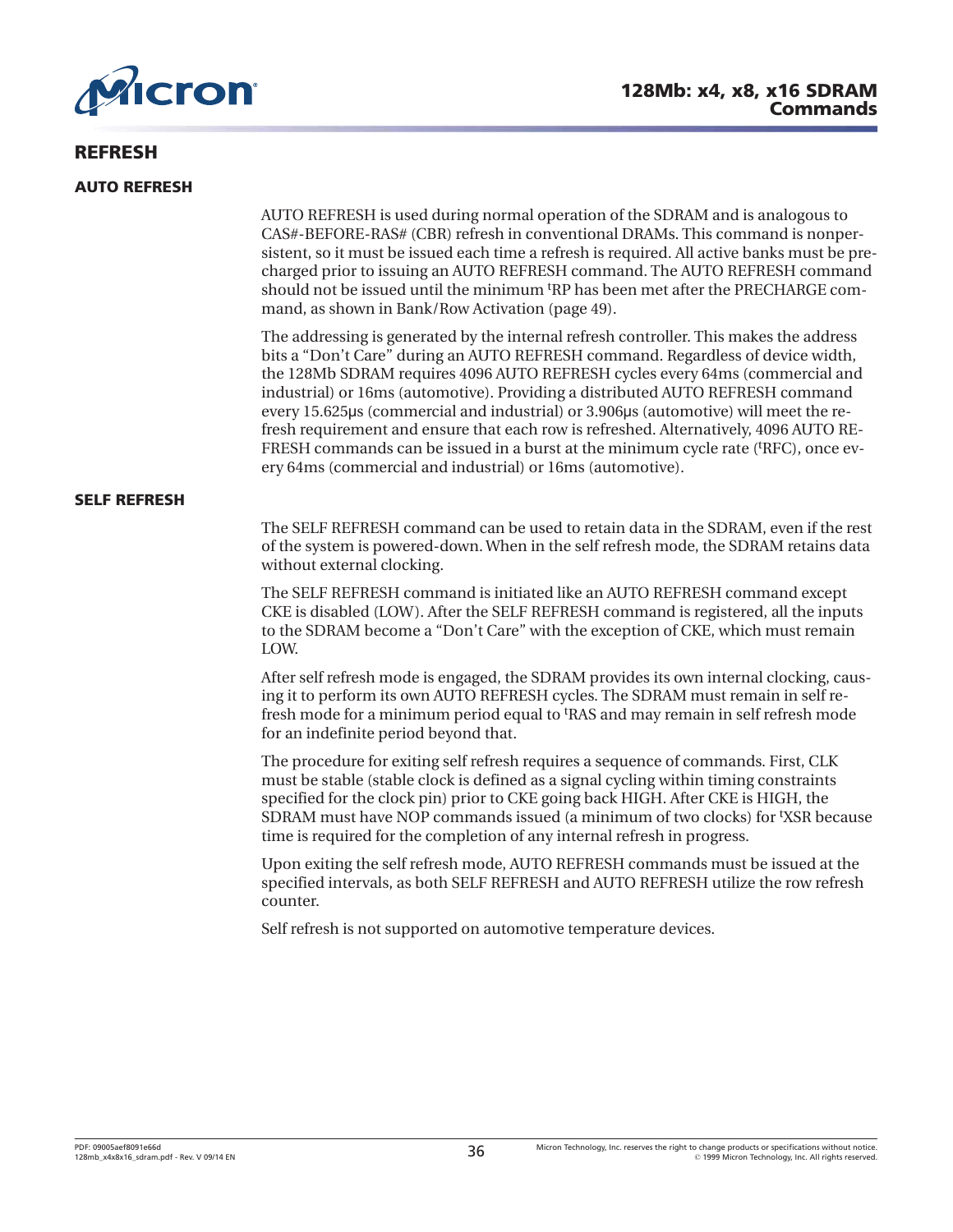



# **Truth Tables**

### **Table 15: Truth Table – Current State Bank** *n***, Command to Bank** *n*

| <b>Current State</b>      | CS# | RAS# | CAS# | WE#                                              | <b>Notes</b><br><b>Command/Action</b>             |                 |
|---------------------------|-----|------|------|--------------------------------------------------|---------------------------------------------------|-----------------|
| Any                       | н   | X    | X    | $\times$                                         | COMMAND INHIBIT (NOP/continue previous operation) |                 |
|                           | L   | H.   | H    | H                                                | NO OPERATION (NOP/continue previous operation)    |                 |
| Idle                      |     | L    | H    | н                                                | ACTIVE (select and activate row)                  |                 |
|                           |     | L    | L    | H                                                | <b>AUTO REFRESH</b>                               | 7               |
|                           |     | L    | L    | L                                                | <b>LOAD MODE REGISTER</b>                         | 7               |
|                           |     | L    | H    | L                                                | PRECHARGE                                         | 8               |
| Row active                |     | н    | L    | н                                                | READ (select column and start READ burst)         | 9               |
|                           |     | н    |      | WRITE (select column and start WRITE burst)      |                                                   | 9               |
|                           |     | L    | H    | L                                                | PRECHARGE (deactivate row in bank or banks)       | 10              |
| Read                      |     | н    | L    | H                                                | READ (select column and start new READ burst)     |                 |
| (auto precharge disabled) |     | н    | L    | WRITE (select column and start WRITE burst)<br>L |                                                   | 9               |
|                           |     | L    | H    | L                                                | PRECHARGE (truncate READ burst, start PRECHARGE)  | 10              |
|                           |     | н    | H    | L                                                | <b>BURST TERMINATE</b>                            | 11              |
| Write                     |     | н    | L    | READ (select column and start READ burst)<br>H   |                                                   | 9               |
| (auto precharge disabled) |     | н    | L    | L                                                | WRITE (select column and start new WRITE burst)   | 9               |
|                           |     | L    | H    | L                                                | PRECHARGE (truncate WRITE burst, start PRECHARGE) | 10 <sup>°</sup> |
|                           |     | н    | H    | L                                                | <b>BURST TERMINATE</b>                            | 11              |

#### Notes 1–6 apply to all parameters and conditions

Notes: 1. This table applies when  $CKE_{n-1}$  was HIGH and  $CKE_n$  is HIGH (see [Table 17 \(page 41\)](#page-40-0)) and after <sup>t</sup>XSR has been met (if the previous state was self refresh).

- 2. This table is bank-specific, except where noted (for example, the current state is for a specific bank and the commands shown can be issued to that bank when in that state). Exceptions are covered below.
- 3. Current state definitions:

Idle: The bank has been precharged, and <sup>t</sup>RP has been met.

Row active: A row in the bank has been activated, and <sup>t</sup>RCD has been met. No data bursts/accesses and no register accesses are in progress.

**Read**: A READ burst has been initiated, with auto precharge disabled, and has not yet terminated or been terminated.

**Write**: A WRITE burst has been initiated, with auto precharge disabled, and has not yet terminated or been terminated.

4. The following states must not be interrupted by a command issued to the same bank. COMMAND INHIBIT or NOP commands, or supported commands to the other bank should be issued on any clock edge occurring during these states. Supported commands to any other bank are determined by the bank's current state and the conditions described in this and the following table.

Precharging: Starts with registration of a PRECHARGE command and ends when <sup>t</sup>RP is met. After <sup>t</sup>RP is met, the bank will be in the idle state.

Row activating: Starts with registration of an ACTIVE command and ends when <sup>t</sup>RCD is met. After <sup>t</sup>RCD is met, the bank will be in the row active state.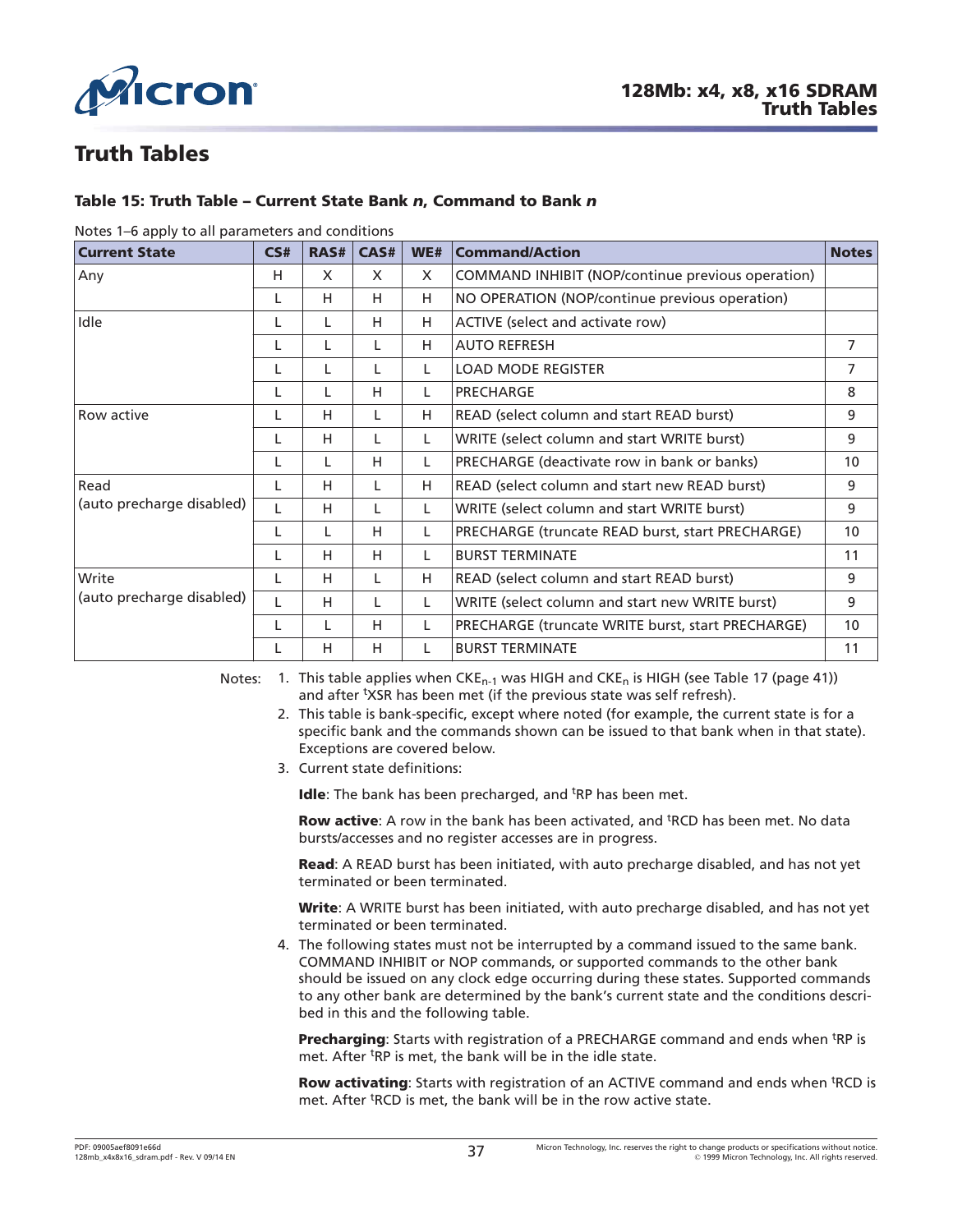<span id="page-37-0"></span>

**Read with auto precharge enabled**: Starts with registration of a READ command with auto precharge enabled and ends when <sup>t</sup>RP has been met. After <sup>t</sup>RP is met, the bank will be in the idle state.

**Write with auto precharge enabled**: Starts with registration of a WRITE command with auto precharge enabled and ends when <sup>t</sup>RP has been met. After <sup>t</sup>RP is met, the bank will be in the idle state.

5. The following states must not be interrupted by any executable command; COMMAND INHIBIT or NOP commands must be applied on each positive clock edge during these states.

**Refreshing**: Starts with registration of an AUTO REFRESH command and ends when <sup>t</sup>RFC is met. After <sup>t</sup>RFC is met, the device will be in the all banks idle state.

**Accessing mode register**: Starts with registration of a LOAD MODE REGISTER command and ends when <sup>t</sup>MRD has been met. After <sup>t</sup>MRD is met, the device will be in the all banks idle state.

**Precharging all**: Starts with registration of a PRECHARGE ALL command and ends when <sup>t</sup>RP is met. After <sup>t</sup>RP is met, all banks will be in the idle state.

- 6. All states and sequences not shown are illegal or reserved.
- 7. Not bank specific; requires that all banks are idle.
- 8. Does not affect the state of the bank and acts as a NOP to that bank.
- 9. READs or WRITEs listed in the Command/Action column include READs or WRITEs with auto precharge enabled and READs or WRITEs with auto precharge disabled.
- 10. May or may not be bank specific; if all banks need to be precharged, each must be in a valid state for precharging.
- 11. Not bank-specific; BURST TERMINATE affects the most recent READ or WRITE burst, regardless of bank.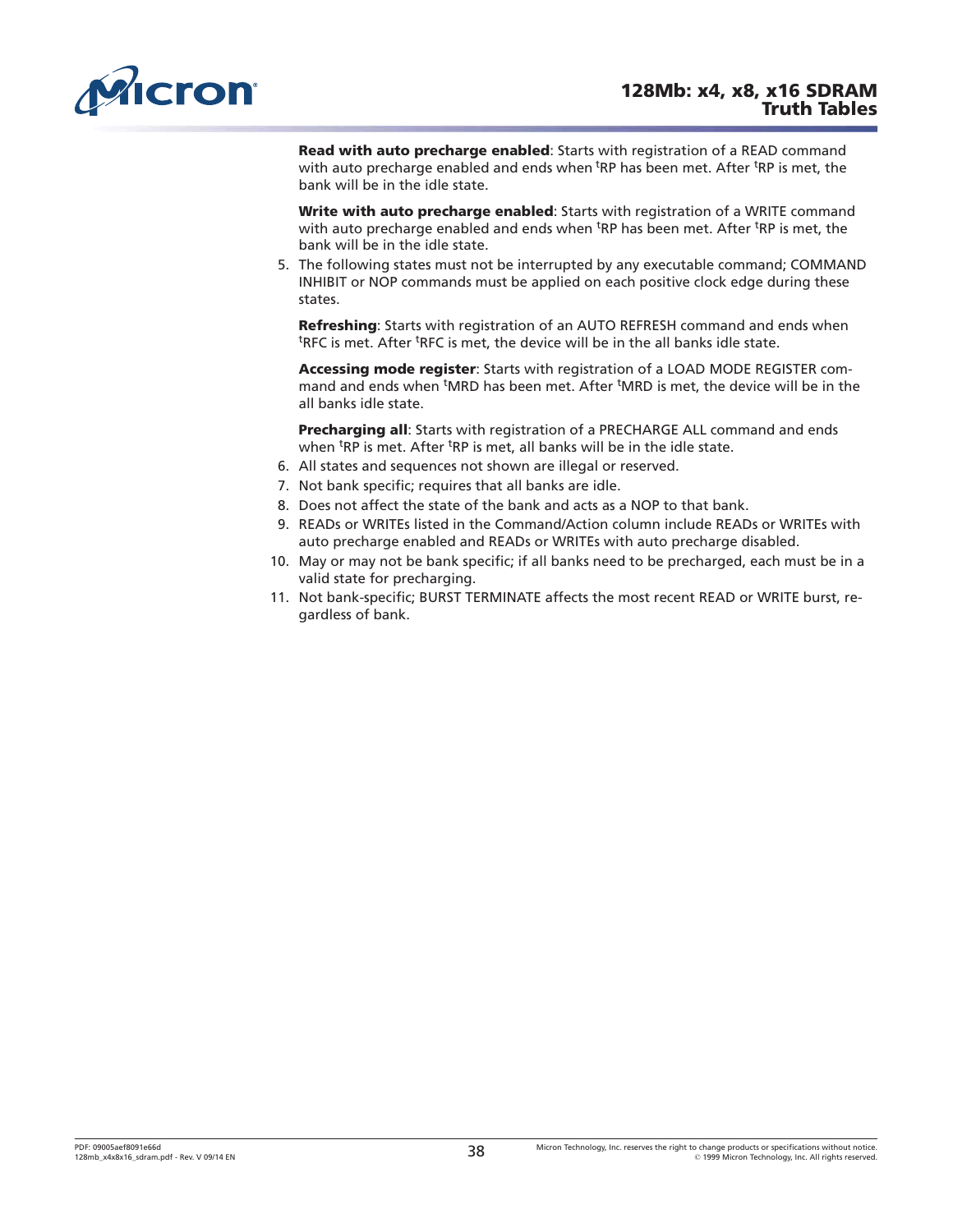<span id="page-38-0"></span>

#### **Table 16: Truth Table – Current State Bank n, Command to Bank** *m*

Notes 1–6 apply to all parameters and conditions

| <b>Current State</b>                                         | CS#                                                  | RAS# | CAS# | WE# | <b>Command/Action</b><br><b>Notes</b>             |                |
|--------------------------------------------------------------|------------------------------------------------------|------|------|-----|---------------------------------------------------|----------------|
| Any                                                          | H                                                    | X    | X    | X   | COMMAND INHIBIT (NOP/continue previous operation) |                |
|                                                              | L                                                    | H    | H    | H   | NO OPERATION (NOP/continue previous operation)    |                |
| Idle                                                         | $\mathsf{X}$                                         | X    | X    | X   | Any command otherwise supported for bank m        |                |
| Row activating, active, or                                   | L                                                    | L    | H    | H   | ACTIVE (select and activate row)                  |                |
| precharging                                                  | L                                                    | H    | L    | H   | READ (select column and start READ burst)         |                |
|                                                              | L                                                    | H    | L    | L   | WRITE (select column and start WRITE burst)       | $\overline{7}$ |
|                                                              | L                                                    | L    | H    | L   | PRECHARGE                                         |                |
| Read<br>ACTIVE (select and activate row)<br>L<br>H<br>H<br>L |                                                      |      |      |     |                                                   |                |
| (auto precharge disabled)                                    | L                                                    | H    | L    | H   | READ (select column and start new READ burst)     |                |
|                                                              | L                                                    | H    | L    | L   | WRITE (select column and start WRITE burst)       |                |
|                                                              | L                                                    | L    | H    | L   | PRECHARGE                                         | 9              |
| Write                                                        | L                                                    | L    | H    | H   | ACTIVE (select and activate row)                  |                |
| (auto precharge disabled)                                    | L                                                    | H    | L    | H   | READ (select column and start READ burst)         | 7, 12          |
|                                                              | L                                                    | H    | L    | L   | WRITE (select column and start new WRITE burst)   | 7, 13          |
|                                                              | L                                                    | L    | H    | L.  | <b>PRECHARGE</b>                                  | 9              |
| Read                                                         | L                                                    | L    | H    | H   | ACTIVE (select and activate row)                  |                |
| (with auto precharge)                                        | L                                                    | H    | L    | H   | READ (select column and start new READ burst)     | 7, 8, 14       |
|                                                              | L                                                    | H    | L    | L   | WRITE (select column and start WRITE burst)       | 7, 8, 15       |
|                                                              | L                                                    | L    | H    | L   | PRECHARGE                                         | 9              |
| Write                                                        | H<br>H<br>ACTIVE (select and activate row)<br>L<br>L |      |      |     |                                                   |                |
| (with auto precharge)                                        | L                                                    | H    | L    | H   | READ (select column and start READ burst)         | 7, 8, 16       |
|                                                              | L                                                    | H    | L    | L   | WRITE (select column and start new WRITE burst)   | 7, 8, 17       |
|                                                              | L                                                    | L    | H    | L   | PRECHARGE                                         | 9              |

Notes: 1. This table applies when CKE<sub>n-1</sub> was HIGH and CKE<sub>n</sub> is HIGH ([Table 17 \(page 41\)](#page-40-0)), and after <sup>t</sup>XSR has been met (if the previous state was self refresh).

- 2. This table describes alternate bank operation, except where noted; for example, the current state is for bank *n* and the commands shown can be issued to bank *m*, assuming that bank *m* is in such a state that the given command is supported. Exceptions are covered below.
- 3. Current state definitions:

Idle: The bank has been precharged, and <sup>t</sup>RP has been met.

Row active: A row in the bank has been activated, and <sup>t</sup>RCD has been met. No data bursts/accesses and no register accesses are in progress.

**Read**: A READ burst has been initiated, with auto precharge disabled, and has not yet terminated or been terminated.

**Write**: A WRITE burst has been initiated, with auto precharge disabled, and has not yet terminated or been terminated.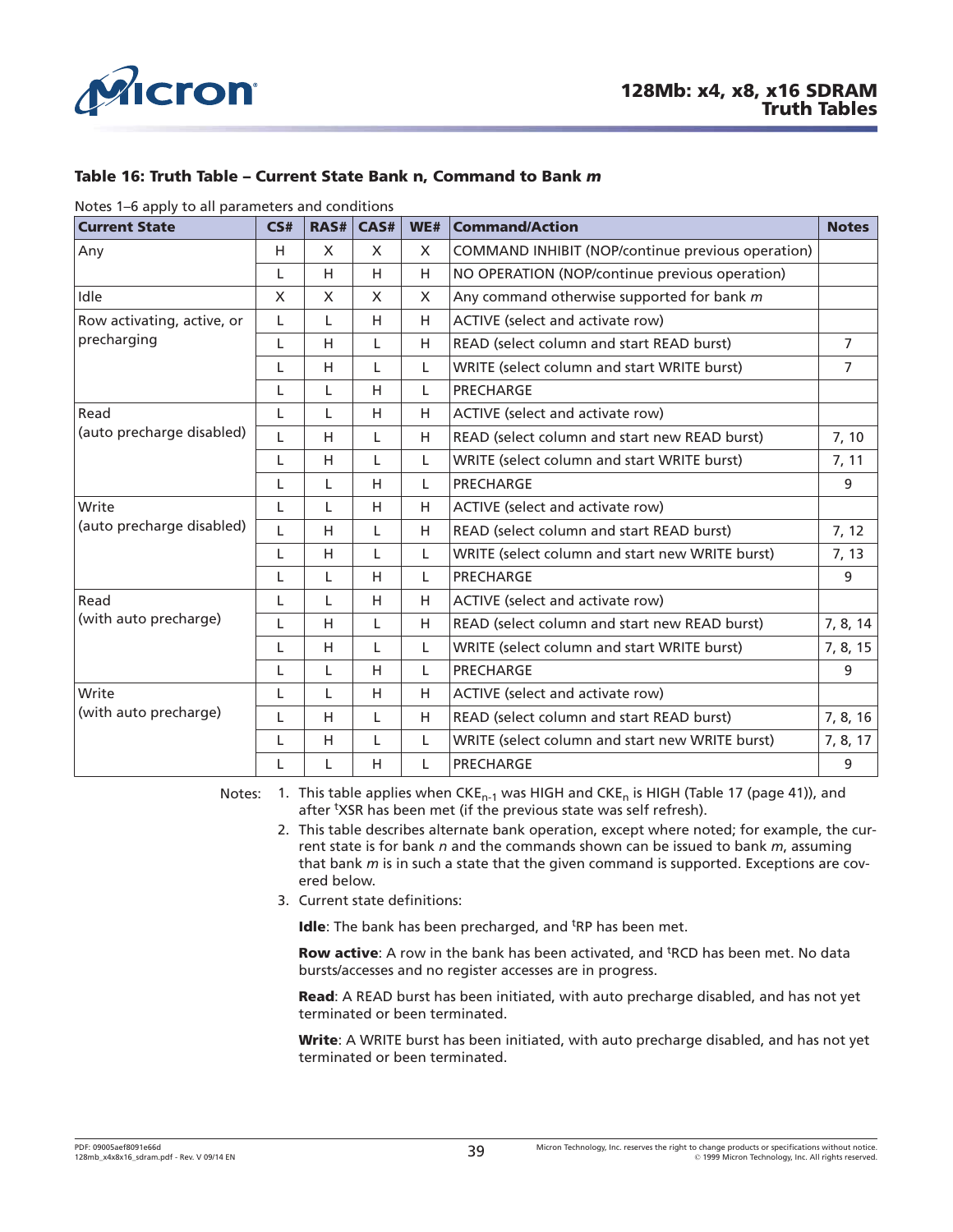<span id="page-39-0"></span>

**Read with auto precharge enabled**: Starts with registration of a READ command with auto precharge enabled and ends when <sup>t</sup>RP has been met. After <sup>t</sup>RP is met, the bank will be in the idle state.

**Write with auto precharge enabled**: Starts with registration of a WRITE command with auto precharge enabled and ends when <sup>t</sup>RP has been met. After <sup>t</sup>RP is met, the bank will be in the idle state.

- 4. AUTO REFRESH, SELF REFRESH, and LOAD MODE REGISTER commands can only be issued when all banks are idle.
- 5. A BURST TERMINATE command cannot be issued to another bank; it applies to the bank represented by the current state only.
- 6. All states and sequences not shown are illegal or reserved.
- 7. READs or WRITEs to bank *m* listed in the Command/Action column include READs or WRITEs with auto precharge enabled and READs or WRITEs with auto precharge disabled.
- 8. Concurrent auto precharge: Bank *n* will initiate the auto precharge command when its burst has been interrupted by bank *m* burst.
- 9. The burst in bank *n* continues as initiated.
- 10. For a READ without auto precharge interrupted by a READ (with or without auto precharge), the READ to bank *m* will interrupt the READ on bank *n*, CAS latency (CL) later.
- 11. For a READ without auto precharge interrupted by a WRITE (with or without auto precharge), the WRITE to bank *m* will interrupt the READ on bank *n* when registered. DQM should be used one clock prior to the WRITE command to prevent bus contention.
- 12. For a WRITE without auto precharge interrupted by a READ (with or without auto precharge), the READ to bank *m* will interrupt the WRITE on bank *n* when registered, with the data-out appearing CL later. The last valid WRITE to bank *n* will be data-in registered one clock prior to the READ to bank *m*.
- 13. For a WRITE without auto precharge interrupted by a WRITE (with or without auto precharge), the WRITE to bank *m* will interrupt the WRITE on bank *n* when registered. The last valid WRITE to bank *n* will be data-in registered one clock prior to the READ to bank *m*.
- 14. For a READ with auto precharge interrupted by a READ (with or without auto precharge), the READ to bank *m* will interrupt the READ on bank *n*, CL later. The PRE-CHARGE to bank *n* will begin when the READ to bank *m* is registered.
- 15. For a READ with auto precharge interrupted by a WRITE (with or without auto precharge), the WRITE to bank *m* will interrupt the READ on bank *n* when registered. DQM should be used two clocks prior to the WRITE command to prevent bus contention. The PRECHARGE to bank *n* will begin when the WRITE to bank *m* is registered.
- 16. For a WRITE with auto precharge interrupted by a READ (with or without auto precharge), the READ to bank *m* will interrupt the WRITE on bank *n* when registered, with the data-out appearing CL later. The PRECHARGE to bank *n* will begin after <sup>t</sup>WR is met, where t WR begins when the READ to bank *m* is registered. The last valid WRITE bank *n* will be data-in registered one clock prior to the READ to bank *m*.
- 17. For a WRITE with auto precharge interrupted by a WRITE (with or without auto precharge), the WRITE to bank *m* will interrupt the WRITE on bank *n* when registered. The PRECHARGE to bank *n* will begin after <sup>t</sup>WR is met, where <sup>t</sup>WR begins when the WRITE to bank *m* is registered. The last valid WRITE to bank *n* will be data registered one clock to the WRITE to bank *m*.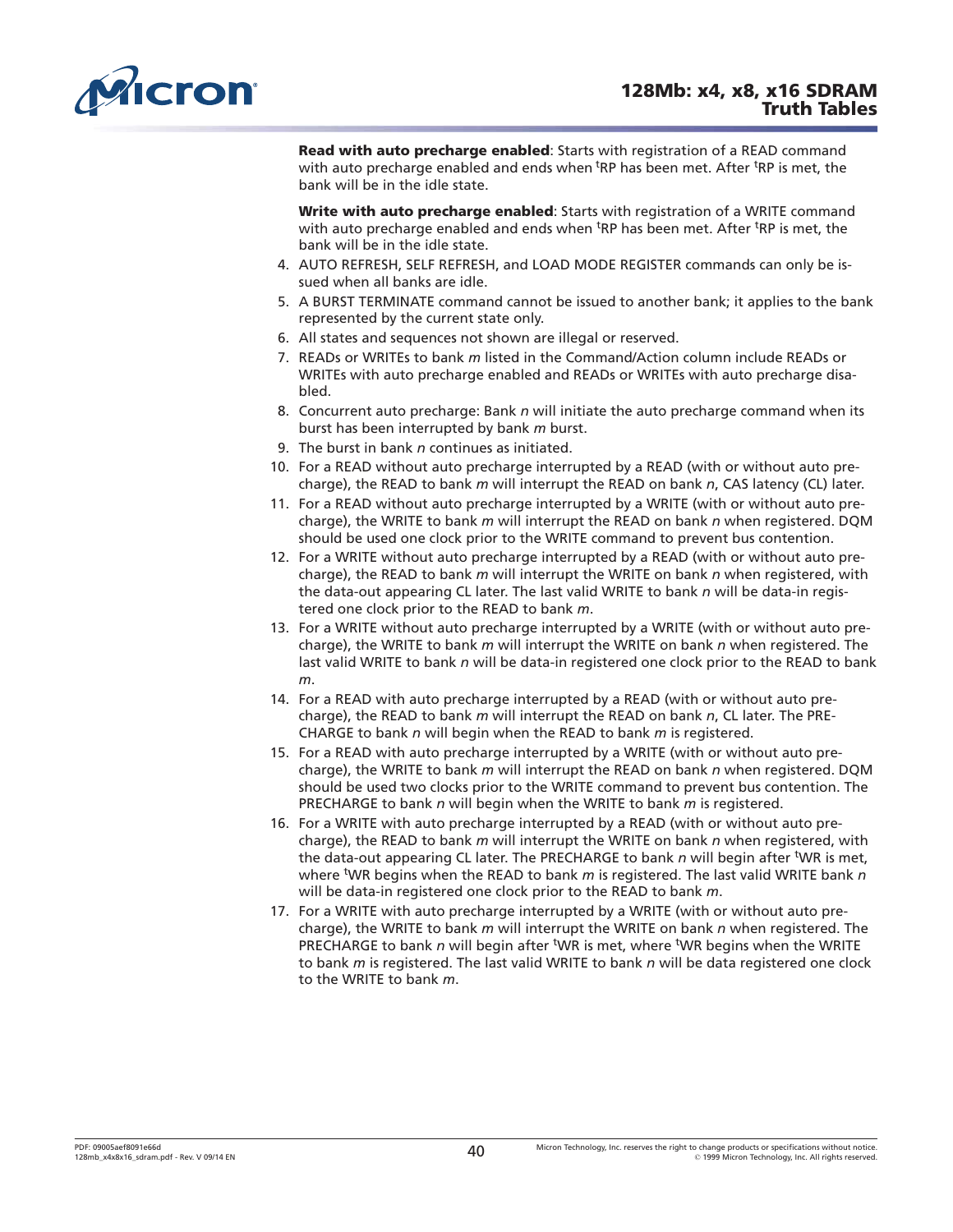<span id="page-40-0"></span>

#### **Table 17: Truth Table – CKE**

Notes 1–4 apply to all parameters and conditions

| <b>Current State</b> | $CKE_{n-1}$ | CKE <sub>n</sub> | Command <sub>n</sub>          | <b>Action</b> <sub>n</sub> | <b>Notes</b> |
|----------------------|-------------|------------------|-------------------------------|----------------------------|--------------|
| Power-down           |             |                  | X                             | Maintain power-down        |              |
| Self refresh         |             |                  | X                             | Maintain self refresh      |              |
| Clock suspend        |             |                  | X                             | Maintain clock suspend     |              |
| Power-down           |             | н                | <b>COMMAND INHIBIT or NOP</b> | Exit power-down            | 5.           |
| Self refresh         |             |                  | <b>COMMAND INHIBIT or NOP</b> | Exit self refresh          | 6            |
| Clock suspend        |             |                  | X                             | Exit clock suspend         |              |
| All banks idle       | н           |                  | <b>COMMAND INHIBIT or NOP</b> | Power-down entry           |              |
| All banks idle       |             |                  | <b>AUTO REFRESH</b>           | Self refresh entry         |              |
| Reading or writing   |             |                  | <b>VALID</b>                  | Clock suspend entry        |              |
|                      | Н           | н                | See Table 16 (page 39).       |                            |              |

Notes: 1.  $CKE_n$  is the logic state of CKE at clock edge n;  $CKE_{n-1}$  was the state of CKE at the previous clock edge.

- 2. Current state is the state of the SDRAM immediately prior to clock edge *n*.
- 3. COMMAND<sub>n</sub> is the command registered at clock edge *n*, and ACTION<sub>n</sub> is a result of COMMAND<sub>n</sub>.
- 4. All states and sequences not shown are illegal or reserved.
- 5. Exiting power-down at clock edge *n* will put the device in the all banks idle state in time for clock edge  $n + 1$  (provided that <sup>t</sup>CKS is met).
- 6. Exiting self refresh at clock edge *n* will put the device in the all banks idle state after <sup>t</sup>XSR is met. COMMAND INHIBIT or NOP commands should be issued on any clock edges occurring during the <sup>t</sup>XSR period. A minimum of two NOP commands must be provided during the <sup>t</sup>XSR period.
- 7. After exiting clock suspend at clock edge *n*, the device will resume operation and recognize the next command at clock edge *n* + 1.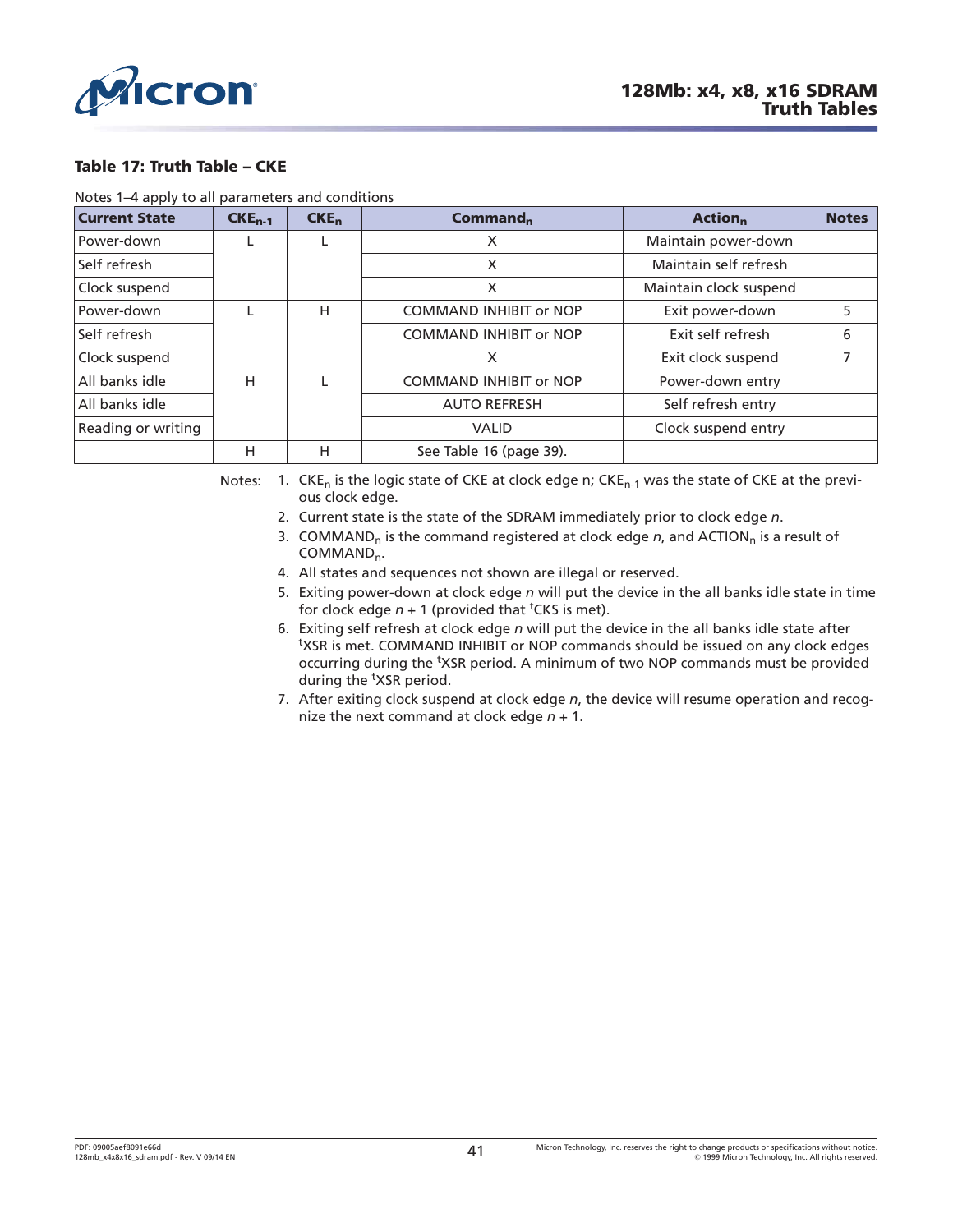

# **Initialization**

SDRAM must be powered up and initialized in a predefined manner. Operational procedures other than those specified may result in undefined operation. After power is applied to  $V_{DD}$  and  $V_{DDO}$  (simultaneously) and the clock is stable (stable clock is defined as a signal cycling within timing constraints specified for the clock pin), the SDRAM requires a 100˩s delay prior to issuing any command other than a COMMAND INHIBIT or NOP. Starting at some point during this 100µs period and continuing at least through the end of this period, COMMAND INHIBIT or NOP commands must be applied.

After the 100˩s delay has been satisfied with at least one COMMAND INHIBIT or NOP command having been applied, a PRECHARGE command should be applied. All banks must then be precharged, thereby placing the device in the all banks idle state.

Once in the idle state, at least two AUTO REFRESH cycles must be performed. After the AUTO REFRESH cycles are complete, the SDRAM is ready for mode register programming. Because the mode register will power up in an unknown state, it must be loaded prior to applying any operational command. If desired, the two AUTO REFRESH commands can be issued after the LMR command.

The recommended power-up sequence for SDRAM:

- 1. Simultaneously apply power to  $V_{DD}$  and  $V_{DDO}$ .
- 2. Assert and hold CKE at a LVTTL logic LOW since all inputs and outputs are LVTTLcompatible.
- 3. Provide stable CLOCK signal. Stable clock is defined as a signal cycling within timing constraints specified for the clock pin.
- 4. Wait at least 100˩s prior to issuing any command other than a COMMAND INHIB-IT or NOP.
- 5. Starting at some point during this 100µs period, bring CKE HIGH. Continuing at least through the end of this period, 1 or more COMMAND INHIBIT or NOP commands must be applied.
- 6. Perform a PRECHARGE ALL command.
- 7. Wait at least t RP time; during this time NOPs or DESELECT commands must be given. All banks will complete their precharge, thereby placing the device in the all banks idle state.
- 8. Issue an AUTO REFRESH command.
- 9. Wait at least t RFC time, during which only NOPs or COMMAND INHIBIT commands are allowed.
- 10. Issue an AUTO REFRESH command.
- 11. Wait at least <sup>t</sup> RFC time, during which only NOPs or COMMAND INHIBIT commands are allowed.
- 12. The SDRAM is now ready for mode register programming. Because the mode register will power up in an unknown state, it should be loaded with desired bit values prior to applying any operational command. Using the LMR command, program the mode register. The mode register is programmed via the MODE REGISTER SET command with  $BA1 = 0$ ,  $BA0 = 0$  and retains the stored information until it is programmed again or the device loses power. Not programming the mode register upon initialization will result in default settings which may not be desired. Outputs are guaranteed High-Z after the LMR command is issued. Outputs should be High-Z already before the LMR command is issued.
- 13. Wait at least 'MRD time, during which only NOP or DESELECT commands are allowed.

At this point the DRAM is ready for any valid command.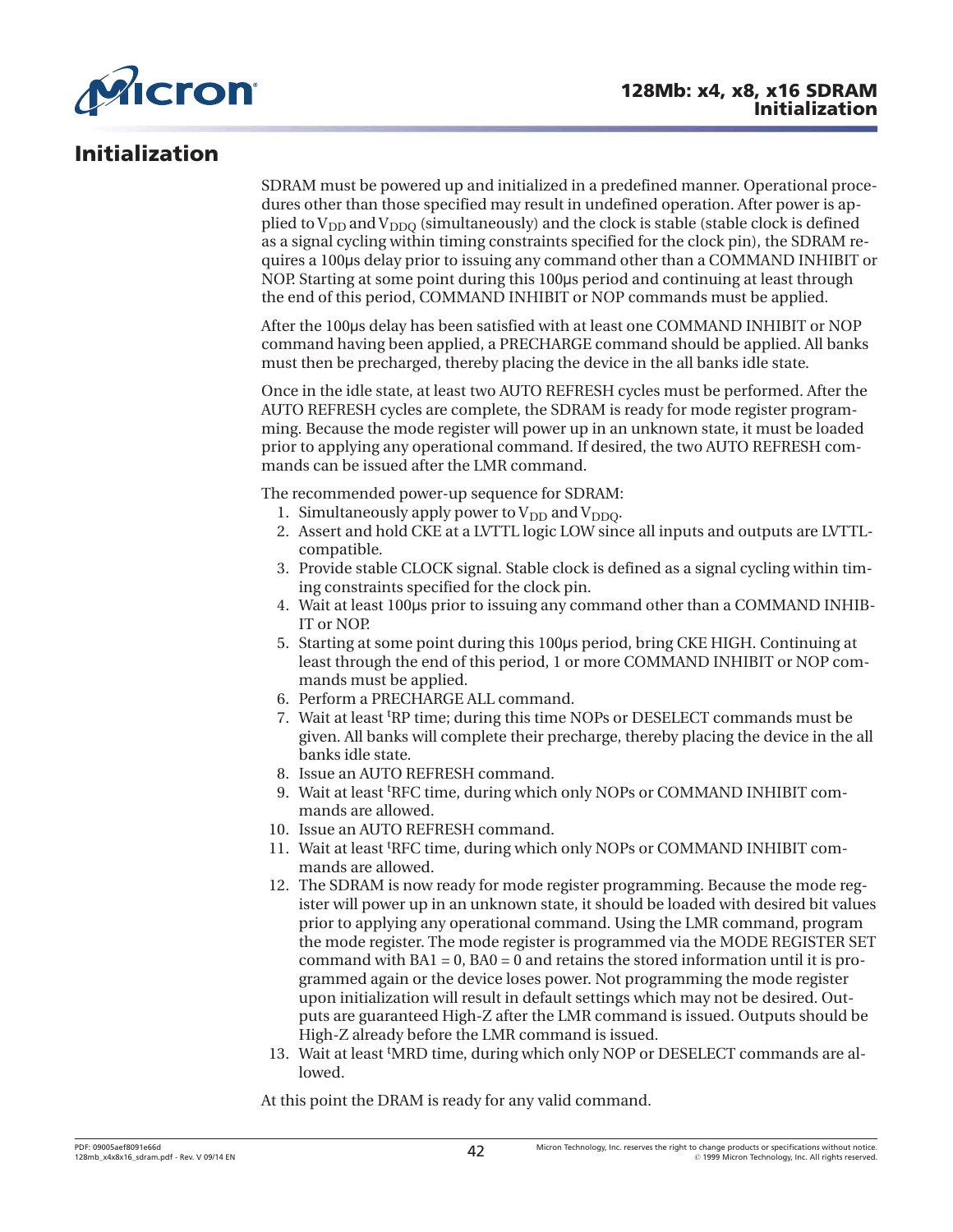

#### **Note:**

More than two AUTO REFRESH commands can be issued in the sequence. After steps 9 and 10 are complete, repeat them until the desired number of AUTO REFRESH + <sup>t</sup>RFC loops is achieved.

### **Figure 17: Initialize and Load Mode Register**





- Notes: 1. The mode register may be loaded prior to the AUTO REFRESH cycles if desired.
	- 2. If CS is HIGH at clock HIGH time, all commands applied are NOP.
	- 3. JEDEC and PC100 specify three clocks.
	- 4. Outputs are guaranteed High-Z after command is issued.
	- 5. A12 should be a LOW at  $tp + 1$ .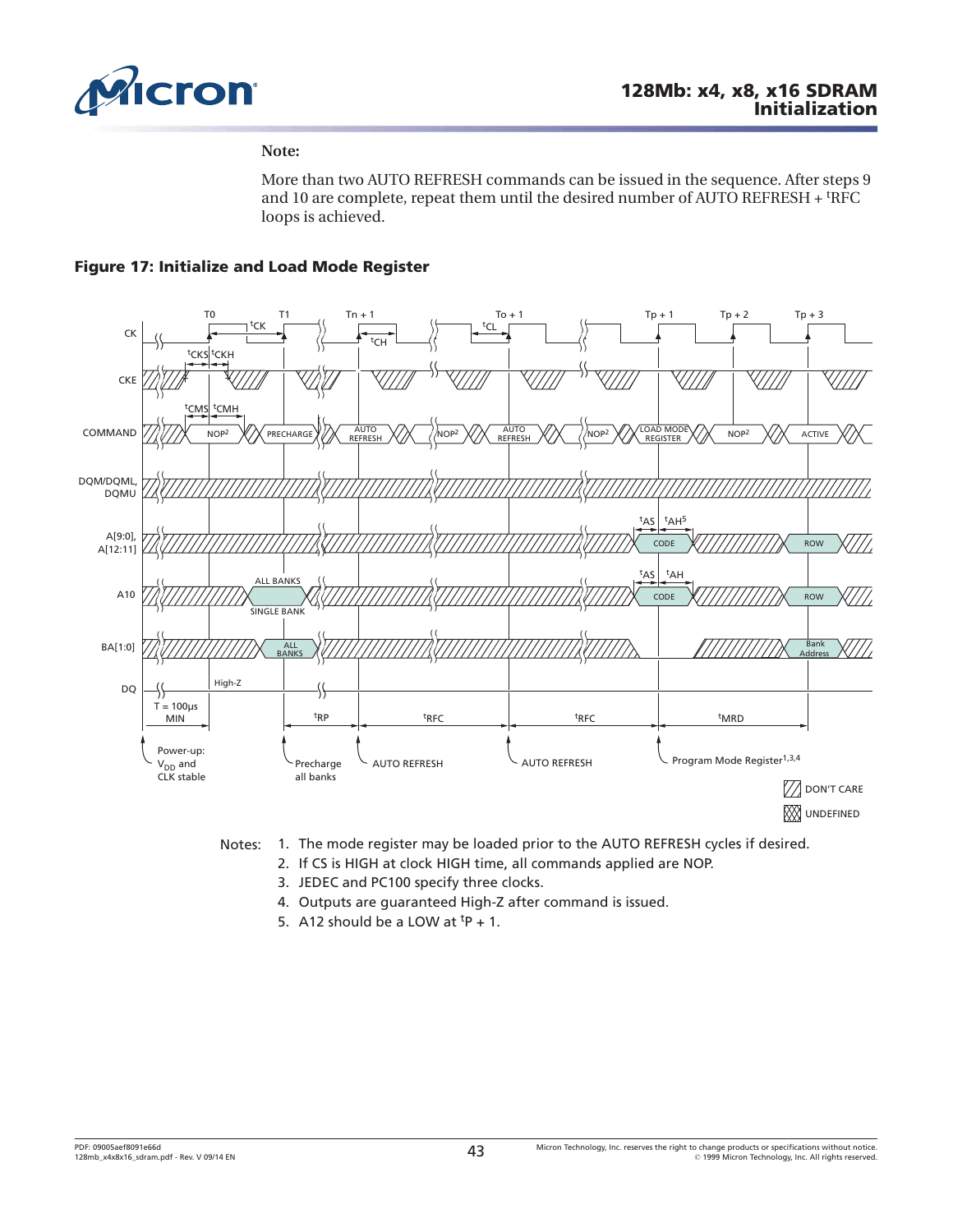

# **Mode Register**

The mode register defines the specific mode of operation, including burst length (BL), burst type, CAS latency (CL), operating mode, and write burst mode. The mode register is programmed via the LOAD MODE REGISTER command and retains the stored information until it is programmed again or the device loses power.

Mode register bits  $M[2:0]$  specify the BL; M3 specifies the type of burst;  $M[6:4]$  specify the CL; M7 and M8 specify the operating mode; M9 specifies the write burst mode; and M10–M*n* should be set to zero to ensure compatibility with future revisions. M $n + 1$  and M*n* + 2 should be set to zero to select the mode register.

The mode registers must be loaded when all banks are idle, and the controller must wait t MRD before initiating the subsequent operation. Violating either of these requirements will result in unspecified operation.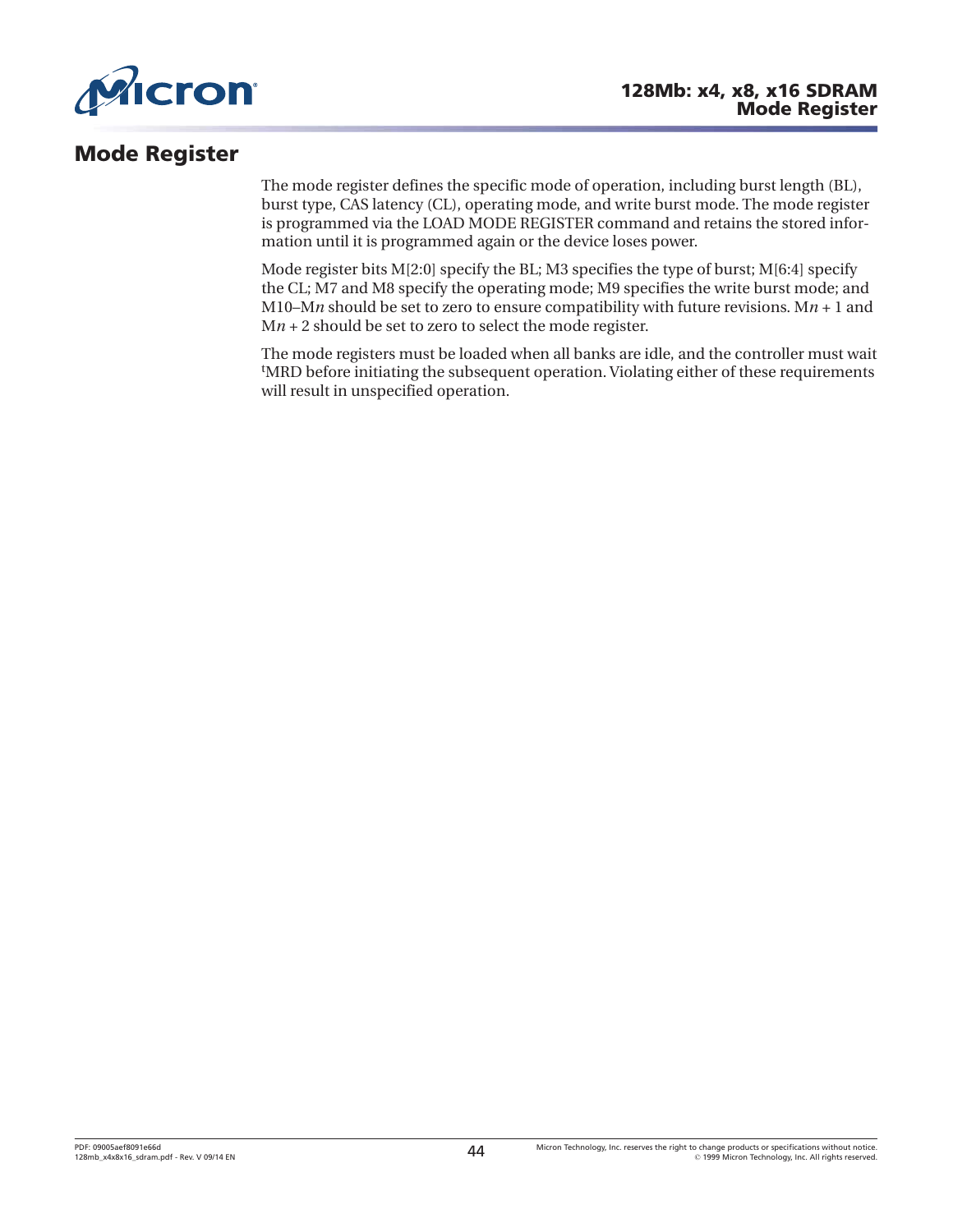

### **Figure 18: Mode Register Definition**

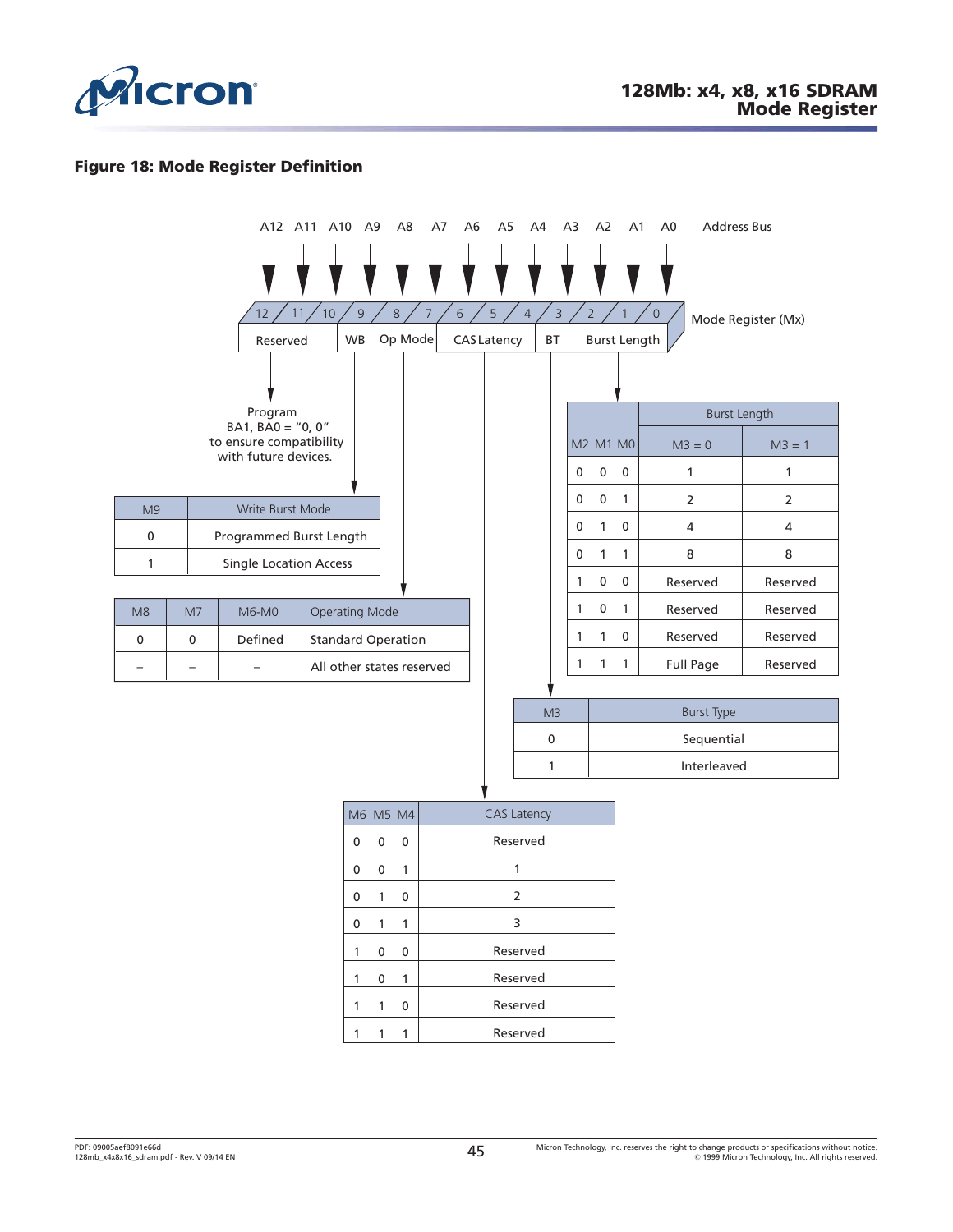<span id="page-45-0"></span>

# **Burst Length**

Read and write accesses to the device are burst oriented, and the burst length (BL) is programmable. The burst length determines the maximum number of column locations that can be accessed for a given READ or WRITE command. Burst lengths of 1, 2, 4, 8, or continuous locations are available for both the sequential and the interleaved burst types, and a continuous page burst is available for the sequential type. The continuous page burst is used in conjunction with the BURST TERMINATE command to generate arbitrary burst lengths.

Reserved states should not be used, as unknown operation or incompatibility with future versions may result.

When a READ or WRITE command is issued, a block of columns equal to the burst length is effectively selected. All accesses for that burst take place within this block, meaning that the burst wraps within the block when a boundary is reached. The block is uniquely selected by  $A[8:1]$  when  $BL = 2$ ,  $A[8:2]$  when  $BL = 4$ , and  $A[8:3]$  when  $BL = 8$ . The remaining (least significant) address bit(s) is (are) used to select the starting location within the block. Continuous page bursts wrap within the page when the boundary is reached.

# **Burst Type**

Accesses within a given burst can be programmed to be either sequential or interleaved; this is referred to as the burst type and is selected via bit M3.

The ordering of accesses within a burst is determined by the burst length, the burst type, and the starting column address.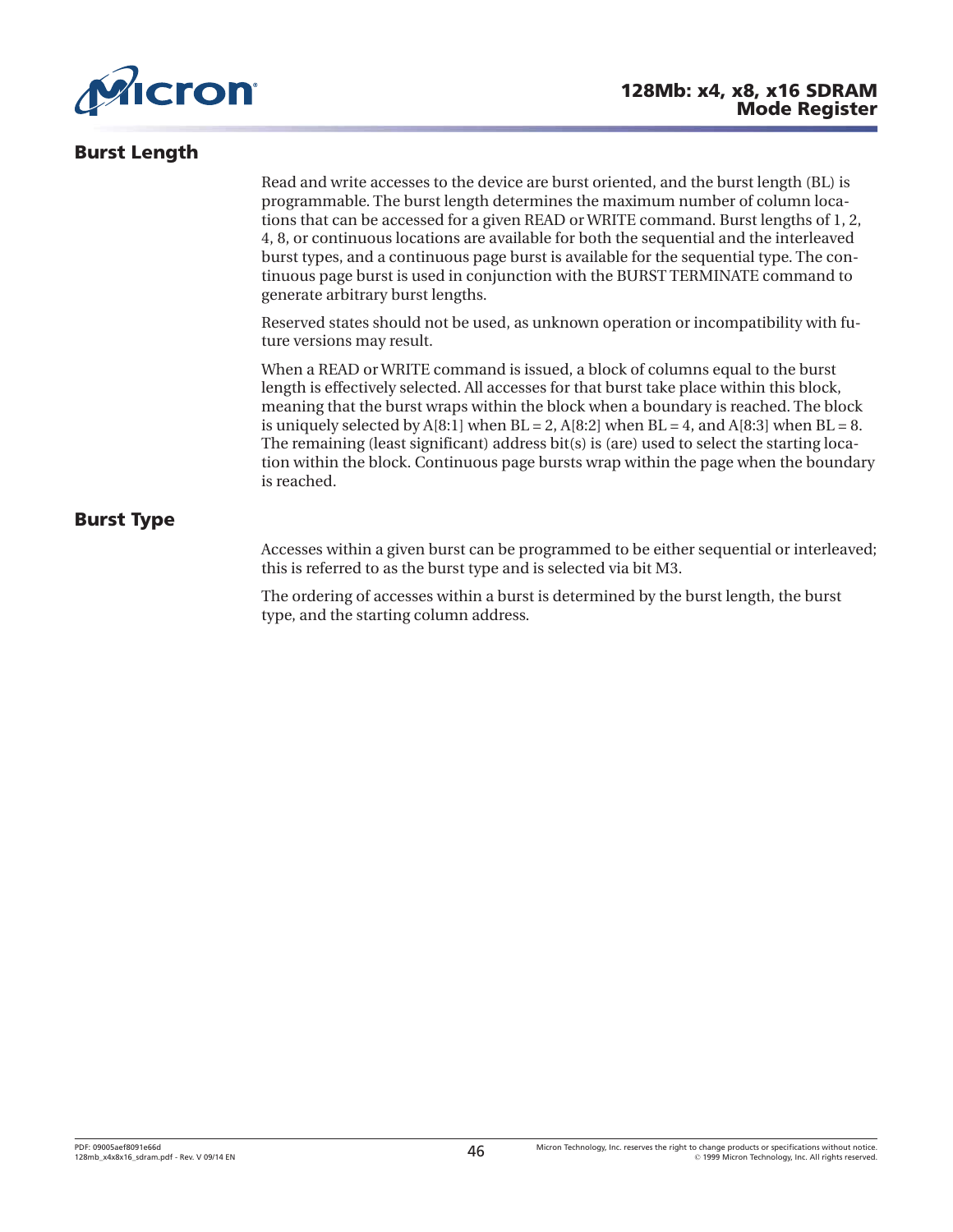

#### **Table 18: Burst Definition Table**

|                     |              |                                       |                | <b>Order of Accesses Within a Burst</b> |                                 |  |
|---------------------|--------------|---------------------------------------|----------------|-----------------------------------------|---------------------------------|--|
| <b>Burst Length</b> |              | <b>Starting Column Address</b>        |                | <b>Type = Sequential</b>                | <b>Type = Interleaved</b>       |  |
| $\overline{2}$      |              |                                       | A <sub>0</sub> |                                         |                                 |  |
|                     |              |                                       | $\mathbf 0$    | $0 - 1$                                 | $0 - 1$                         |  |
|                     |              |                                       | 1              | $1 - 0$                                 | $1 - 0$                         |  |
| $\overline{4}$      |              | A <sub>1</sub>                        | A <sub>0</sub> |                                         |                                 |  |
|                     |              | $\mathbf{0}$                          | 0              | $0 - 1 - 2 - 3$                         | $0 - 1 - 2 - 3$                 |  |
|                     |              | $\mathbf{0}$                          | $\mathbf{1}$   | $1 - 2 - 3 - 0$                         | $1 - 0 - 3 - 2$                 |  |
|                     |              | 1                                     | $\mathbf{0}$   | $2 - 3 - 0 - 1$                         | $2 - 3 - 0 - 1$                 |  |
|                     |              | 1                                     | 1              | $3 - 0 - 1 - 2$                         | $3 - 2 - 1 - 0$                 |  |
| 8                   | A2           | A <sub>1</sub>                        | A <sub>0</sub> |                                         |                                 |  |
|                     | $\mathbf{0}$ | $\mathbf{0}$                          | 0              | $0 - 1 - 2 - 3 - 4 - 5 - 6 - 7$         | $0 - 1 - 2 - 3 - 4 - 5 - 6 - 7$ |  |
|                     | $\Omega$     | $\mathbf{0}$                          | $\mathbf{1}$   | $1 - 2 - 3 - 4 - 5 - 6 - 7 - 0$         | $1 - 0 - 3 - 2 - 5 - 4 - 7 - 6$ |  |
|                     | $\Omega$     | 1                                     | $\mathbf{0}$   | $2 - 3 - 4 - 5 - 6 - 7 - 0 - 1$         | $2 - 3 - 0 - 1 - 6 - 7 - 4 - 5$ |  |
|                     | $\mathbf{0}$ | 1                                     | 1              | $3 - 4 - 5 - 6 - 7 - 0 - 1 - 2$         | 3-2-1-0-7-6-5-4                 |  |
|                     | 1            | $\mathbf{0}$                          | $\mathbf{0}$   | $4 - 5 - 6 - 7 - 0 - 1 - 2 - 3$         | $4 - 5 - 6 - 7 - 0 - 1 - 2 - 3$ |  |
|                     | 1            | $\mathbf{0}$                          | 1              | $5 - 6 - 7 - 0 - 1 - 2 - 3 - 4$         | $5 - 4 - 7 - 6 - 1 - 0 - 3 - 2$ |  |
|                     | 1            | 1                                     | $\mathbf 0$    | $6 - 7 - 0 - 1 - 2 - 3 - 4 - 5$         | $6 - 7 - 4 - 5 - 2 - 3 - 0 - 1$ |  |
|                     | 1            | 1                                     | 1              | $7 - 0 - 1 - 2 - 3 - 4 - 5 - 6$         | $7 - 6 - 5 - 4 - 3 - 2 - 1 - 0$ |  |
| Continuous          |              |                                       |                |                                         |                                 |  |
|                     |              | $n = A0 - An/9/8$ (location $0 - y$ ) |                | Cn, Cn + 1, Cn + 2, Cn + 3Cn - 1,<br>Cn | Not supported                   |  |

Notes: 1. For full-page accesses:  $y = 2048$  (x4);  $y = 1024$  (x8);  $y = 512$  (x16).

- 2. For BL = 2, A1–A9, A11 (x4); A1–A9 (x8); or A1–A8 (x16) select the block-of-two burst; A0 selects the starting column within the block.
- 3. For BL = 4, A2-A9, A11 (x4); A2-A9 (x8); or A2-A8 (x16) select the block-of-four burst; A0–A1 select the starting column within the block.
- 4. For BL = 8, A3–A9, A11 (x4); A3–A9 (x8); or A3–A8 (x16) select the block-of-eight burst; A0–A2 select the starting column within the block.
- 5. For a full-page burst, the full row is selected and A0–A9, A11 (x4); A0–A9 (x8); or A0–A8 (x16) select the starting column.
- 6. Whenever a boundary of the block is reached within a given sequence above, the following access wraps within the block.
- 7. For BL = 1, A0–A9, A11 (x4); A0–A9 (x8); or A0–A8 (x16) select the unique column to be accessed, and mode register bit M3 is ignored.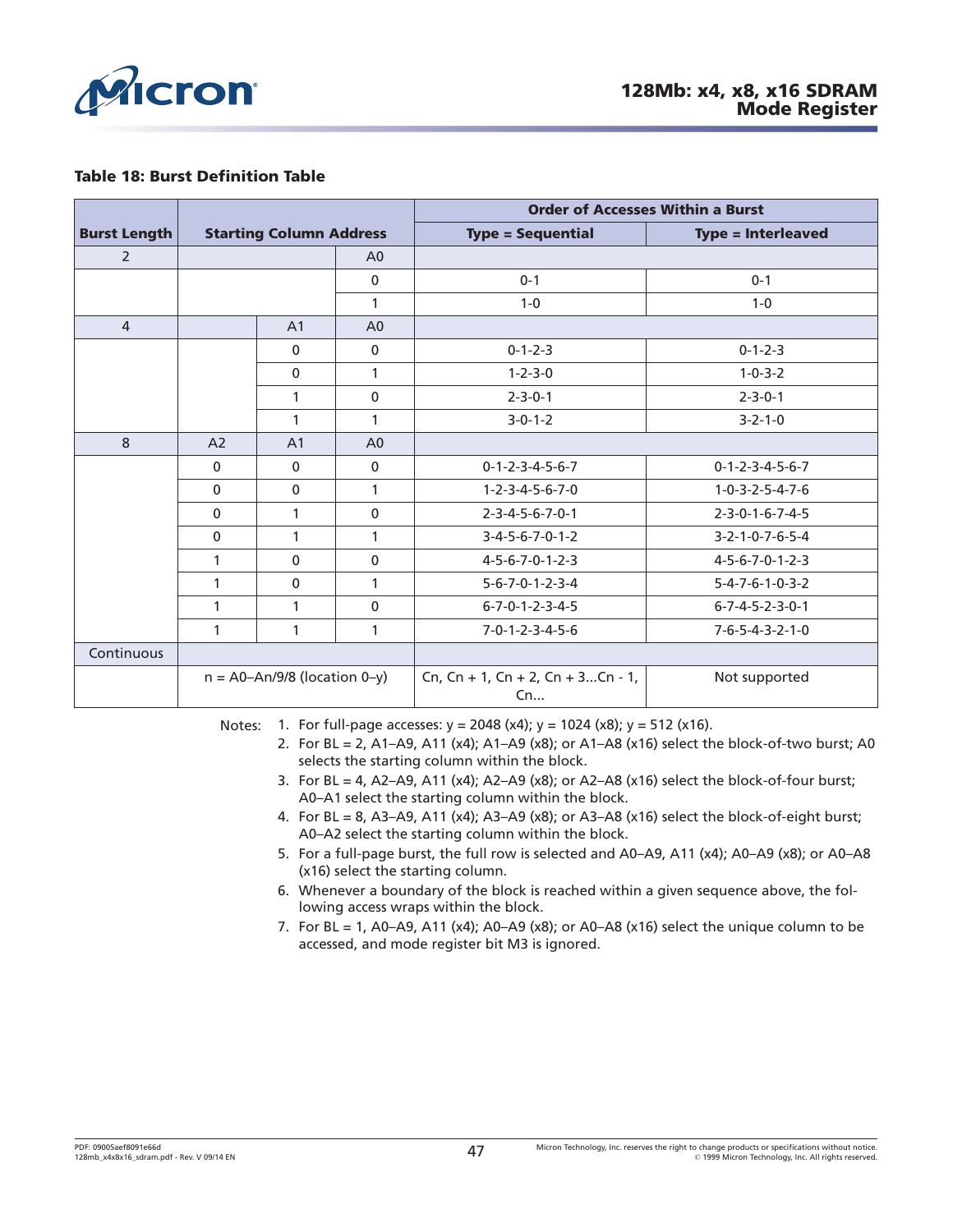

# **CAS Latency**

The CAS latency (CL) is the delay, in clock cycles, between the registration of a READ command and the availability of the output data. The latency can be set to two or three clocks.

If a READ command is registered at clock edge *n*, and the latency is *m* clocks, the data will be available by clock edge *n + m*. The DQ start driving as a result of the clock edge one cycle earlier  $(n + m - 1)$ , and provided that the relevant access times are met, the data is valid by clock edge *n + m*. For example, assuming that the clock cycle time is such that all relevant access times are met, if a READ command is registered at T0 and the latency is programmed to two clocks, the DQ start driving after T1 and the data is valid by T2.

Reserved states should not be used as unknown operation or incompatibility with future versions may result.

## **Figure 19: CAS Latency**



# **Operating Mode**

The normal operating mode is selected by setting M7 and M8 to zero; the other combinations of values for M7 and M8 are reserved for future use. Reserved states should not be used because unknown operation or incompatibility with future versions may result.

# **Write Burst Mode**

When M9 = 0, the burst length programmed via M[2:0] applies to both READ and WRITE bursts; when  $M9 = 1$ , the programmed burst length applies to READ bursts, but write accesses are single-location (nonburst) accesses.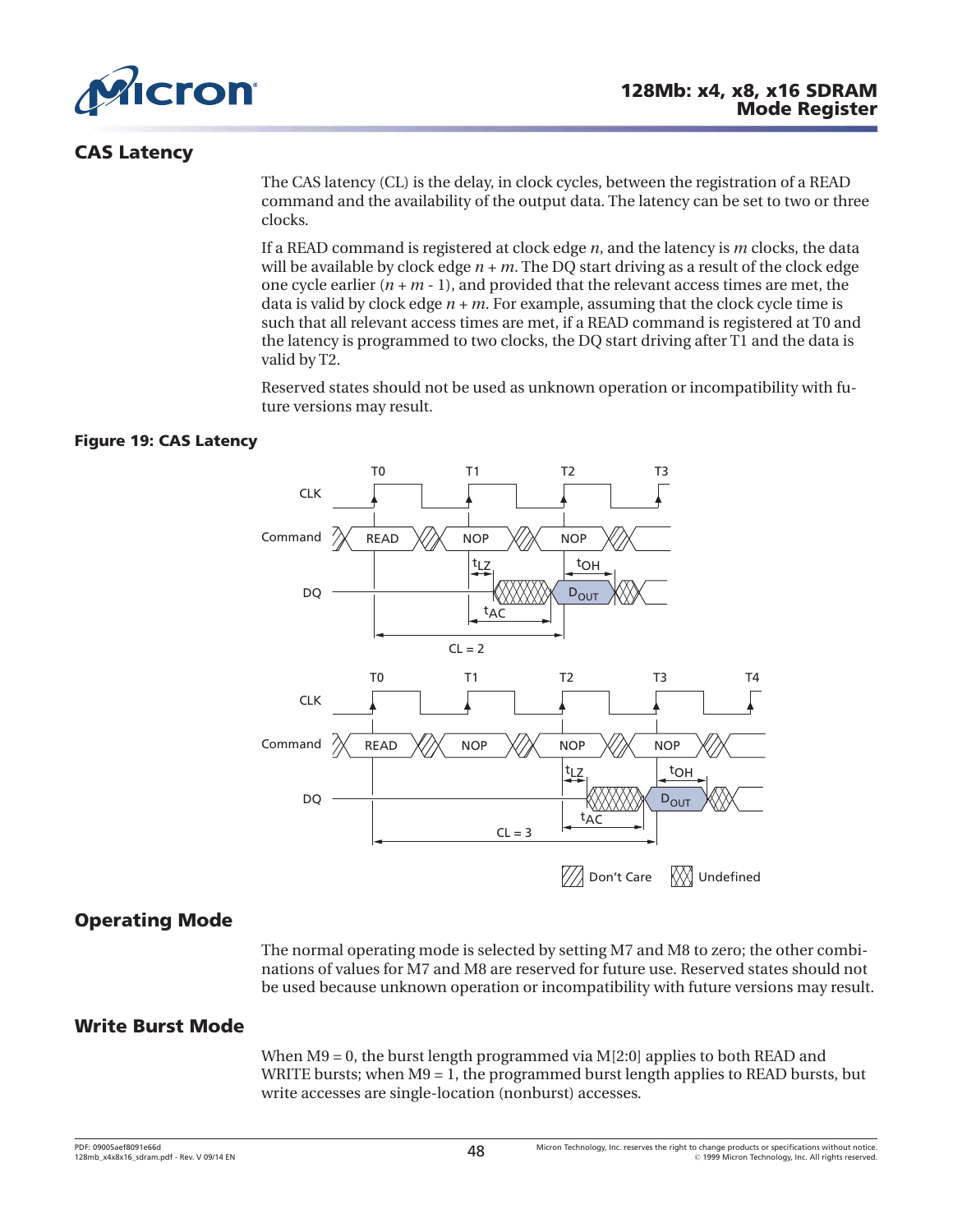

# **Bank/Row Activation**

Before any READ or WRITE commands can be issued to a bank within the SDRAM, a row in that bank must be opened. This is accomplished via the ACTIVE command, which selects both the bank and the row to be activated.

After a row is opened with the ACTIVE command, a READ or WRITE command can be issued to that row, subject to the <sup>t</sup>RCD specification. <sup>t</sup>RCD (MIN) should be divided by the clock period and rounded up to the next whole number to determine the earliest clock edge after the ACTIVE command on which a READ or WRITE command can be entered. For example, a <sup>t</sup> RCD specification of 20ns with a 125 MHz clock (8ns period) results in 2.5 clocks, rounded to 3. This is reflected in Figure 20 (page 49), which covers any case where  $2 <$  <sup>t</sup>RCD (MIN)/<sup>t</sup>CK  $\leq$  3. (The same procedure is used to convert other specification limits from time units to clock cycles.)

A subsequent ACTIVE command to a different row in the same bank can only be issued after the previous active row has been precharged. The minimum time interval between successive ACTIVE commands to the same bank is defined by <sup>t</sup>RC.

A subsequent ACTIVE command to another bank can be issued while the first bank is being accessed, which results in a reduction of total row-access overhead. The minimum time interval between successive ACTIVE commands to different banks is defined by t RRD.

## **Figure 20: Example: Meeting <sup>t</sup> RCD (MIN) When 2 < <sup>t</sup> RCD (MIN)/<sup>t</sup> CK < 3**

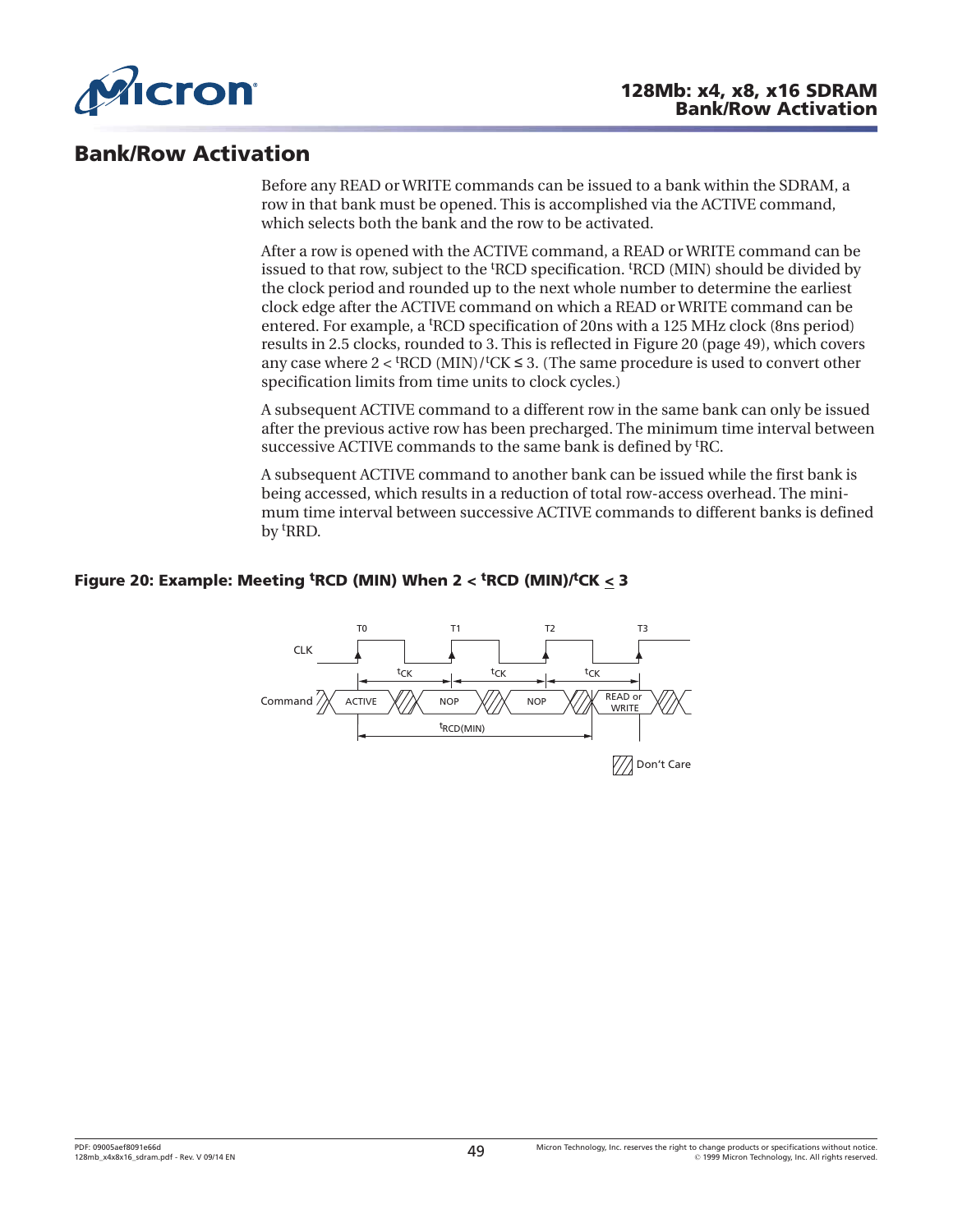

# **READ Operation**

READ bursts are initiated with a READ command, as shown in [Figure 14](#page-32-0) ([page 33](#page-32-0)). The starting column and bank addresses are provided with the READ command, and auto precharge is either enabled or disabled for that burst access. If auto precharge is enabled, the row being accessed is precharged at the completion of the burst. In the following figures, auto precharge is disabled.

During READ bursts, the valid data-out element from the starting column address is available following the CAS latency after the READ command. Each subsequent dataout element will be valid by the next positive clock edge. [Figure 22](#page-51-0) ([page 52](#page-51-0)) shows general timing for each possible CAS latency setting.

Upon completion of a burst, assuming no other commands have been initiated, the DQ signals will go to High-Z. A continuous page burst continues until terminated. At the end of the page, it wraps to column 0 and continues.

Data from any READ burst can be truncated with a subsequent READ command, and data from a fixed-length READ burst can be followed immediately by data from a READ command. In either case, a continuous flow of data can be maintained. The first data element from the new burst either follows the last element of a completed burst or the last desired data element of a longer burst that is being truncated. The new READ command should be issued *x* cycles before the clock edge at which the last desired data element is valid, where  $x = CL - 1$ . This is shown in [Figure 22](#page-51-0) [\(page 52\)](#page-51-0) for CL2 and CL3.

SDRAM devices use a pipelined architecture and therefore do not require the 2*n* rule associated with a prefetch architecture. A READ command can be initiated on any clock cycle following a READ command. Full-speed random read accesses can be performed to the same bank, or each subsequent READ can be performed to a different bank.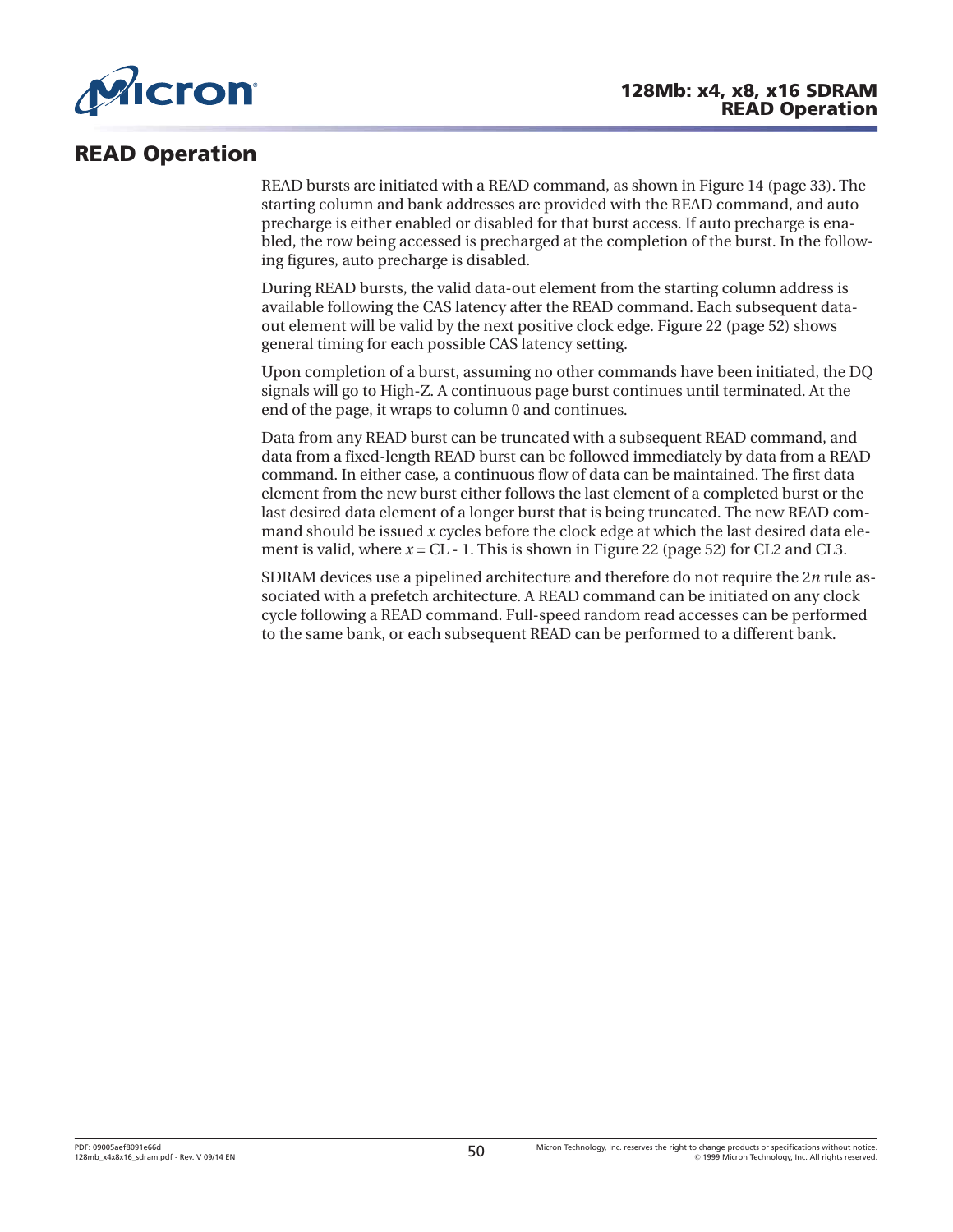

#### **Figure 21: Consecutive READ Bursts**



Note: 1. Each READ command can be issued to any bank. DQM is LOW.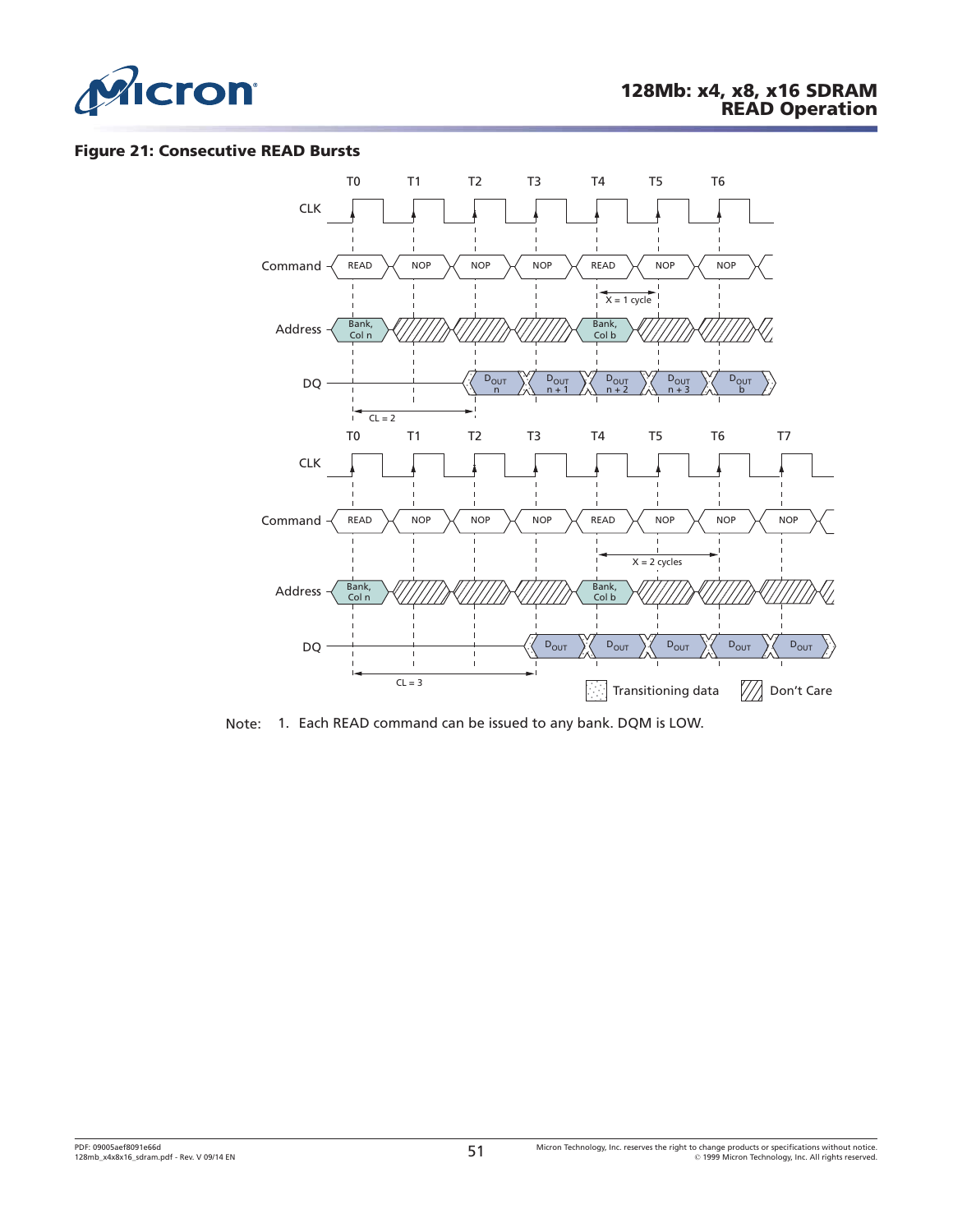<span id="page-51-0"></span>

#### **Figure 22: Random READ Accesses**



Note: 1. Each READ command can be issued to any bank. DQM is LOW.

Data from any READ burst can be truncated with a subsequent WRITE command, and data from a fixed-length READ burst can be followed immediately by data from a WRITE command (subject to bus turnaround limitations). The WRITE burst can be initiated on the clock edge immediately following the last (or last desired) data element from the READ burst, provided that I/O contention can be avoided. In a given system design, there is a possibility that the device driving the input data will go Low-Z before the DQ go High-Z. In this case, at least a single-cycle delay should occur between the last read data and the WRITE command.

The DQM input is used to avoid I/O contention, as shown in [Figure 23](#page-52-0) ([page 53](#page-52-0)) and [Figure 24 \(page 54\)](#page-53-0). The DQM signal must be asserted (HIGH) at least two clocks prior to the WRITE command (DQM latency is two clocks for output buffers) to suppress data-out from the READ. After the WRITE command is registered, the DQ will go to High-Z (or remain High-Z), regardless of the state of the DQM signal, provided the DQM was active on the clock just prior to the WRITE command that truncated the READ command. If not, the second WRITE will be an invalid WRITE. For example, if DQM was LOW during T4, then the WRITEs at T5 and T7 would be valid, and the WRITE at T6 would be invalid.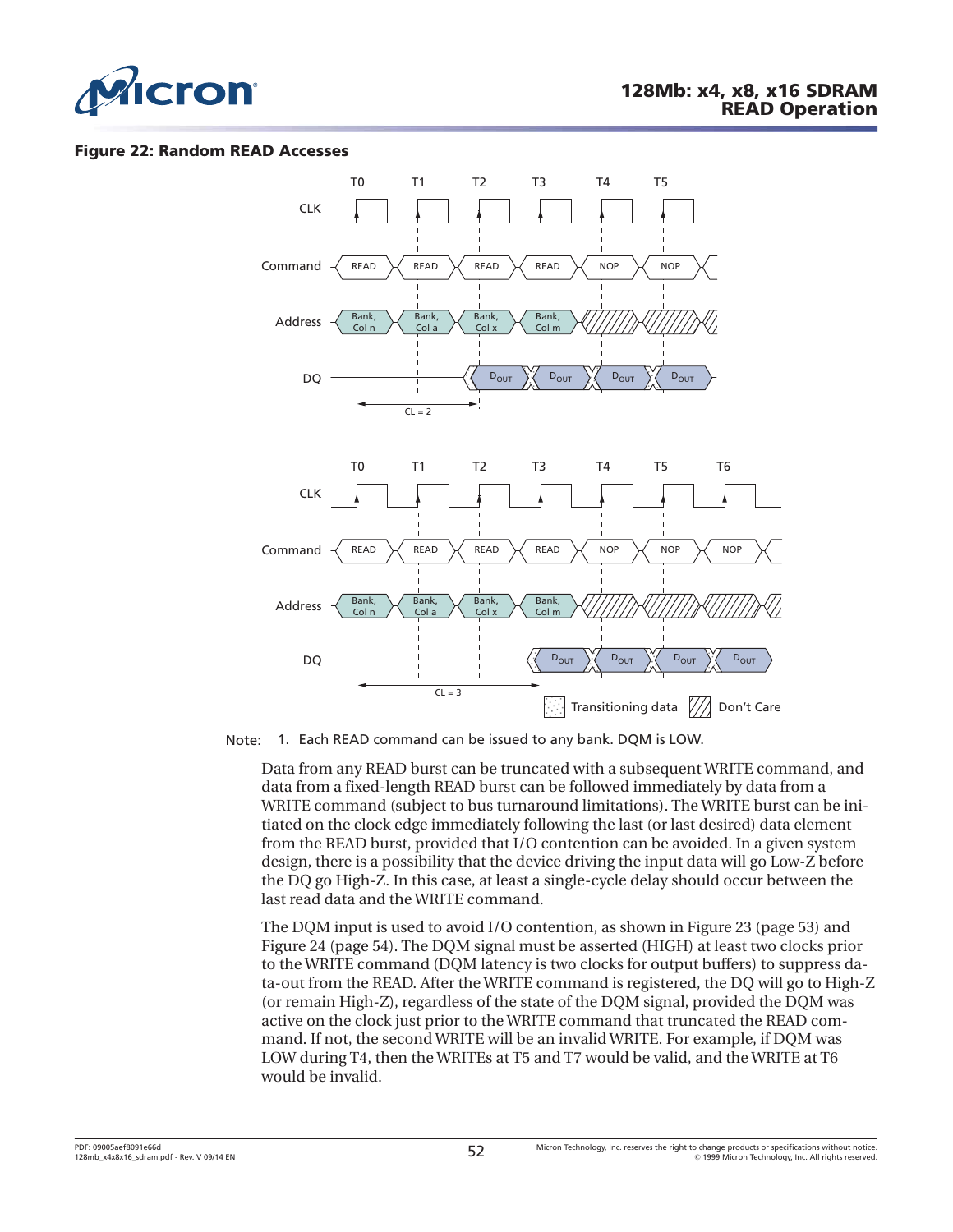<span id="page-52-0"></span>

The DQM signal must be de-asserted prior to the WRITE command (DQM latency is zero clocks for input buffers) to ensure that the written data is not masked. Figure 23 (page 53) shows where, due to the clock cycle frequency, bus contention is avoided without having to add a NOP cycle, while [Figure 24](#page-53-0) [\(page 54\)](#page-53-0) shows the case where an additional NOP cycle is required.

A fixed-length READ burst may be followed by or truncated with a PRECHARGE command to the same bank, provided that auto precharge was not activated. The PRE-CHARGE command should be issued *x* cycles before the clock edge at which the last desired data element is valid, where  $x = CL - 1$ . This is shown in [Figure 25](#page-53-0) ([page 54](#page-53-0)) for each possible CL; data element  $n + 3$  is either the last of a burst of four or the last desired data element of a longer burst. Following the PRECHARGE command, a subsequent command to the same bank cannot be issued until <sup>t</sup>RP is met. Note that part of the row precharge time is hidden during the access of the last data element(s).

In the case of a fixed-length burst being executed to completion, a PRECHARGE command issued at the optimum time (as described above) provides the same operation that would result from the same fixed-length burst with auto precharge. The disadvantage of the PRECHARGE command is that it requires that the command and address buses be available at the appropriate time to issue the command. The advantage of the PRECHARGE command is that it can be used to truncate fixed-length or continuous page bursts.

#### **Figure 23: READ-to-WRITE**



Note: 1. CL = 3. The READ command can be issued to any bank, and the WRITE command can be to any bank. If a burst of one is used, DQM is not required.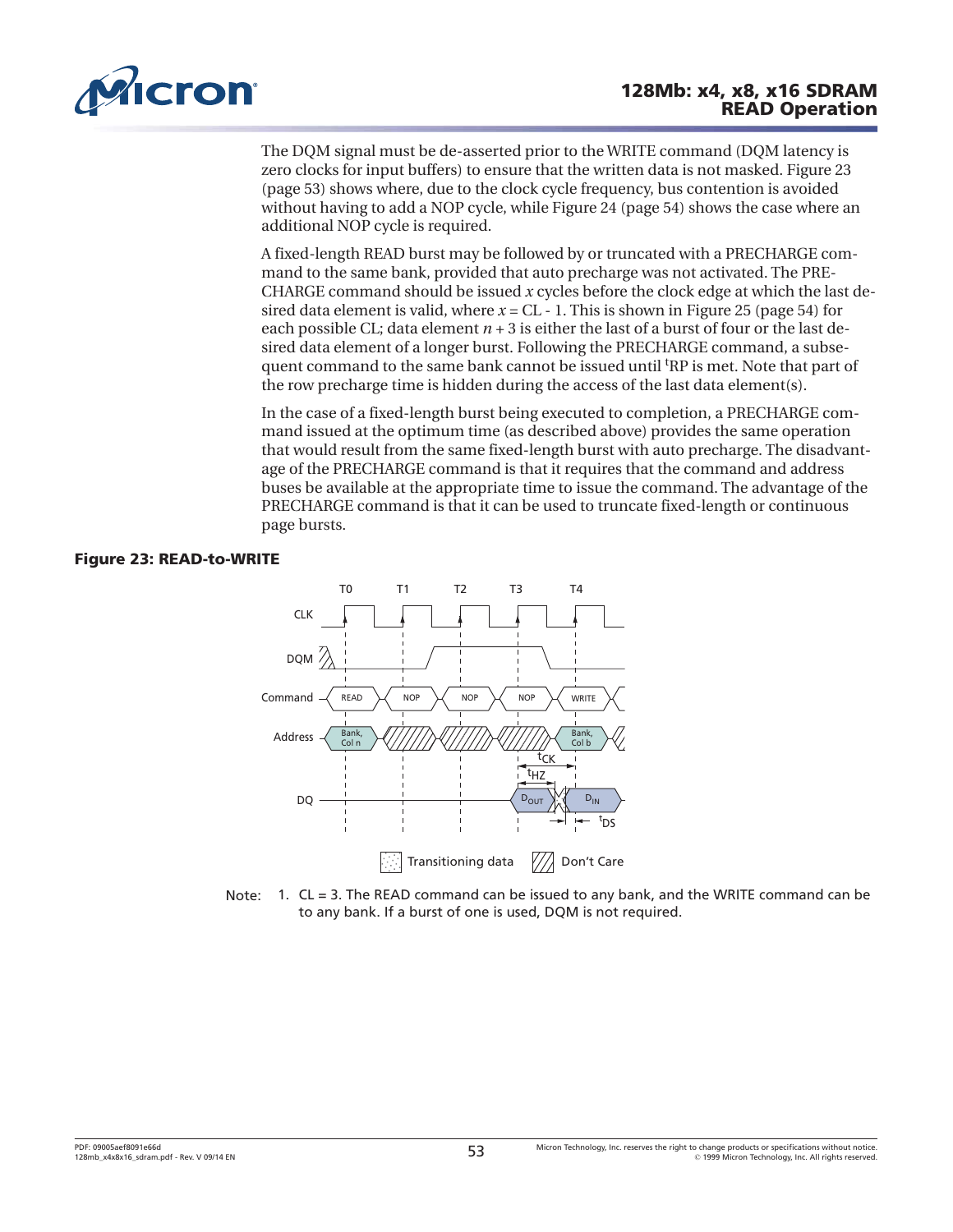<span id="page-53-0"></span>

#### **Figure 24: READ-to-WRITE With Extra Clock Cycle**



Note: 1. CL = 3. The READ command can be issued to any bank, and the WRITE command can be to any bank.

#### **Figure 25: READ-to-PRECHARGE**



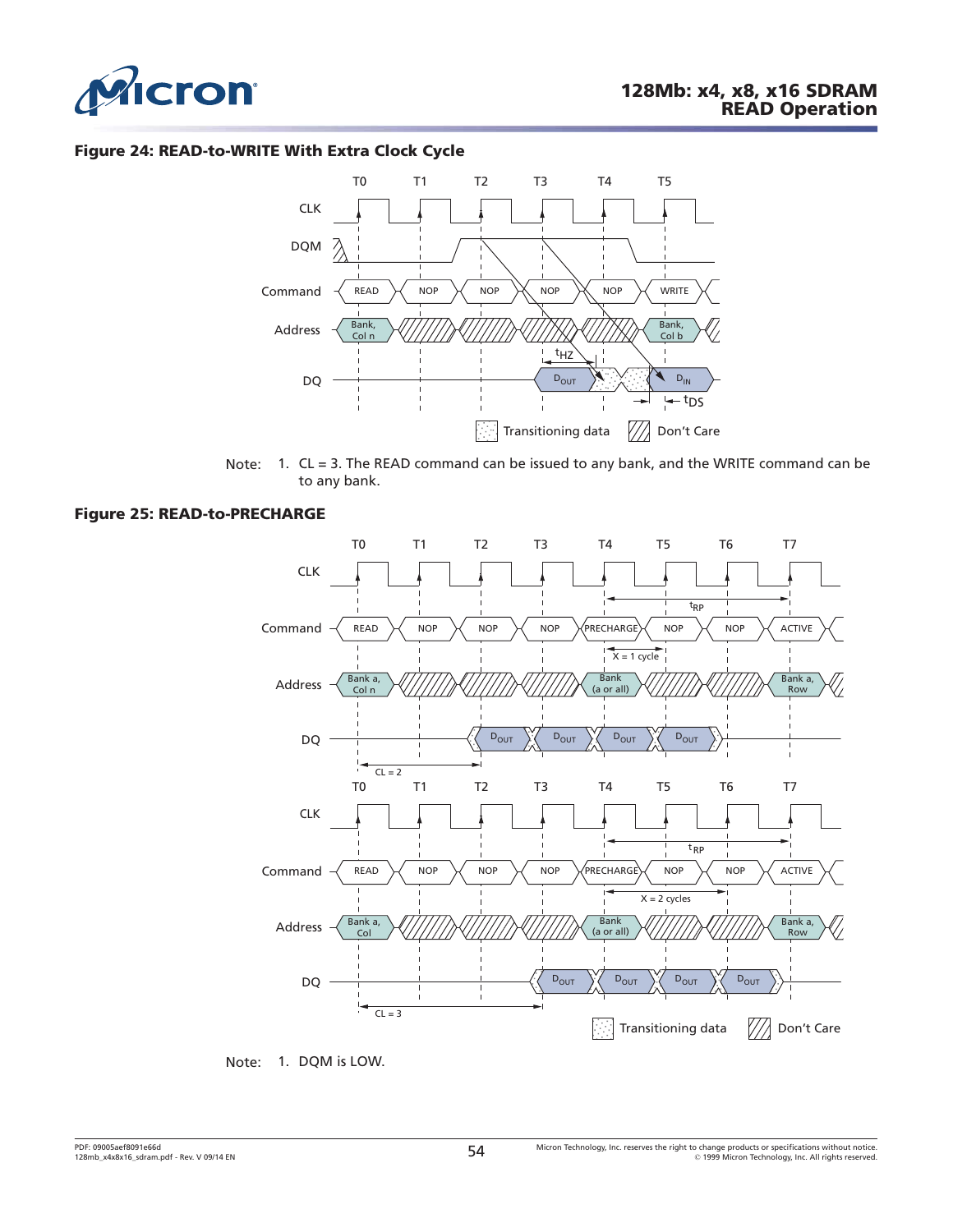

Continuous-page READ bursts can be truncated with a BURST TERMINATE command and fixed-length READ bursts can be truncated with a BURST TERMINATE command, provided that auto precharge was not activated. The BURST TERMINATE command should be issued *x* cycles before the clock edge at which the last desired data element is valid, where  $x = CL - 1$ . This is shown in Figure 26 (page 55) for each possible CAS latency; data element  $n + 3$  is the last desired data element of a longer burst.

### **Figure 26: Terminating a READ Burst**



Note: 1. DQM is LOW.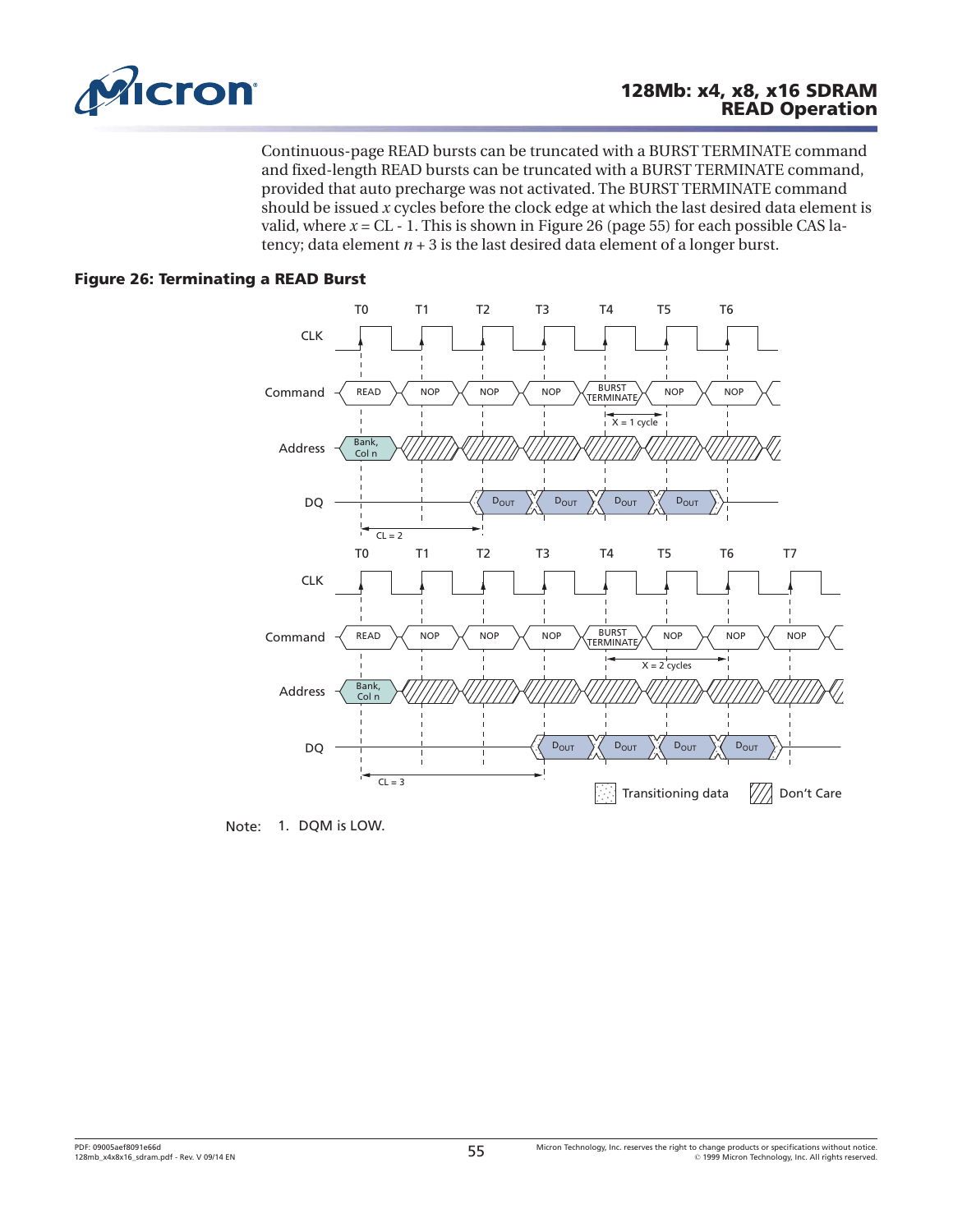

#### **Figure 27: Alternating Bank Read Accesses**



Note: 1. For this example,  $BL = 4$  and  $CL = 2$ .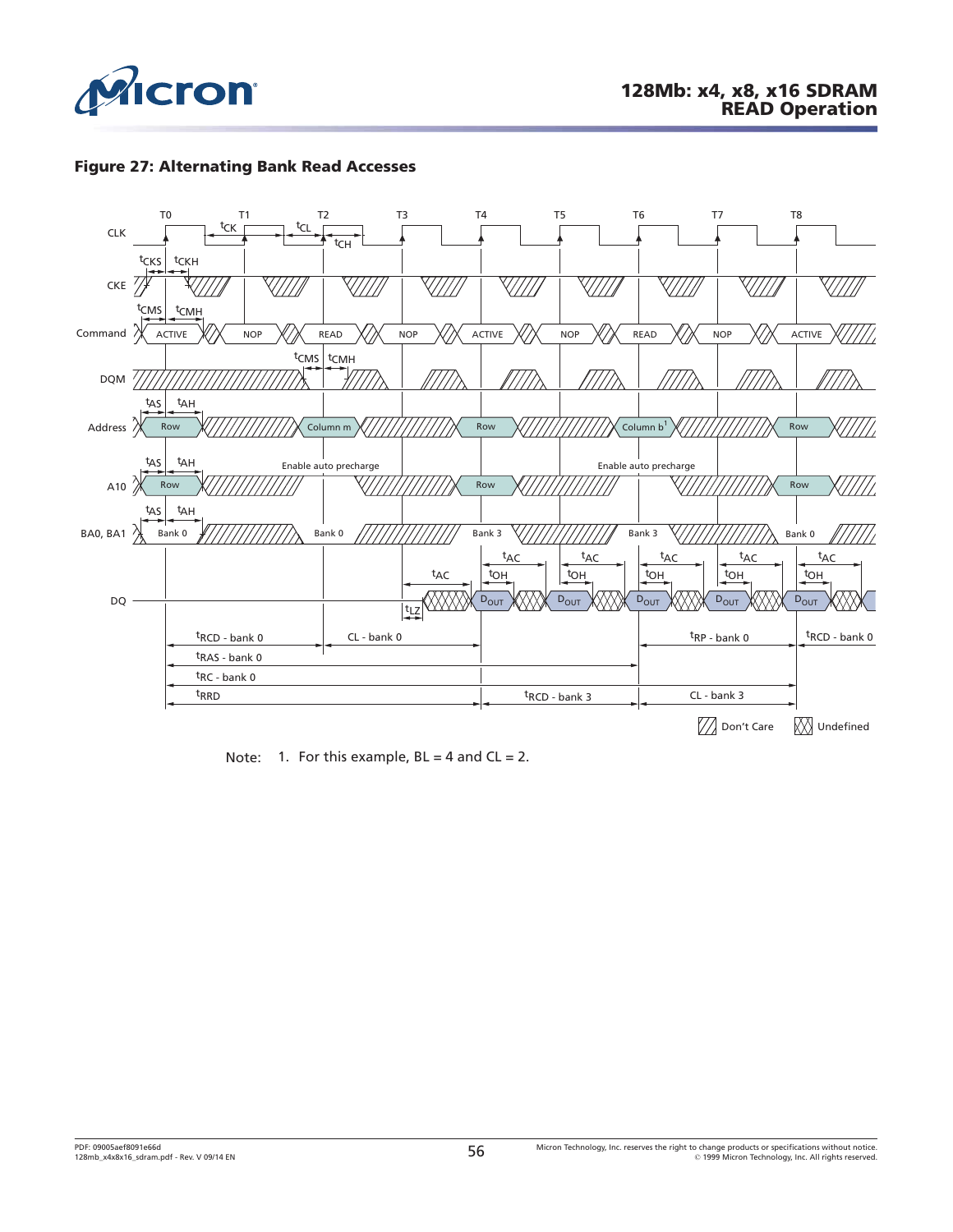

#### **Figure 28: READ Continuous Page Burst**



Note: 1. For this example,  $CL = 2$ .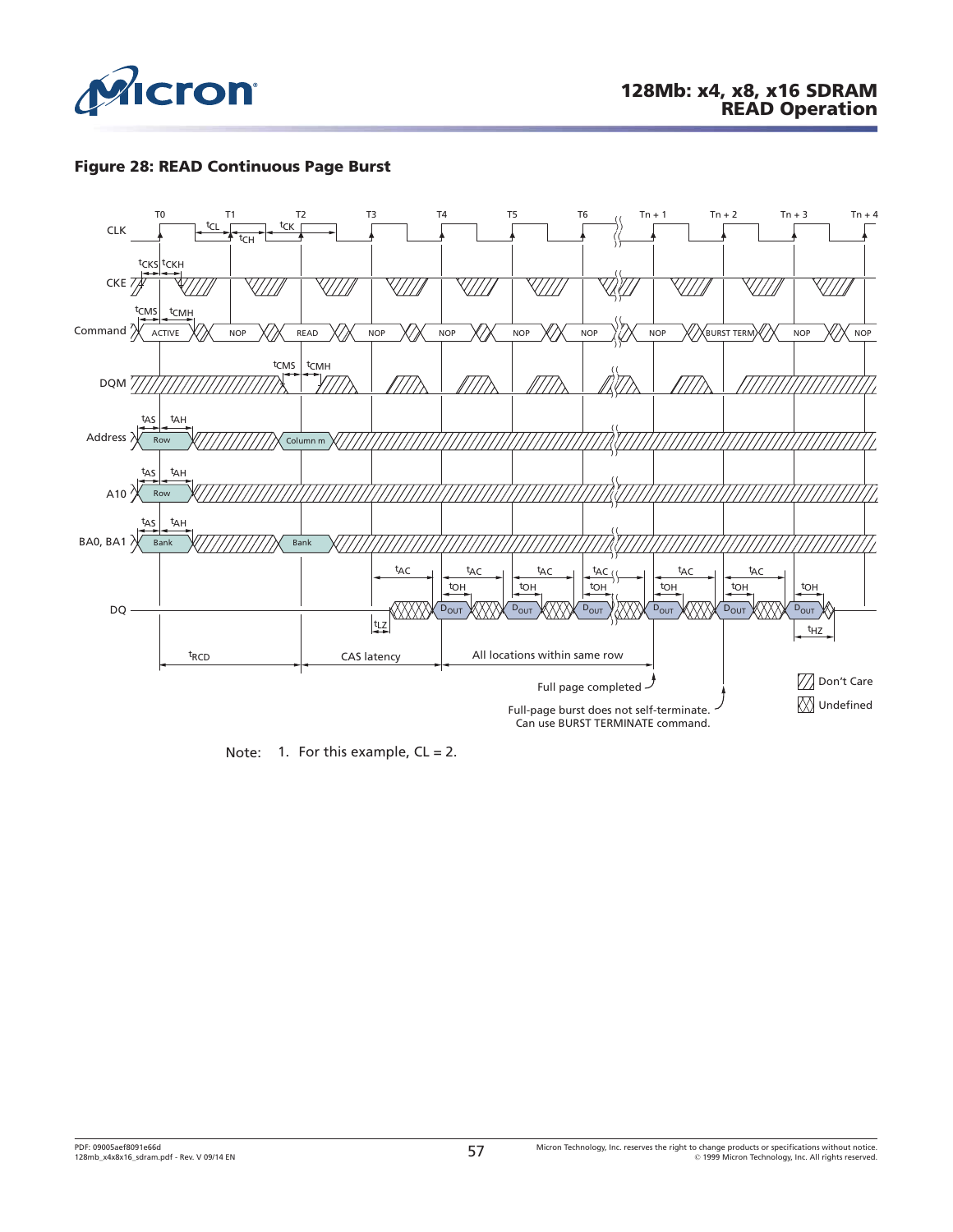

### **Figure 29: READ – DQM Operation**



Note: 1. For this example,  $BL = 4$  and  $CL = 2$ .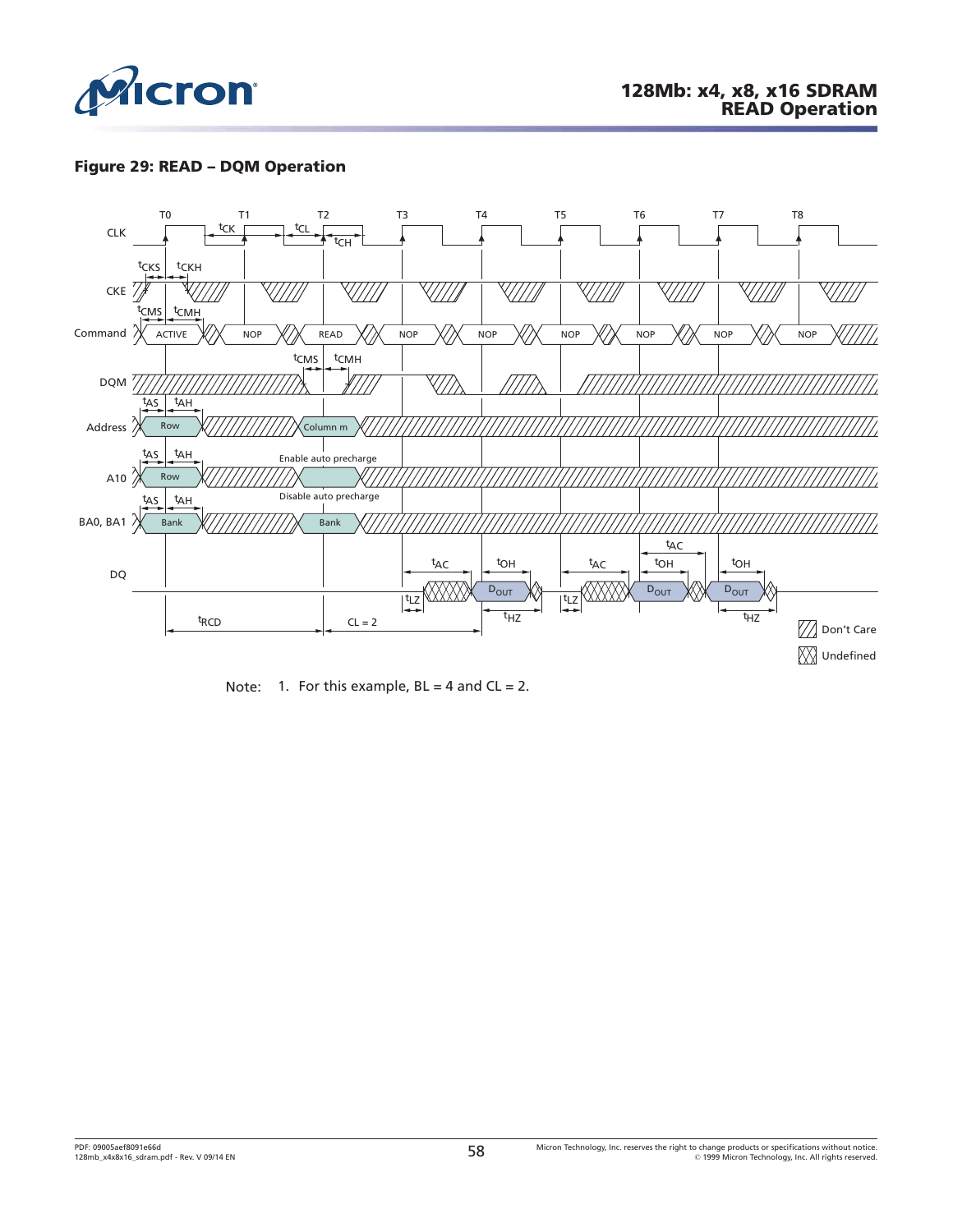

# **WRITE Operation**

WRITE bursts are initiated with a WRITE command, as shown in [Figure 15](#page-33-0) ([page 34](#page-33-0)). The starting column and bank addresses are provided with the WRITE command and auto precharge is either enabled or disabled for that access. If auto precharge is enabled, the row being accessed is precharged at the completion of the burst. For the generic WRITE commands used in the following figures, auto precharge is disabled.

During WRITE bursts, the first valid data-in element is registered coincident with the WRITE command. Subsequent data elements are registered on each successive positive clock edge. Upon completion of a fixed-length burst, assuming no other commands have been initiated, the DQ will remain at High-Z and any additional input data will be ignored (see Figure 30 (page 59)). A continuous page burst continues until terminated; at the end of the page, it wraps to column 0 and continues.

Data for any WRITE burst can be truncated with a subsequent WRITE command, and data for a fixed-length WRITE burst can be followed immediately by data for a WRITE command. The new WRITE command can be issued on any clock following the previous WRITE command, and the data provided coincident with the new command applies to the new command (see [Figure 31](#page-59-0) ([page 60](#page-59-0))). Data *n* + 1 is either the last of a burst of two or the last desired data element of a longer burst.

SDRAM devices use a pipelined architecture and therefore do not require the 2*n* rule associated with a prefetch architecture. A WRITE command can be initiated on any clock cycle following a previous WRITE command. Full-speed random write accesses within a page can be performed to the same bank, as shown in [Figure 32](#page-60-0) [\(page 61\)](#page-60-0), or each subsequent WRITE can be performed to a different bank.

#### **Figure 30: WRITE Burst**



Note:  $1.$  BL = 2. DQM is LOW.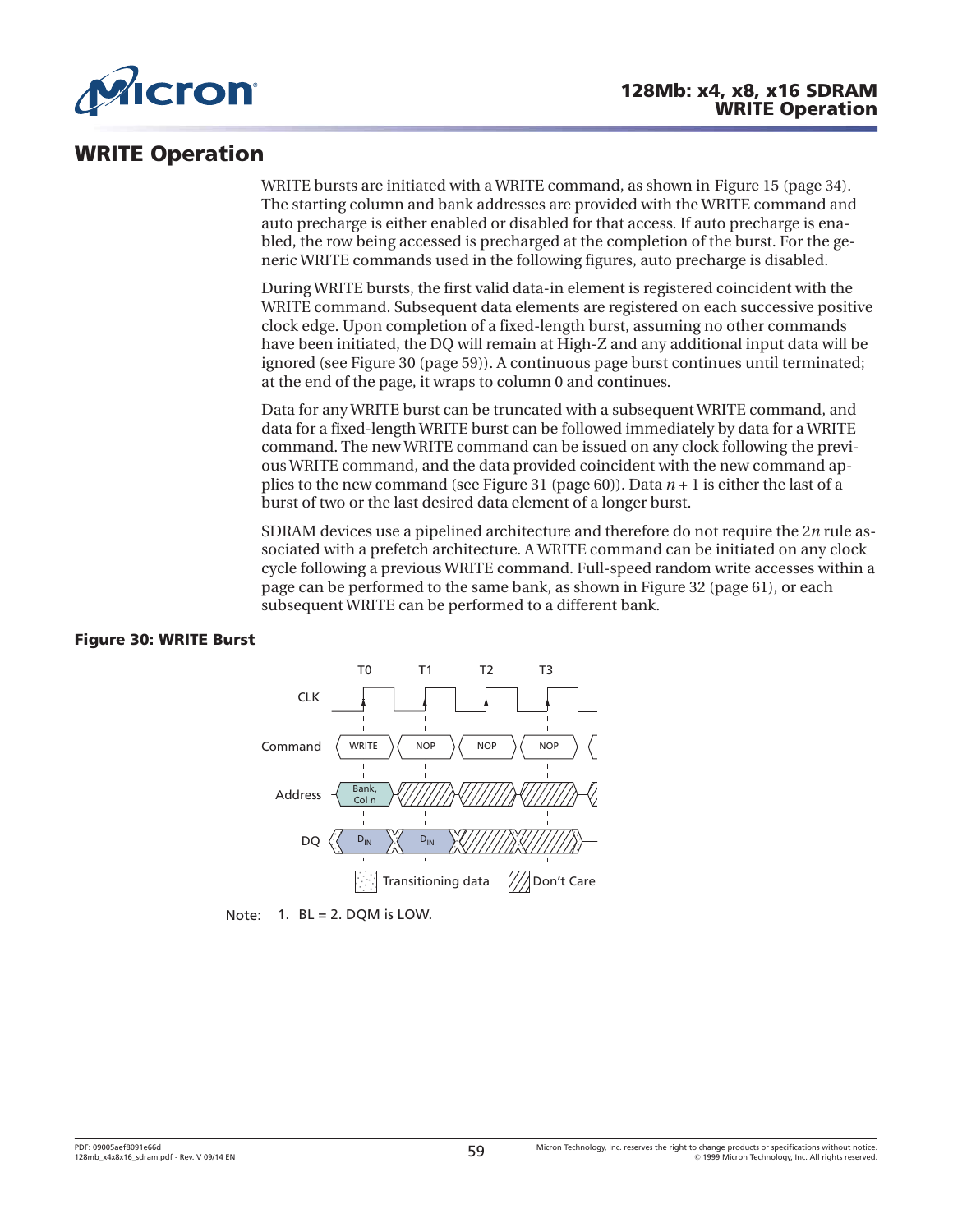<span id="page-59-0"></span>

#### **Figure 31: WRITE-to-WRITE**



Note: 1. DQM is LOW. Each WRITE command may be issued to any bank.

Data for any WRITE burst can be truncated with a subsequent READ command, and data for a fixed-length WRITE burst can be followed immediately by a READ command. After the READ command is registered, data input is ignored and WRITEs will not be executed (see [Figure 33](#page-60-0) ([page 61](#page-60-0))). Data  $n + 1$  is either the last of a burst of two or the last desired data element of a longer burst.

Data for a fixed-length WRITE burst can be followed by or truncated with a PRE-CHARGE command to the same bank, provided that auto precharge was not activated. A continuous-page WRITE burst can be truncated with a PRECHARGE command to the same bank. The PRECHARGE command should be issued <sup>t</sup>WR after the clock edge at which the last desired input data element is registered. The auto precharge mode requires a <sup>t</sup>WR of at least one clock with time to complete, regardless of frequency.

In addition, when truncating a WRITE burst at high clock frequencies (<sup>t</sup>CK < 15ns), the DQM signal must be used to mask input data for the clock edge prior to and the clock edge coincident with the PRECHARGE command (see [Figure 34](#page-61-0) ([page 62](#page-61-0))). Data *n* + 1 is either the last of a burst of two or the last desired data element of a longer burst. Following the PRECHARGE command, a subsequent command to the same bank cannot be issued until <sup>t</sup>RP is met.

In the case of a fixed-length burst being executed to completion, a PRECHARGE command issued at the optimum time (as described above) provides the same operation that would result from the same fixed-length burst with auto precharge. The disadvantage of the PRECHARGE command is that it requires that the command and address buses be available at the appropriate time to issue the command. The advantage of the PRECHARGE command is that it can be used to truncate fixed-length bursts or continuous page bursts.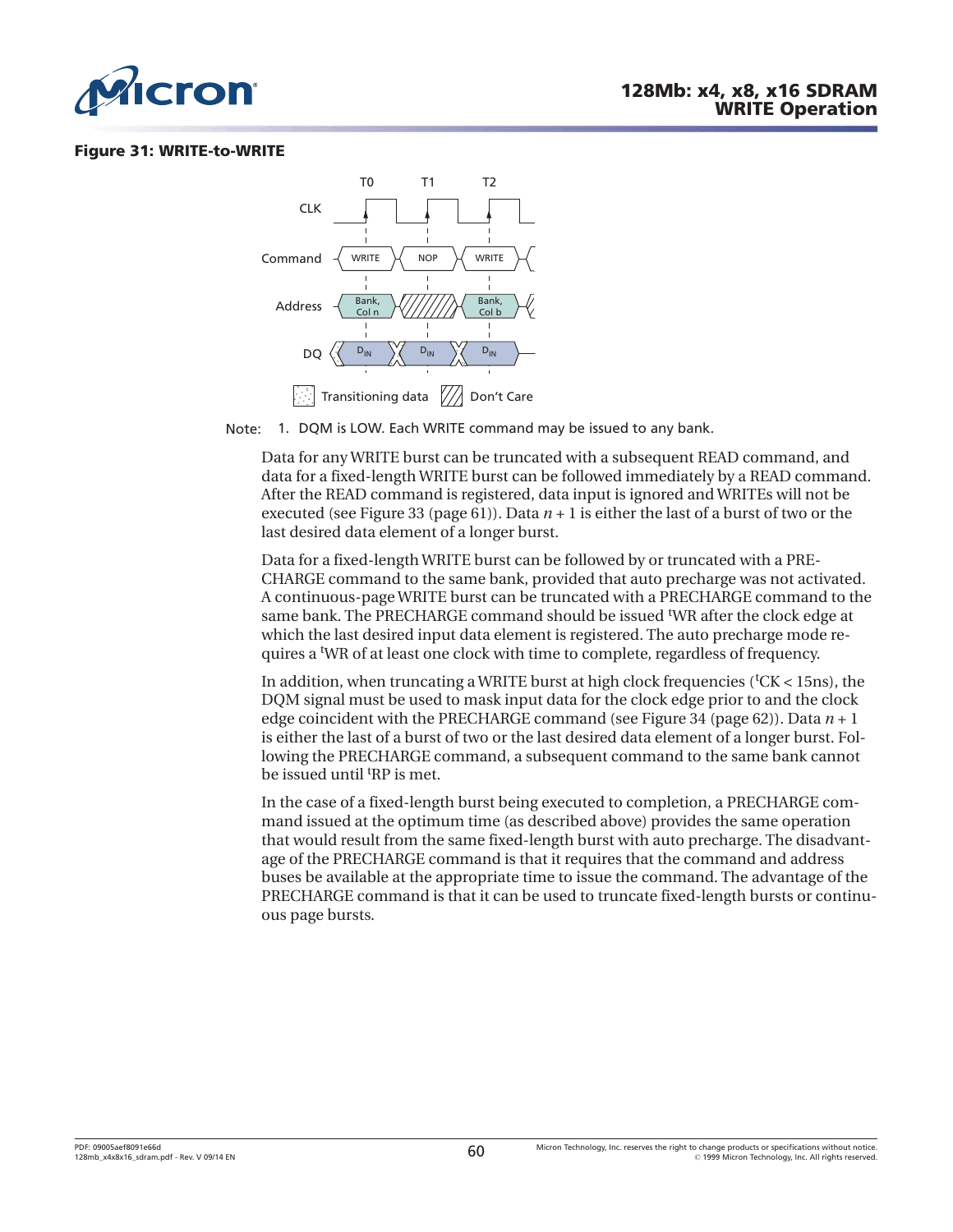<span id="page-60-0"></span>

#### **Figure 32: Random WRITE Cycles**



Note: 1. Each WRITE command can be issued to any bank. DQM is LOW.

#### **Figure 33: WRITE-to-READ**



Note: 1. The WRITE command can be issued to any bank, and the READ command can be to any bank. DQM is LOW. CL = 2 for illustration.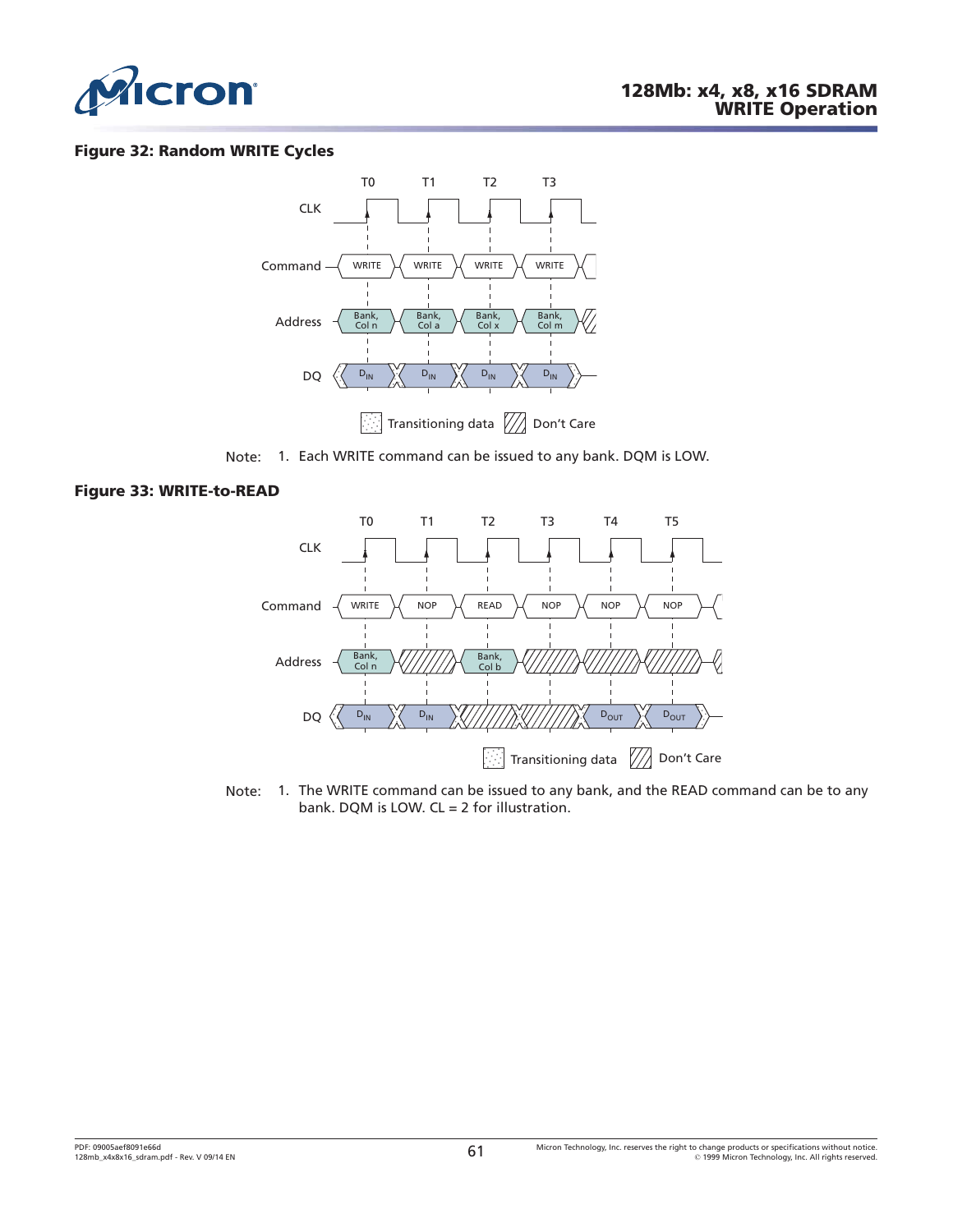<span id="page-61-0"></span>

#### **Figure 34: WRITE-to-PRECHARGE**



Note: 1. In this example DQM could remain LOW if the WRITE burst is a fixed length of two.

Fixed-length WRITE bursts can be truncated with the BURST TERMINATE command. When truncating a WRITE burst, the input data applied coincident with the BURST TERMINATE command is ignored. The last data written (provided that DQM is LOW at that time) will be the input data applied one clock previous to the BURST TERMINATE command. This is shown in [Figure 35 \(page 63\)](#page-62-0), where data *n* is the last desired data element of a longer burst.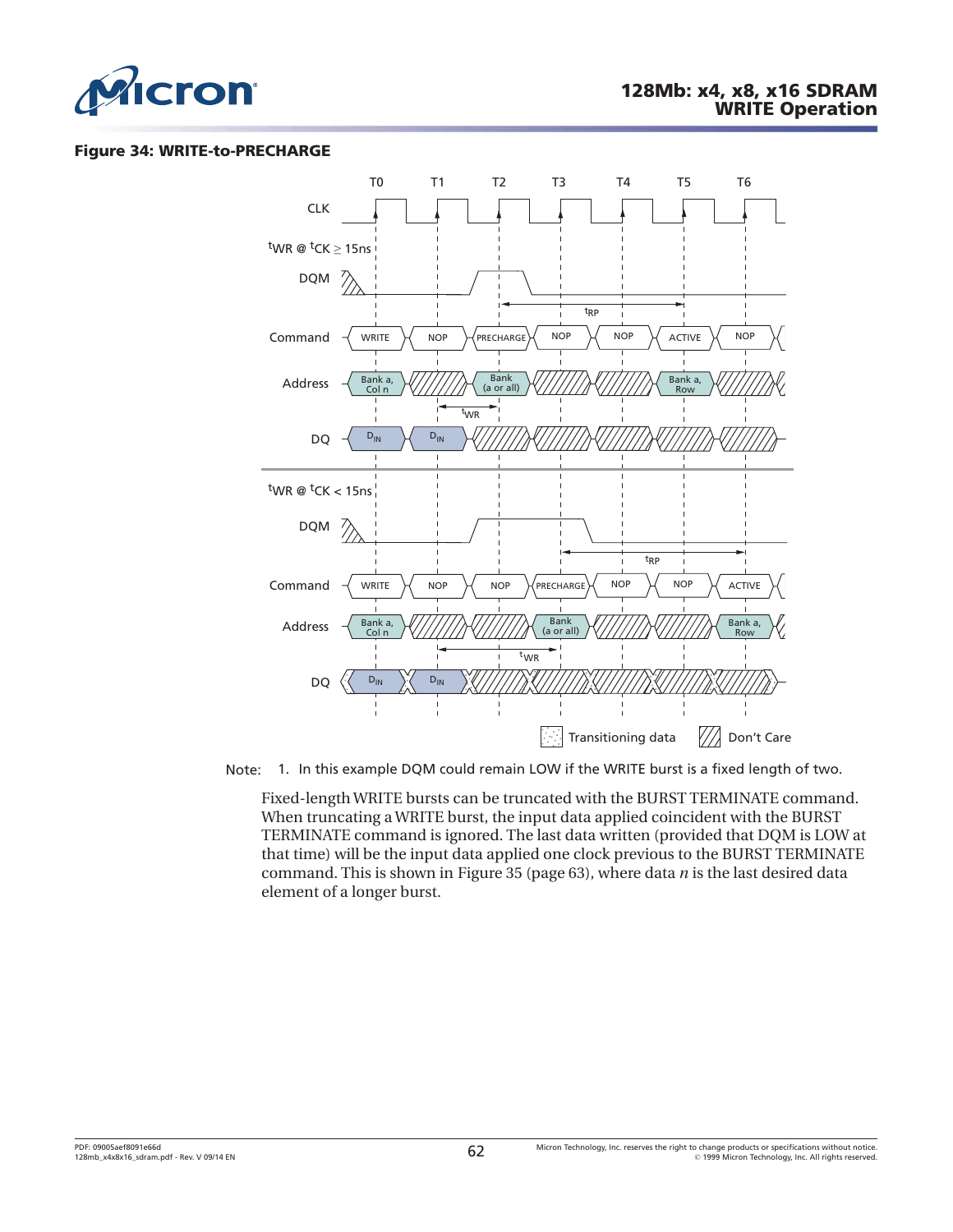<span id="page-62-0"></span>

#### **Figure 35: Terminating a WRITE Burst**



Note: 1. DQM is LOW.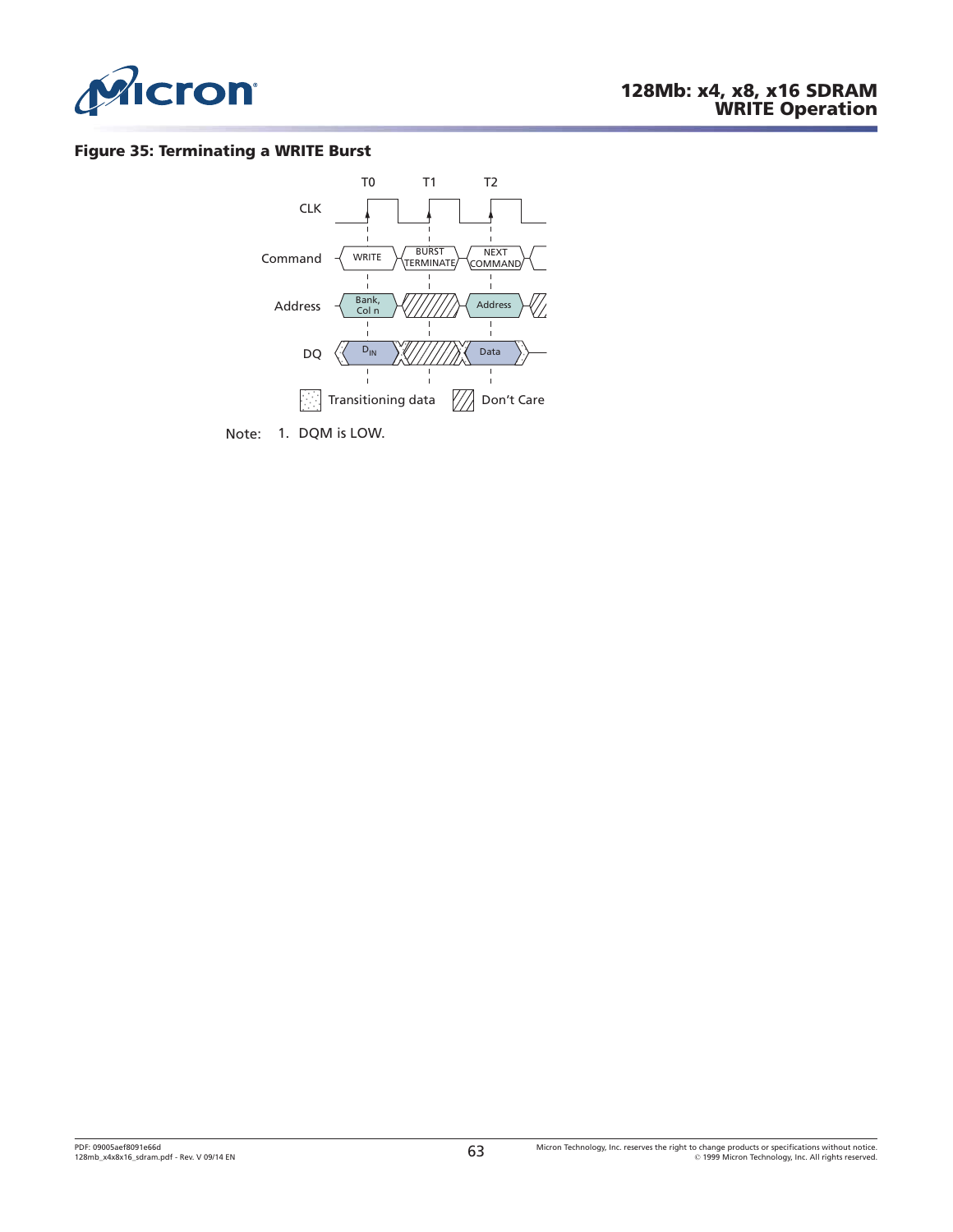

### **Figure 36: Alternating Bank Write Accesses**



Note: 1. For this example,  $BL = 4$ .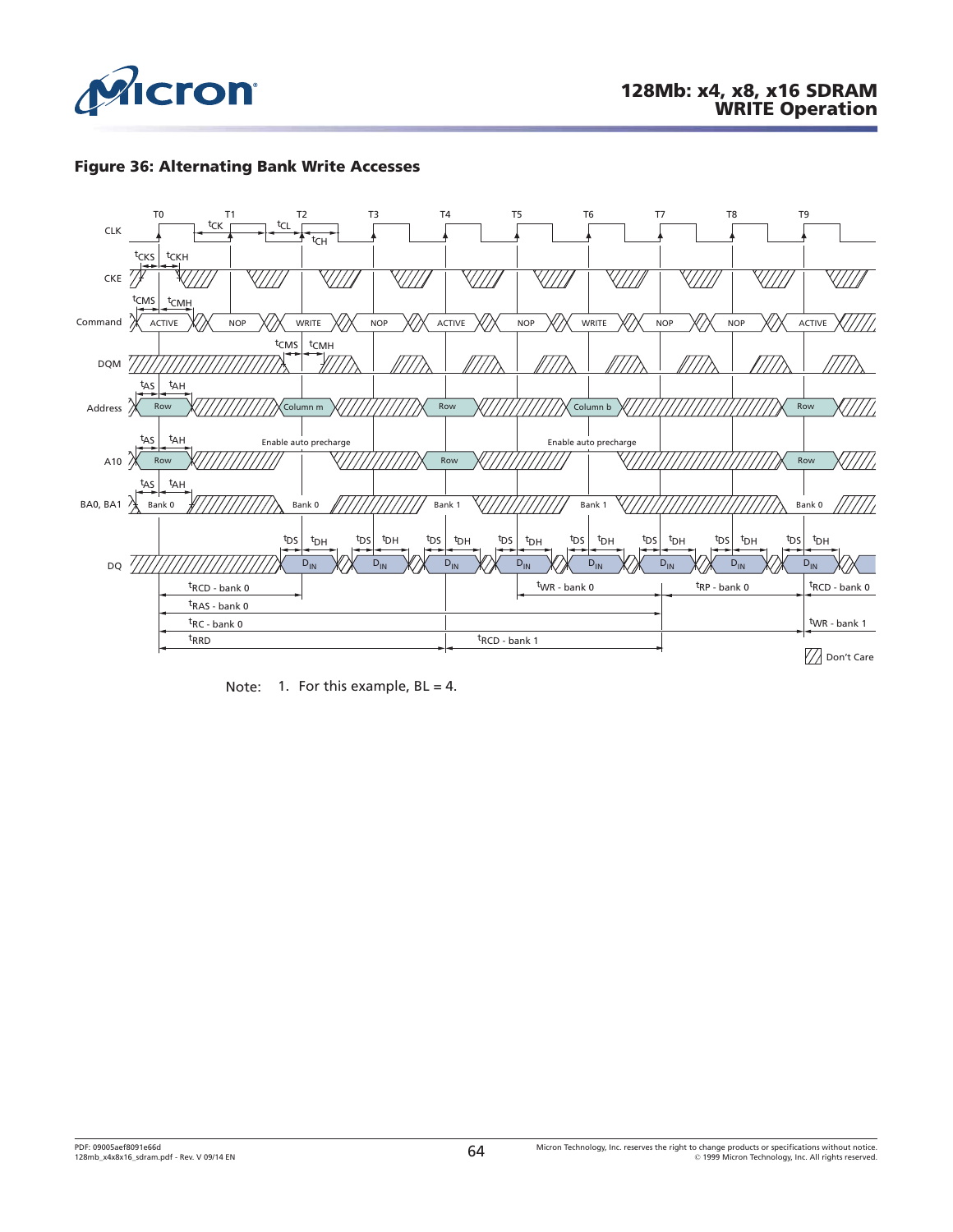

### **Figure 37: WRITE – Continuous Page Burst**



Notes: 1. WR must be satisfied prior to issuing a PRECHARGE command.

2. Page left open; no <sup>t</sup>RP.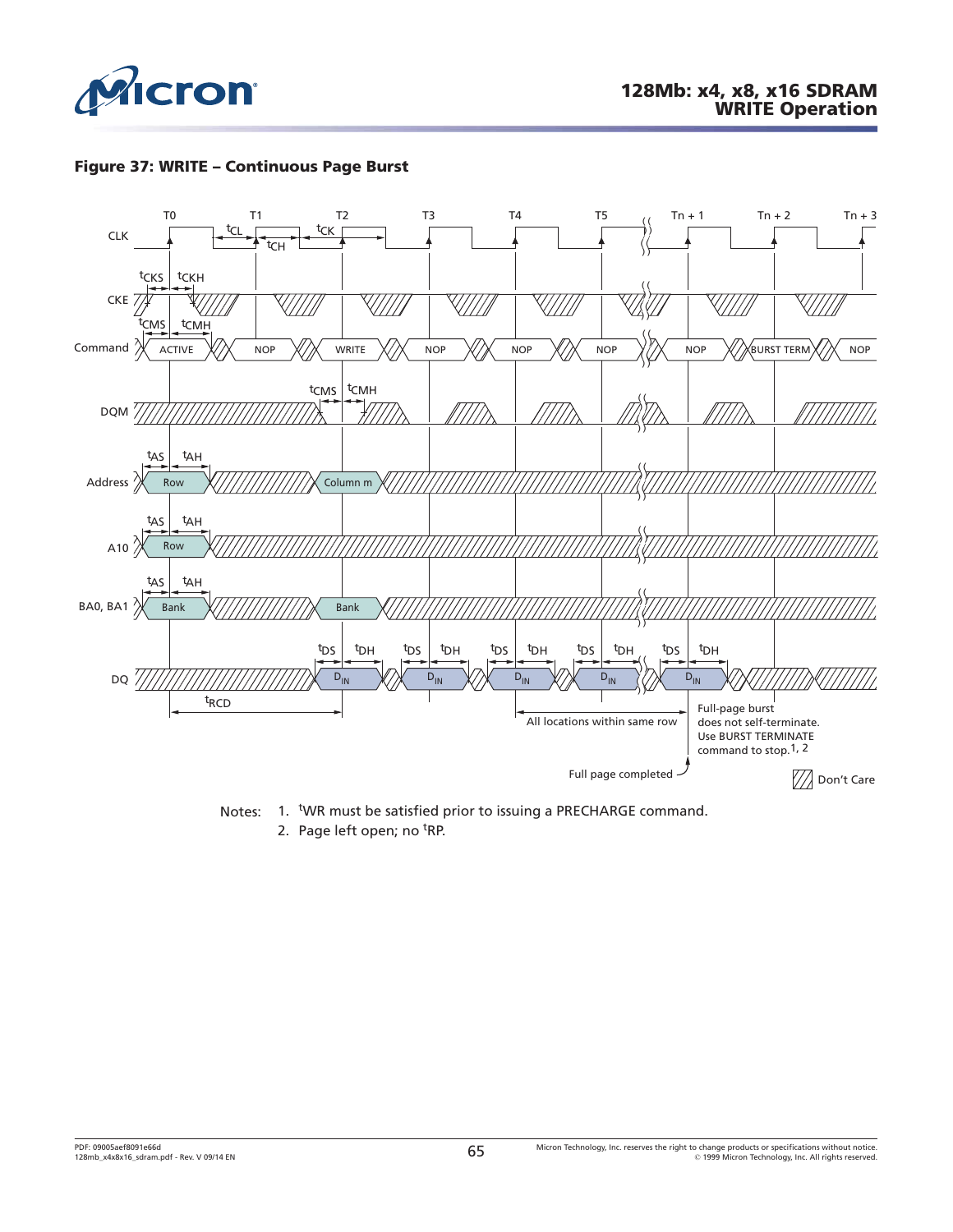

## **Figure 38: WRITE – DQM Operation**



Note: 1. For this example,  $BL = 4$ .

# **Burst Read/Single Write**

The burst read/single write mode is entered by programming the write burst mode bit (M9) in the mode register to a 1. In this mode, all WRITE commands result in the access of a single column location (burst of one), regardless of the programmed burst length. READ commands access columns according to the programmed burst length and sequence, just as in the normal mode of operation (M9 = 0).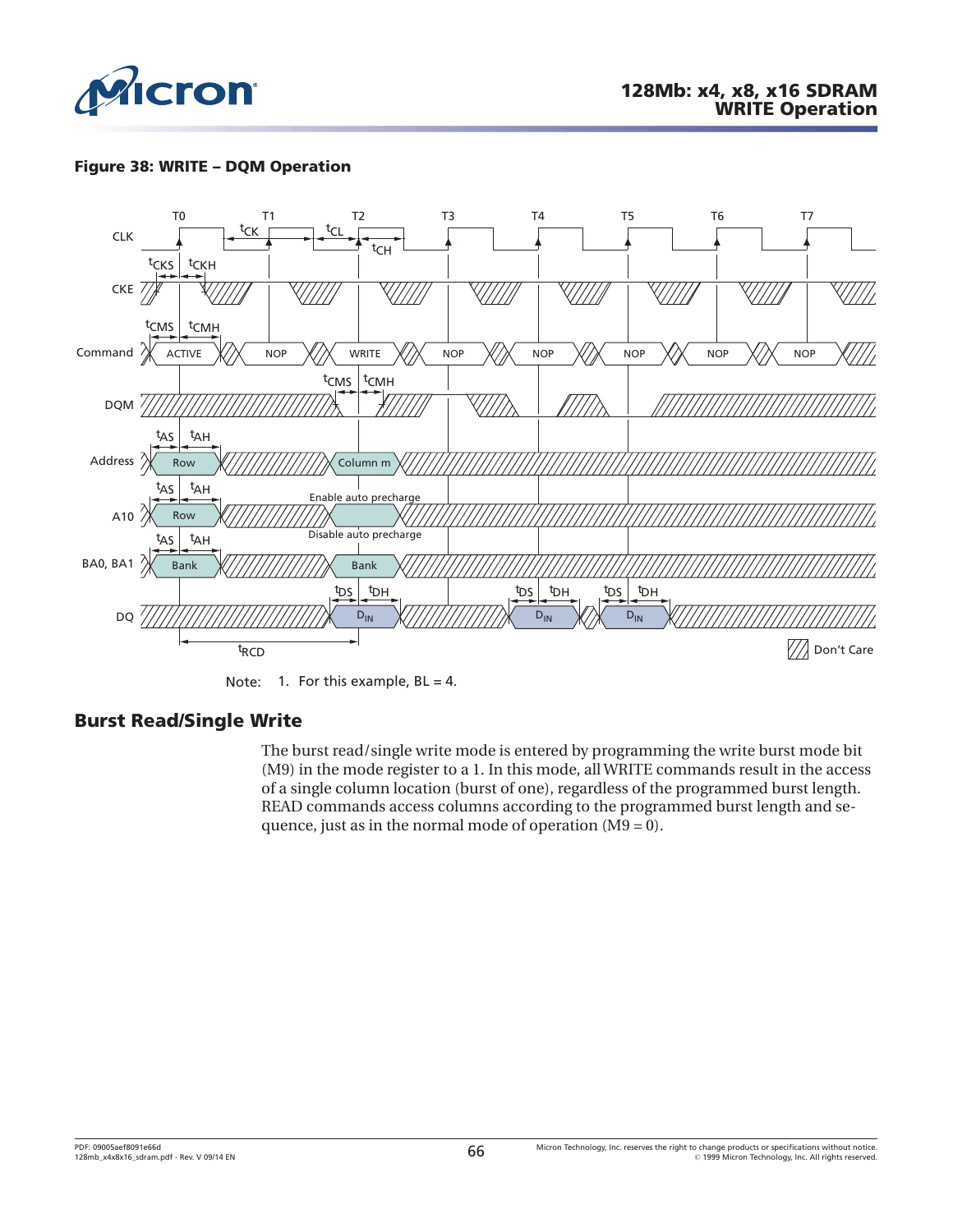

# **PRECHARGE Operation**

The PRECHARGE command (see [Figure 16](#page-34-0) ([page 35](#page-34-0))) is used to deactivate the open row in a particular bank or the open row in all banks. The bank(s) will be available for a subsequent row access some specified time ('RP) after the PRECHARGE command is issued. Input A10 determines whether one or all banks are to be precharged, and in the case where only one bank is to be precharged (A10 = LOW), inputs BA0 and BA1 select the bank. When all banks are to be precharged (A10 = HIGH), inputs BA0 and BA1 are treated as "Don't Care." After a bank has been precharged, it is in the idle state and must be activated prior to any READ or WRITE commands being issued to that bank.

# **Auto Precharge**

Auto precharge is a feature that performs the same individual-bank PRECHARGE function described previously, without requiring an explicit command. This is accomplished by using A10 to enable auto precharge in conjunction with a specific READ or WRITE command. A precharge of the bank/row that is addressed with the READ or WRITE command is automatically performed upon completion of the READ or WRITE burst, except in the continuous page burst mode where auto precharge does not apply. In the specific case of write burst mode set to single location access with burst length set to continuous, the burst length setting is the overriding setting and auto precharge does not apply. Auto precharge is nonpersistent in that it is either enabled or disabled for each individual READ or WRITE command.

Auto precharge ensures that the precharge is initiated at the earliest valid stage within a burst. Another command cannot be issued to the same bank until the precharge time (t RP) is completed. This is determined as if an explicit PRECHARGE command was issued at the earliest possible time, as described for each burst type in the [Burst Type](#page-45-0) ([page 46](#page-45-0)) section.

Micron SDRAM supports concurrent auto precharge; cases of concurrent auto precharge for READs and WRITEs are defined below.

**READ with auto precharge interrupted by a READ (with or without auto precharge)**

A READ to bank *m* will interrupt a READ on bank *n* following the programmed CAS latency. The precharge to bank *n* begins when the READ to bank *m* is registered (see [Fig](#page-67-0)[ure 39 \(page 68\)](#page-67-0)).

#### **READ with auto precharge interrupted by a WRITE (with or without auto precharge)**

A WRITE to bank *m* will interrupt a READ on bank *n* when registered. DQM should be used two clocks prior to the WRITE command to prevent bus contention. The precharge to bank *n* begins when the WRITE to bank *m* is registered (see [Figure 40](#page-68-0) ([page 69\)](#page-68-0)).

#### **WRITE with auto precharge interrupted by a READ (with or without auto precharge)**

A READ to bank *m* will interrupt a WRITE on bank *n* when registered, with the data-out appearing CL later. The precharge to bank *n* will begin after <sup>t</sup>WR is met, where <sup>t</sup>WR begins when the READ to bank *m* is registered. The last valid WRITE to bank *n* will be data-in registered one clock prior to the READ to bank *m* (see [Figure 45](#page-73-0) ([page 74](#page-73-0))).

#### **WRITE with auto precharge interrupted by a WRITE (with or without auto precharge)**

A WRITE to bank *m* will interrupt a WRITE on bank *n* when registered. The precharge to bank *n* will begin after t WR is met, where <sup>t</sup> WR begins when the WRITE to bank *m* is reg-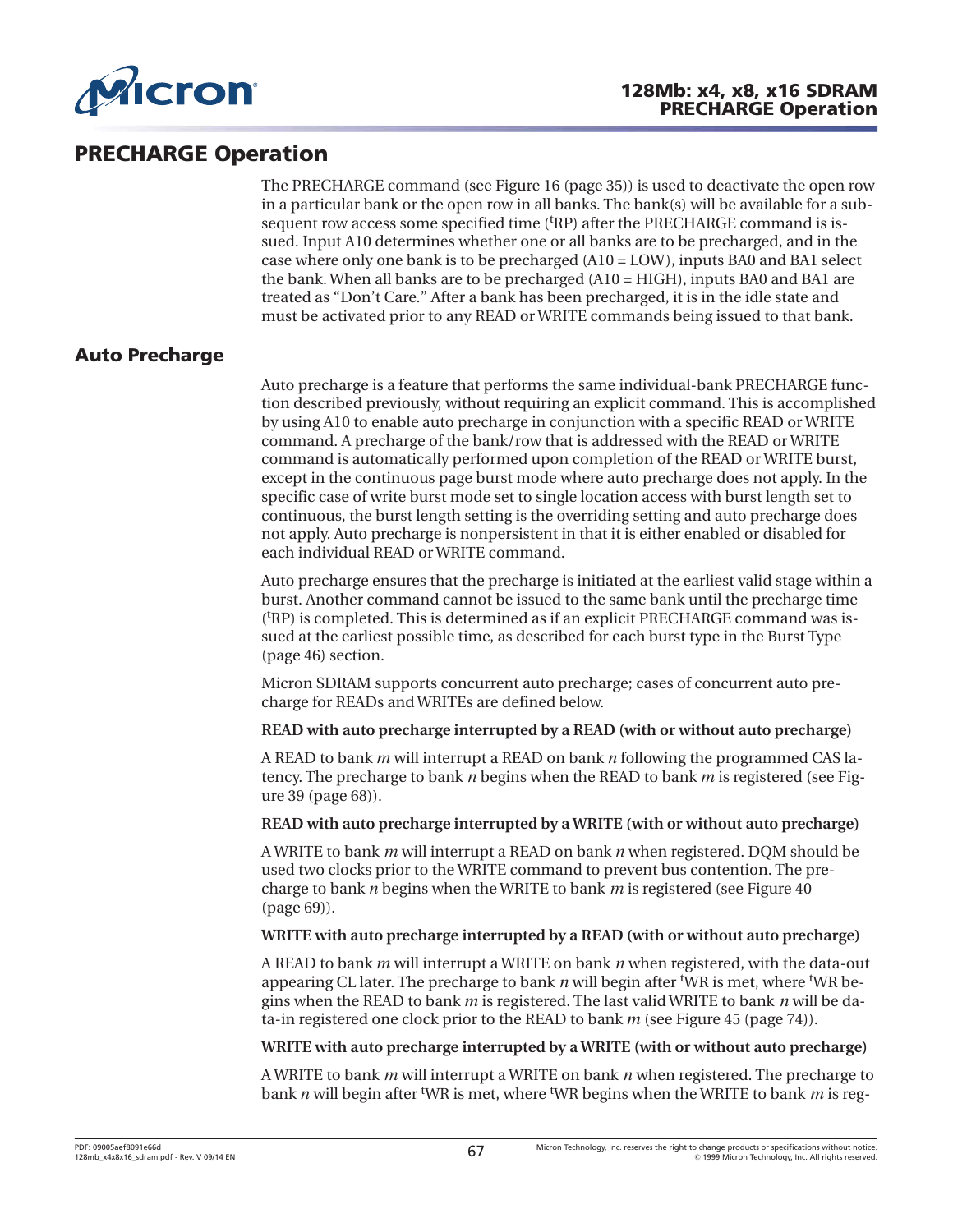<span id="page-67-0"></span>

# **128Mb: x4, x8, x16 SDRAM PRECHARGE Operation**

istered. The last valid data WRITE to bank *n* will be data registered one clock prior to a WRITE to bank *m* (see [Figure 46 \(page 74\)](#page-73-0)).



#### **Figure 39: READ With Auto Precharge Interrupted by a READ**

Note: 1. DQM is LOW.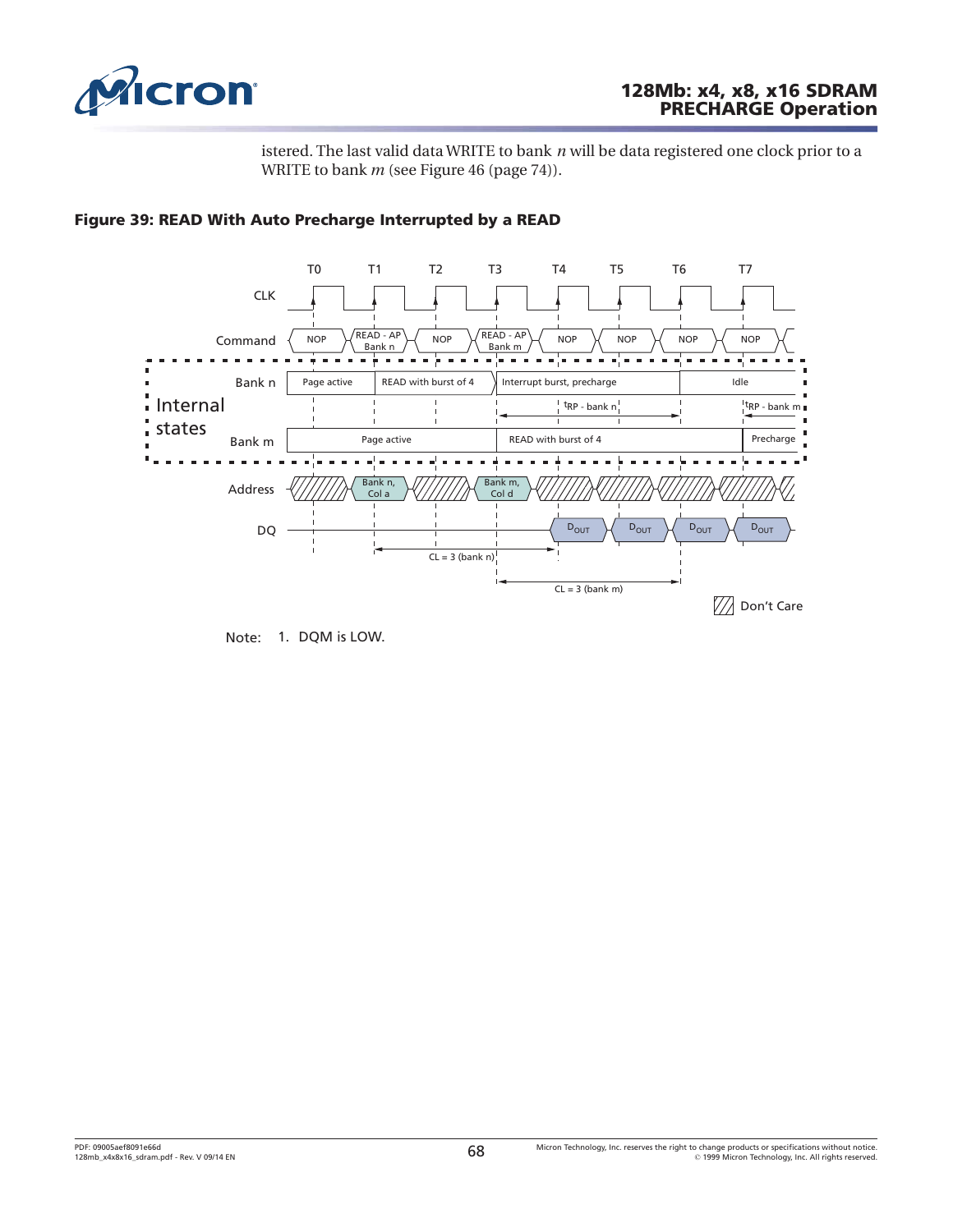<span id="page-68-0"></span>

#### **Figure 40: READ With Auto Precharge Interrupted by a WRITE**



Note: 1. DQM is HIGH at T2 to prevent  $D_{OUT}a + 1$  from contending with  $D_{IN}d$  at T4.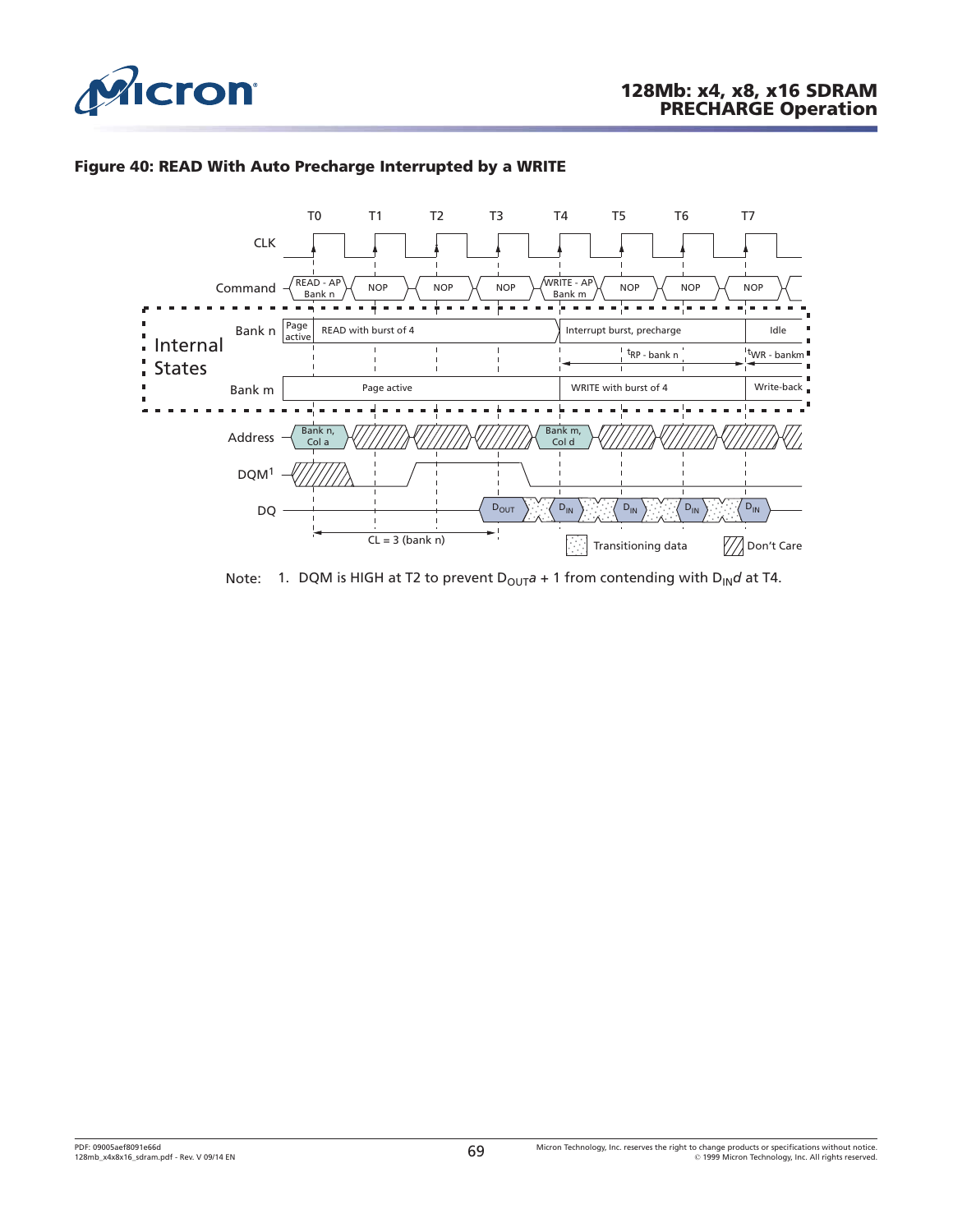

## **Figure 41: READ With Auto Precharge**



Note: 1. For this example,  $BL = 4$  and  $CL = 2$ .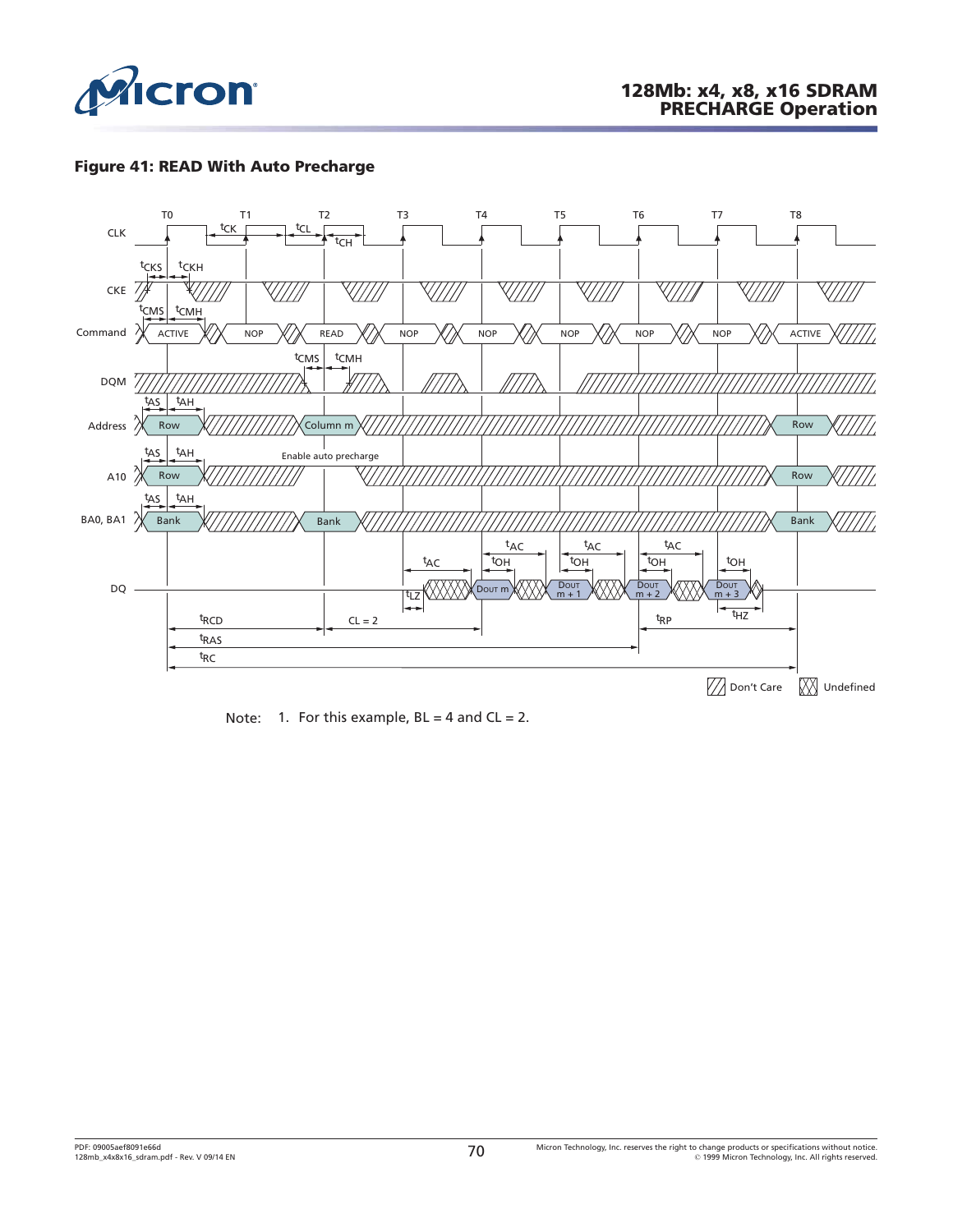

#### **Figure 42: READ Without Auto Precharge**



Note: 1. For this example,  $BL = 4$ ,  $CL = 2$ , and the READ burst is followed by a manual PRE-CHARGE.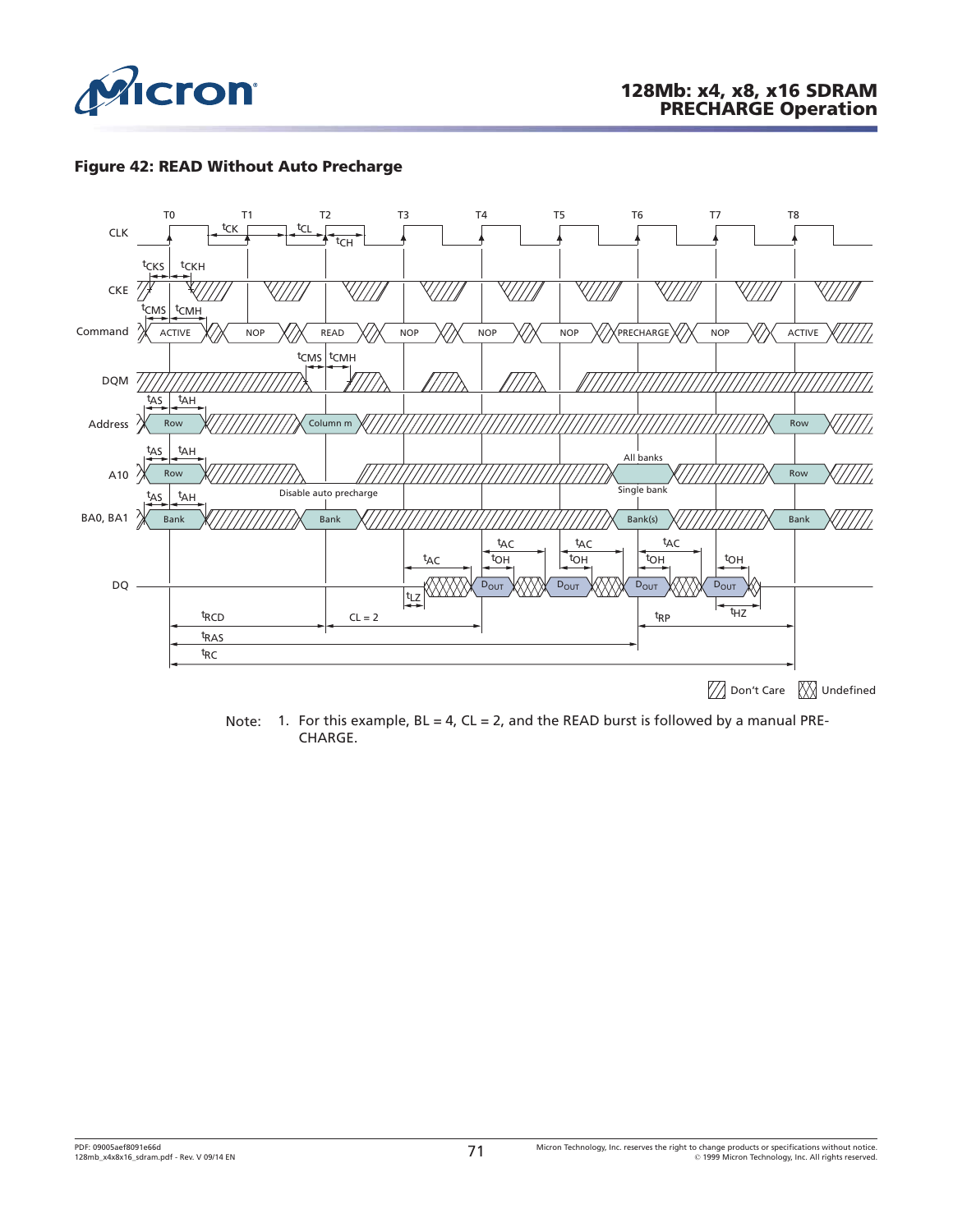





Note: 1. For this example,  $BL = 1$  and  $CL = 2$ .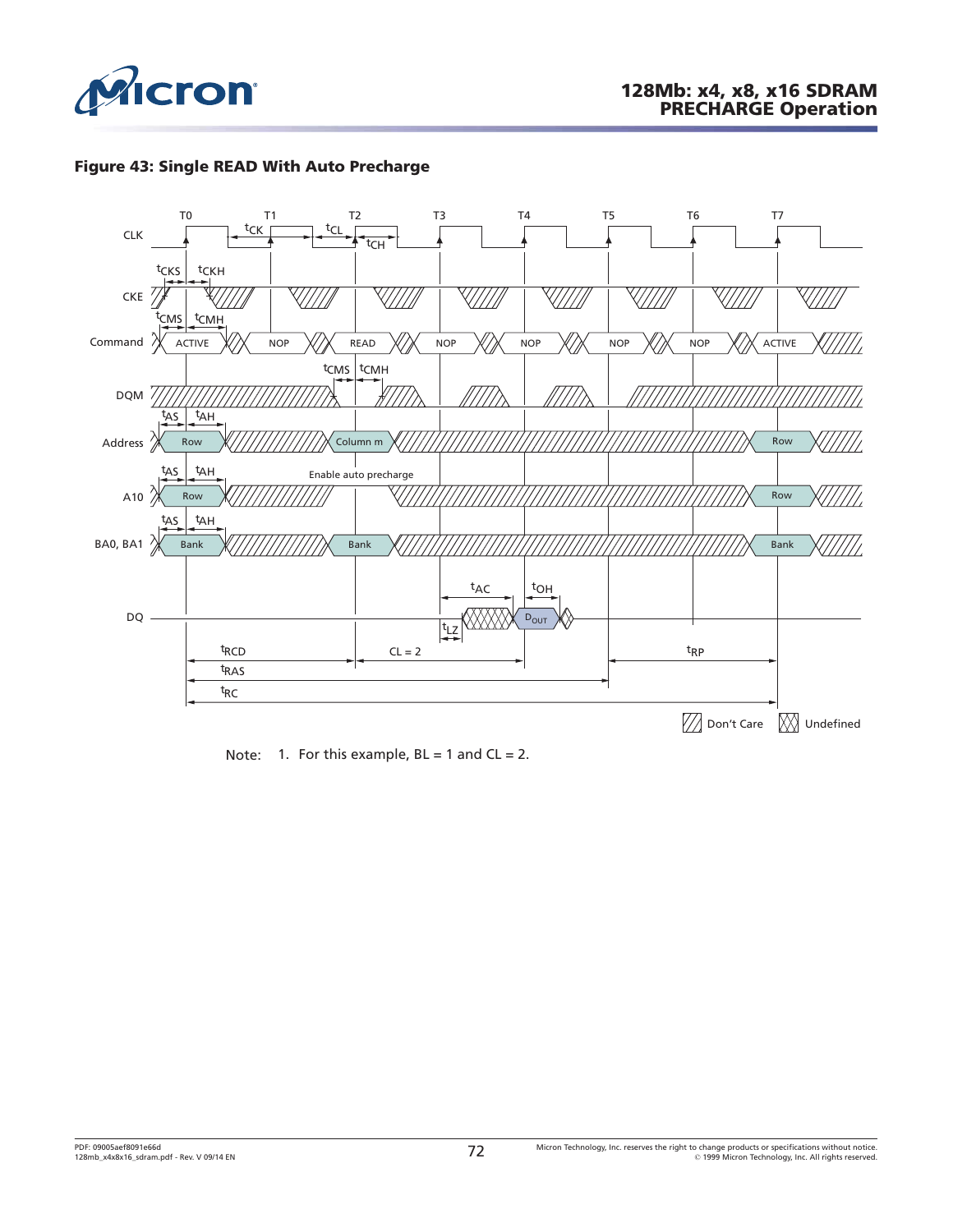





Note: 1. For this example,  $BL = 1$ ,  $CL = 2$ , and the READ burst is followed by a manual PRE-CHARGE.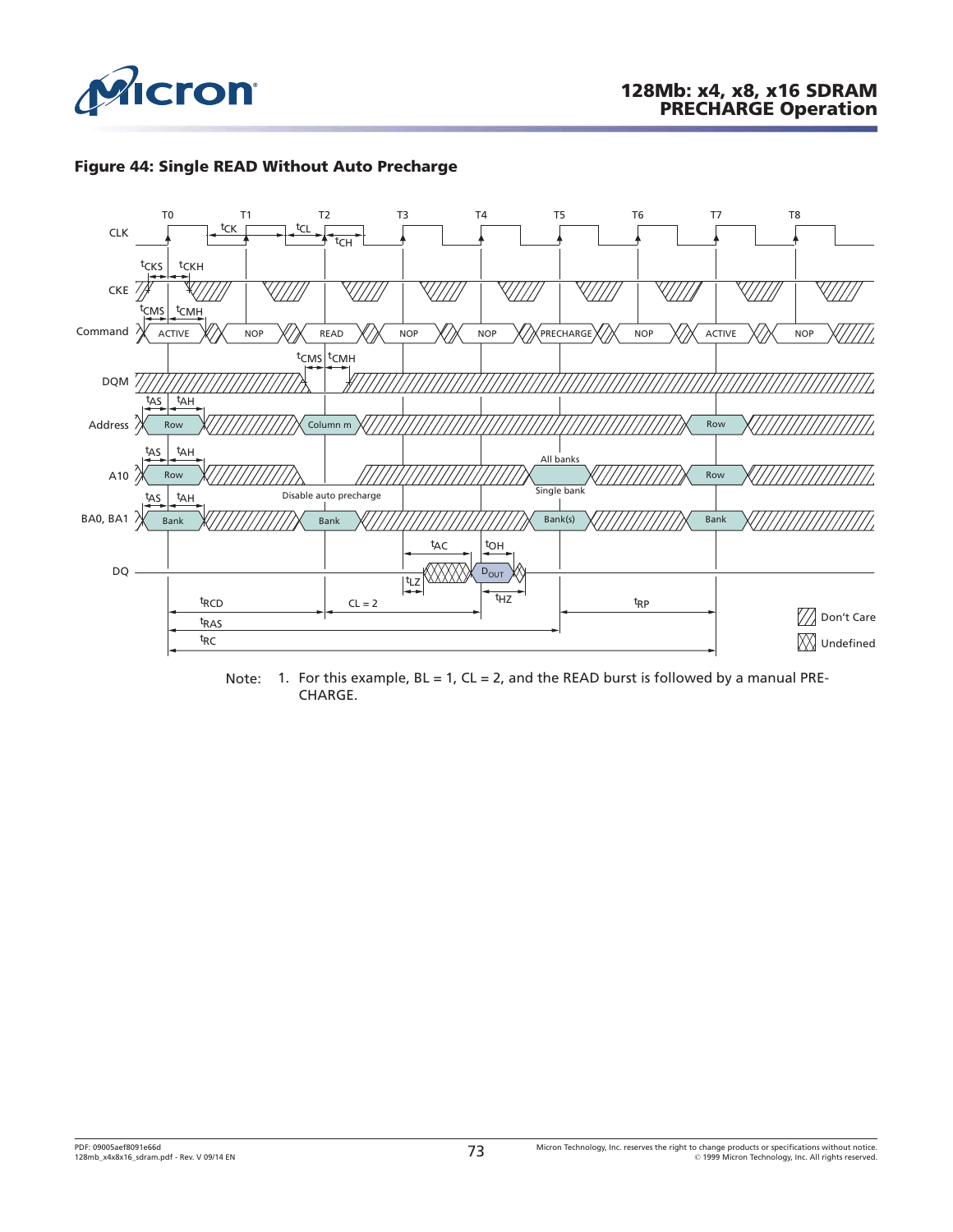

#### **Figure 45: WRITE With Auto Precharge Interrupted by a READ**



Note: 1. DQM is LOW.

#### **Figure 46: WRITE With Auto Precharge Interrupted by a WRITE**



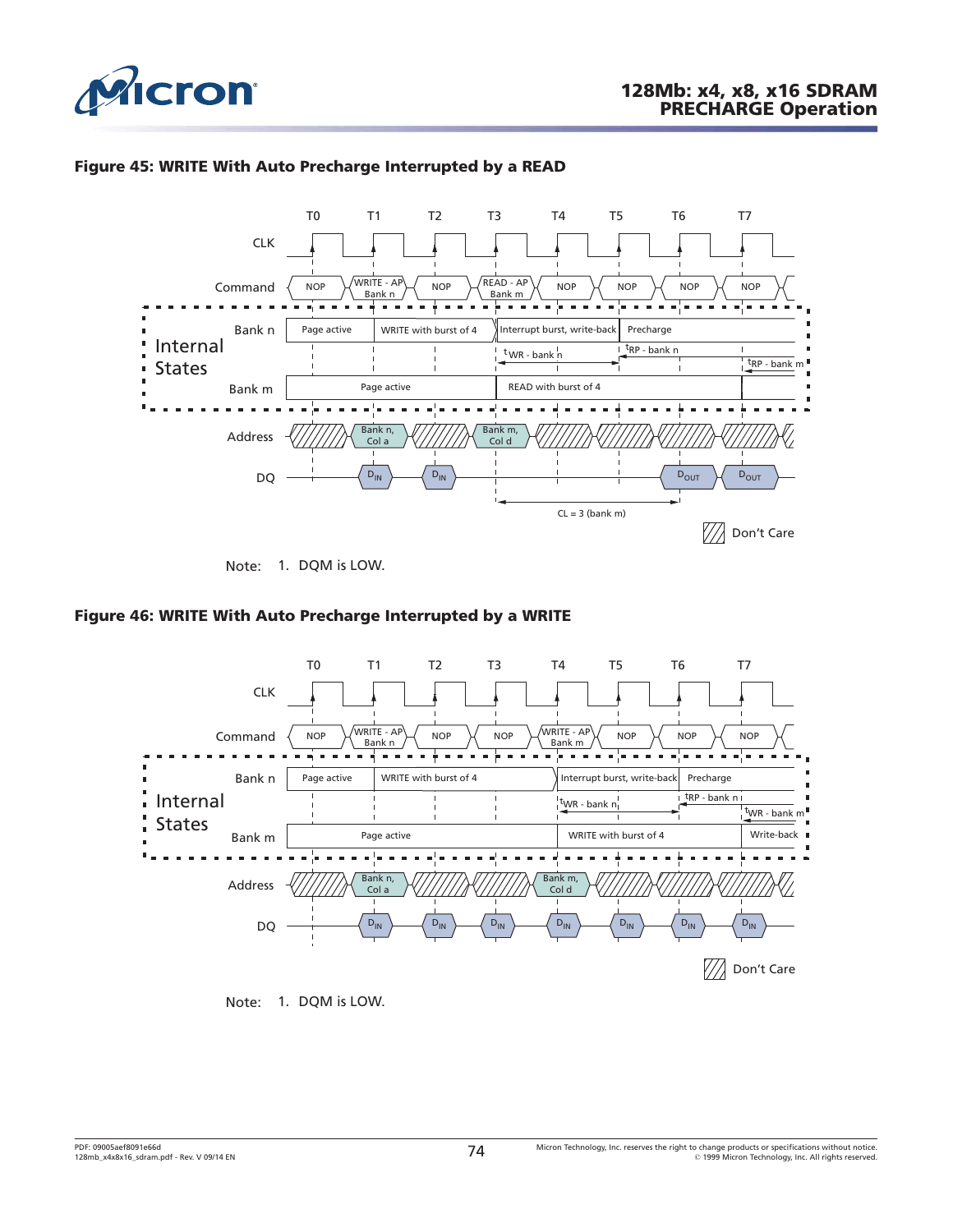

#### **Figure 47: WRITE With Auto Precharge**



Note: 1. For this example,  $BL = 4$ .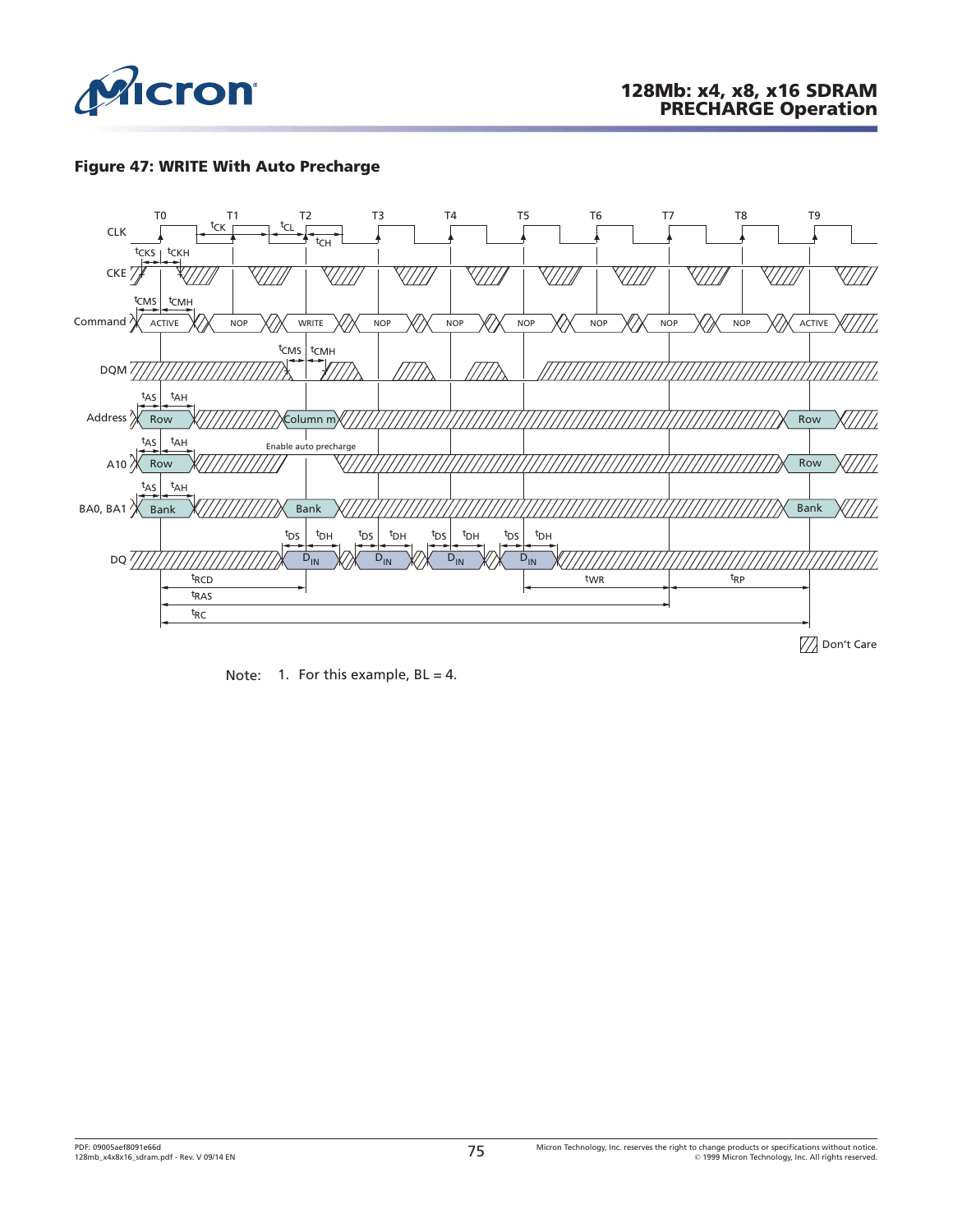

#### **Figure 48: WRITE Without Auto Precharge**



Note: 1. For this example, BL = 4 and the WRITE burst is followed by a manual PRECHARGE.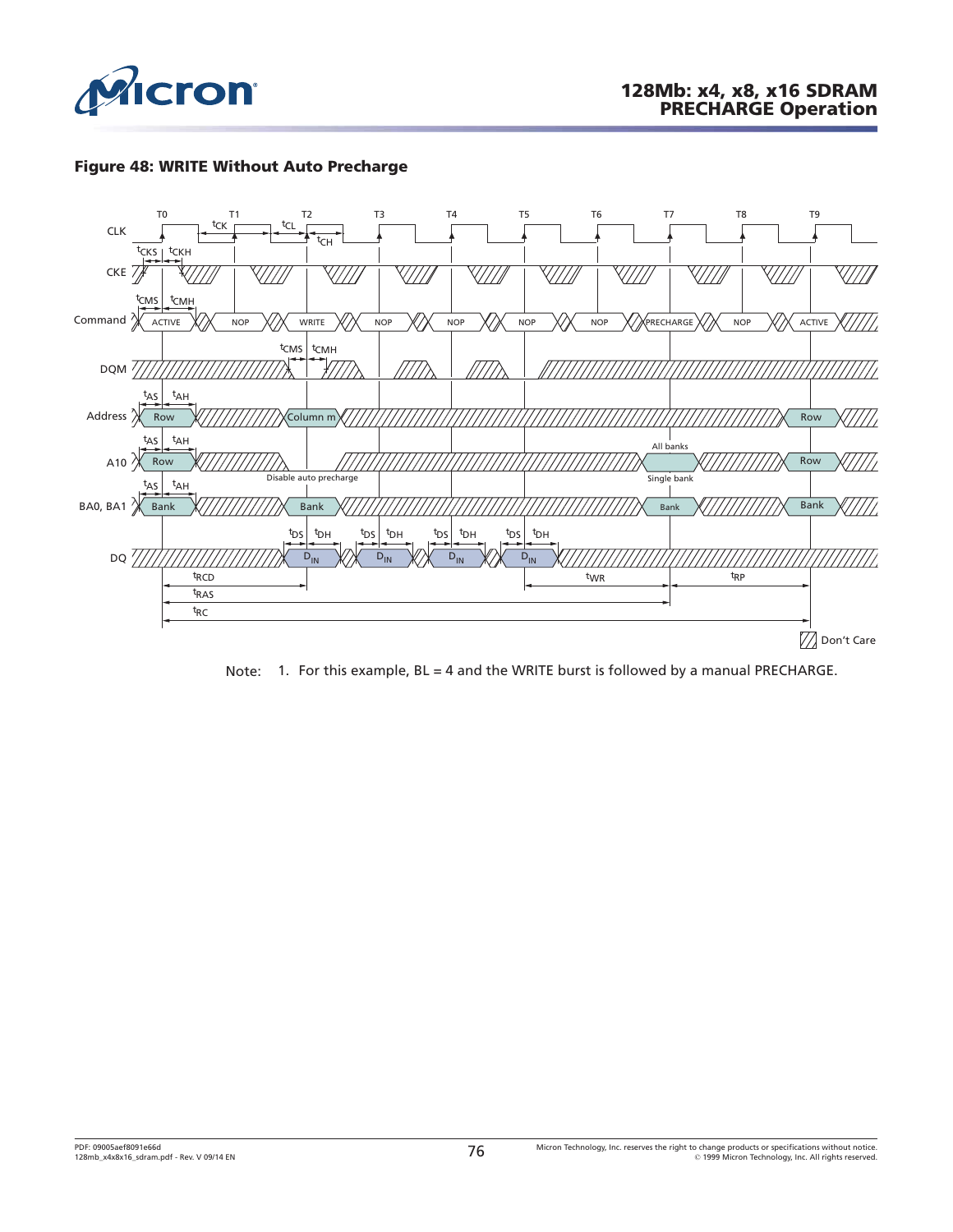

#### **Figure 49: Single WRITE With Auto Precharge**



Note: 1. For this example,  $BL = 1$ .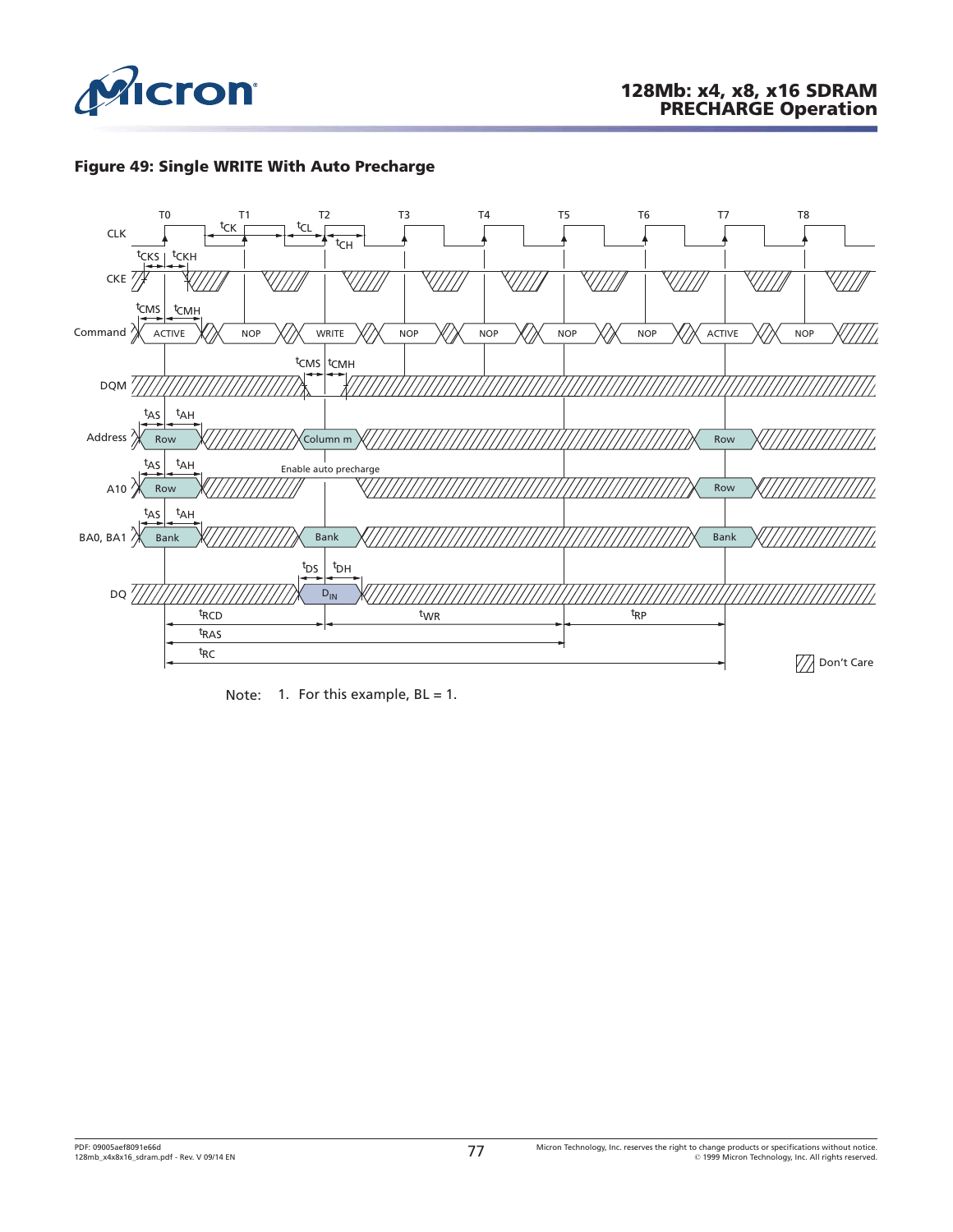





Note: 1. For this example, BL = 1 and the WRITE burst is followed by a manual PRECHARGE.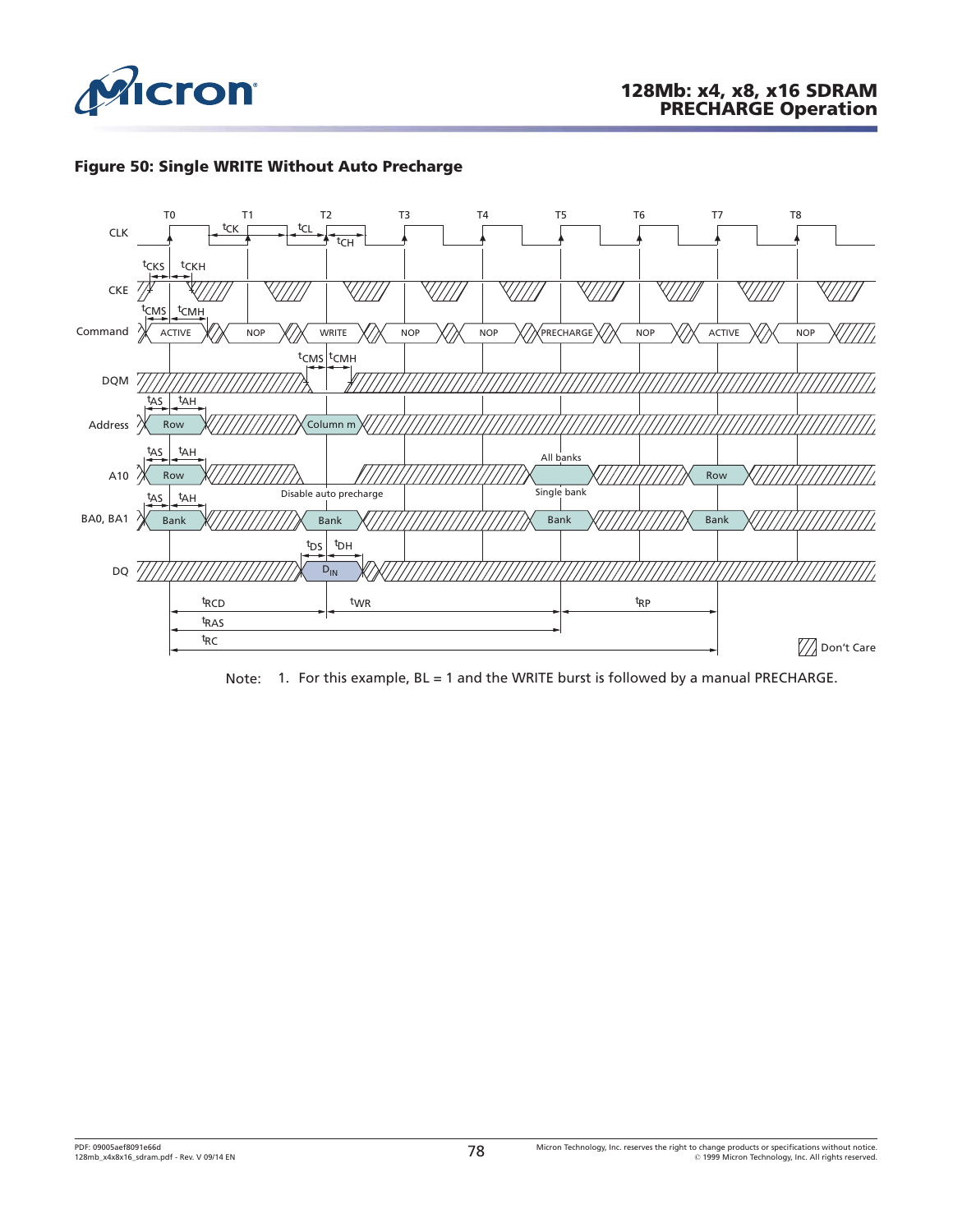

## **AUTO REFRESH Operation**

The AUTO REFRESH command is used during normal operation of the device to refresh the contents of the array. This command is nonpersistent, so it must be issued each time a refresh is required. All active banks must be precharged prior to issuing an AUTO REFRESH command. The AUTO REFRESH command should not be issued until the minimum t RP is met following the PRECHARGE command. Addressing is generated by the internal refresh controller. This makes the address bits "Don't Care" during an AU-TO REFRESH command.

After the AUTO REFRESH command is initiated, it must not be interrupted by any executable command until <sup>t</sup> RFC has been met. During <sup>t</sup> RFC time, COMMAND INHIBIT or NOP commands must be issued on each positive edge of the clock. The SDRAM requires that every row be refreshed each <sup>t</sup>REF period. Providing a distributed AUTO RE-FRESH command—calculated by dividing the refresh period ('REF) by the number of rows to be refreshed—meets the timing requirement and ensures that each row is refreshed. Alternatively, to satisfy the refresh requirement a burst refresh can be employed after every <sup>t</sup> REF period by issuing consecutive AUTO REFRESH commands for the number of rows to be refreshed at the minimum cycle rate ('RFC).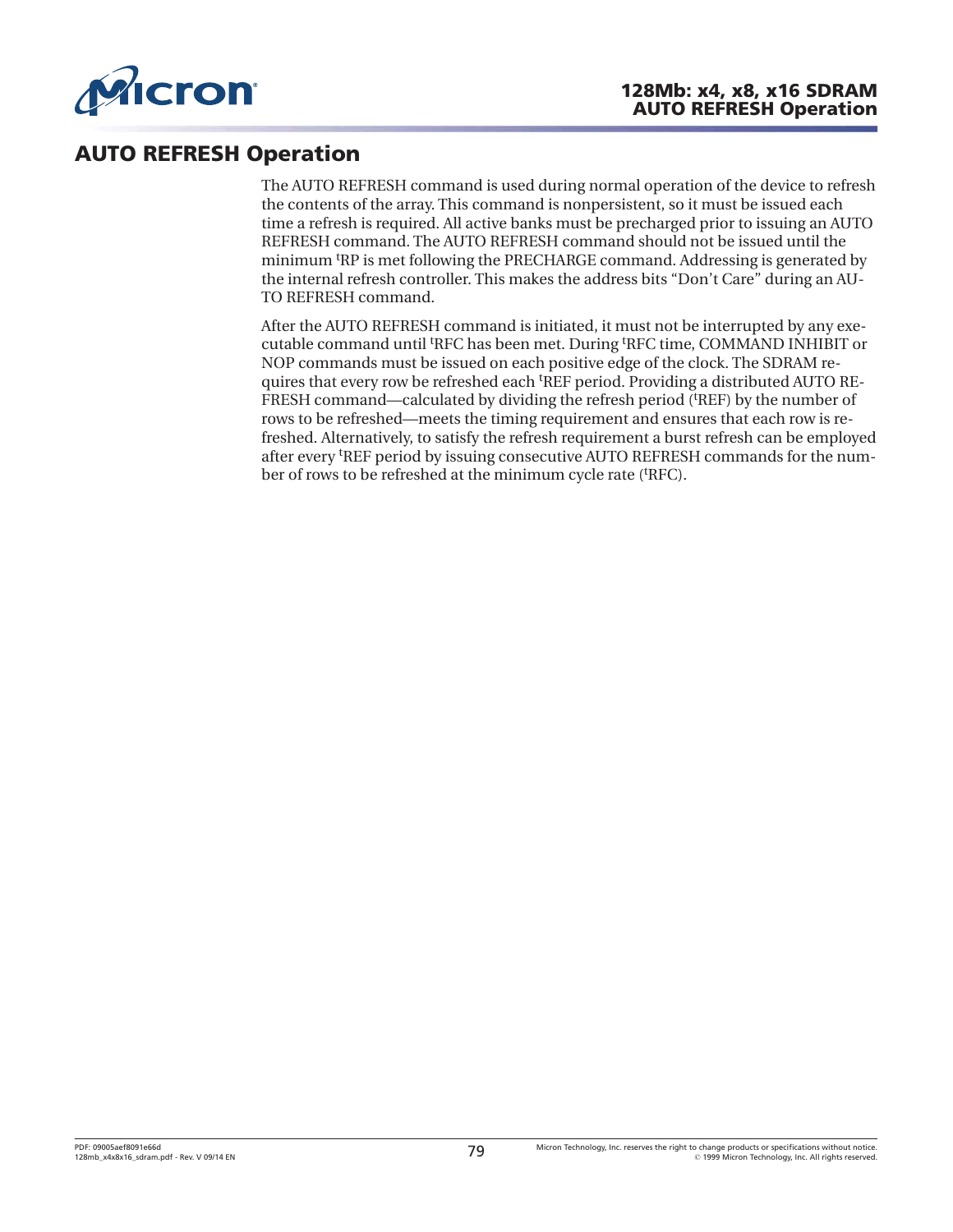

#### **Figure 51: Auto Refresh Mode**



Note: 1. Back-to-back AUTO REFRESH commands are not required.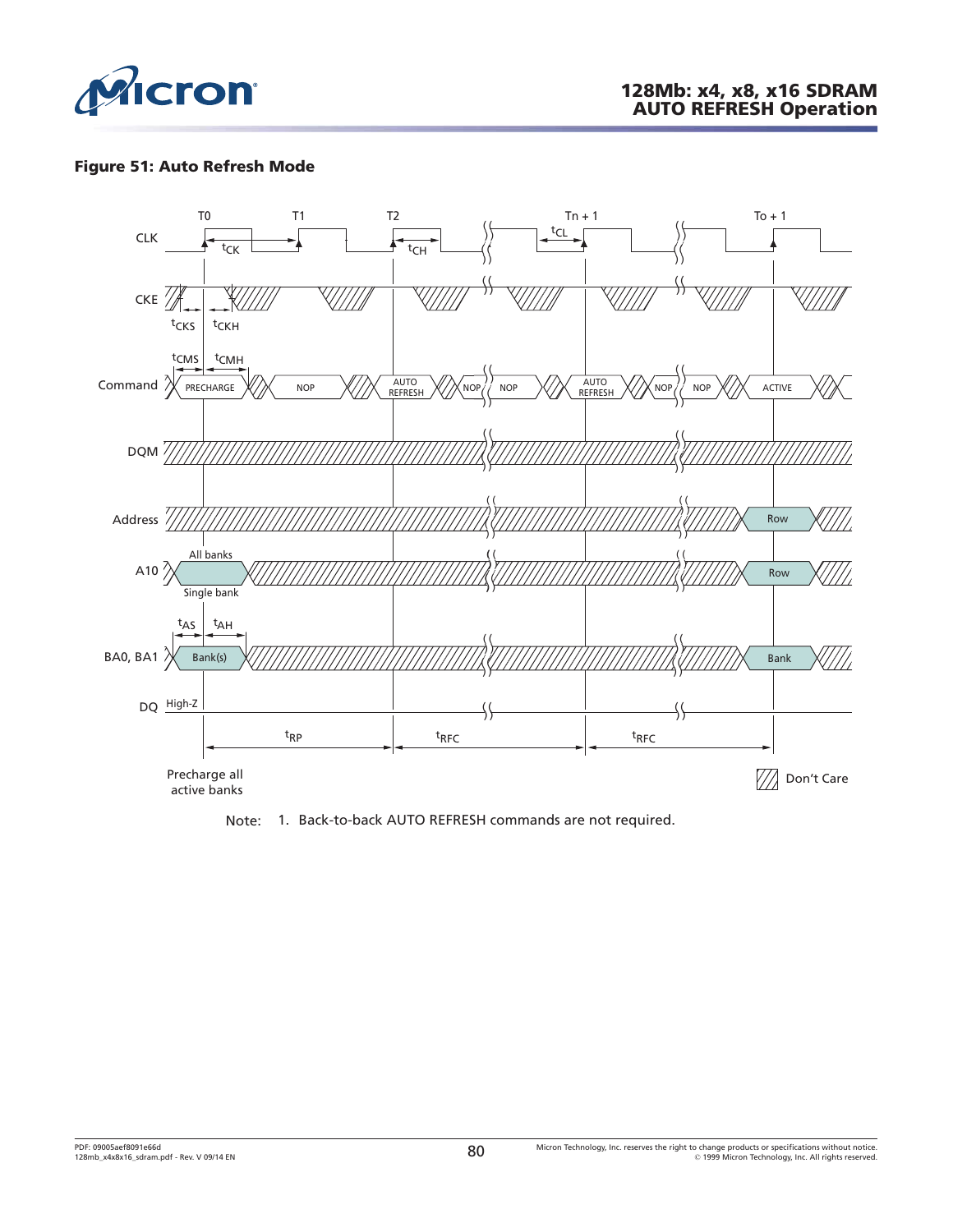

### **SELF REFRESH Operation**

The self refresh mode can be used to retain data in the device, even when the rest of the system is powered down. When in self refresh mode, the device retains data without external clocking. The SELF REFRESH command is initiated like an AUTO REFRESH command, except CKE is disabled (LOW). After the SELF REFRESH command is registered, all the inputs to the device become "Don't Care" with the exception of CKE, which must remain LOW.

After self refresh mode is engaged, the device provides its own internal clocking, enabling it to perform its own AUTO REFRESH cycles. The device must remain in self refresh mode for a minimum period equal to t RAS and remains in self refresh mode for an indefinite period beyond that.

The procedure for exiting self refresh requires a sequence of commands. First, CLK must be stable prior to CKE going back HIGH. (Stable clock is defined as a signal cycling within timing constraints specified for the clock ball.) After CKE is HIGH, the device must have NOP commands issued for a minimum of two clocks for <sup>t</sup> XSR because time is required for the completion of any internal refresh in progress.

Upon exiting the self refresh mode, AUTO REFRESH commands must be issued according to the distributed refresh rate ('REF/refresh row count) as both SELF REFRESH and AUTO REFRESH utilize the row refresh counter.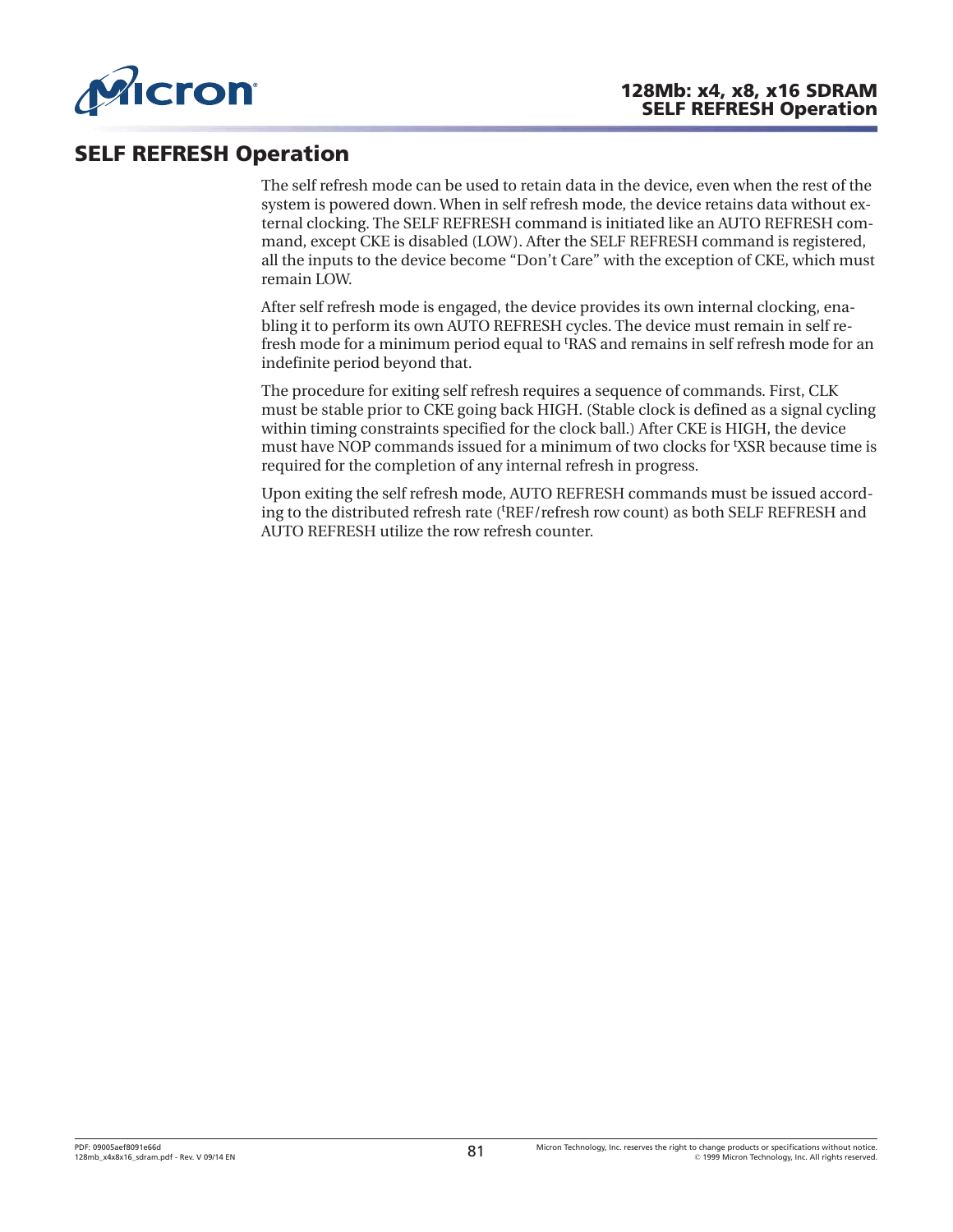

#### **Figure 52: Self Refresh Mode**



Note: 1. Each AUTO REFRESH command performs a REFRESH cycle. Back-to-back commands are not required.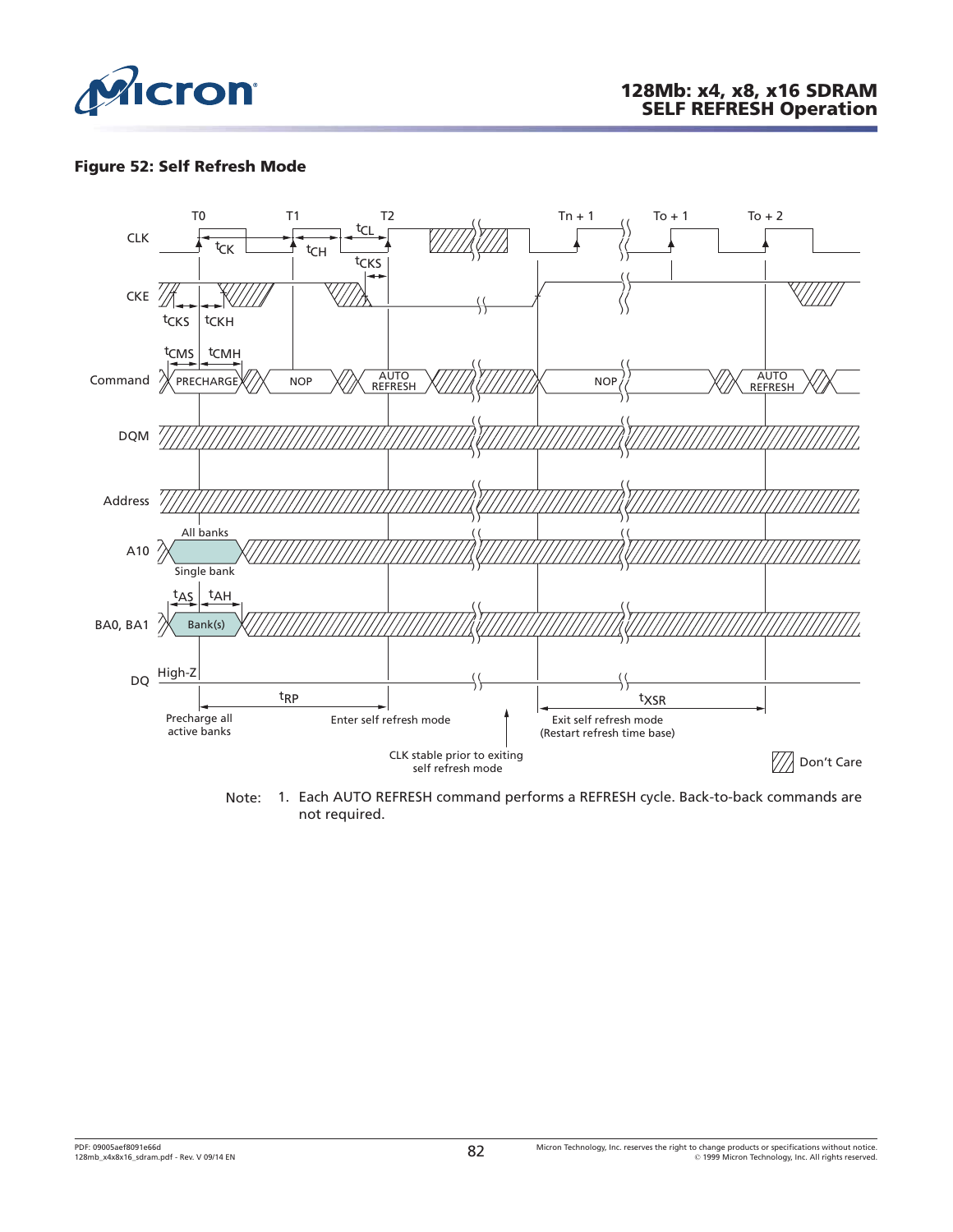

### **Power-Down**

Power-down occurs if CKE is registered LOW coincident with a NOP or COMMAND IN-HIBIT when no accesses are in progress. If power-down occurs when all banks are idle, this mode is referred to as precharge power-down; if power-down occurs when there is a row active in any bank, this mode is referred to as active power-down. Entering powerdown deactivates the input and output buffers, excluding CKE, for maximum power savings while in standby. The device cannot remain in the power-down state longer than the refresh period (64ms) because no REFRESH operations are performed in this mode.

The power-down state is exited by registering a NOP or COMMAND INHIBIT with CKE HIGH at the desired clock edge (meeting <sup>t</sup>CKS).

#### **Figure 53: Power-Down Mode**



Note: 1. Violating refresh requirements during power-down may result in a loss of data.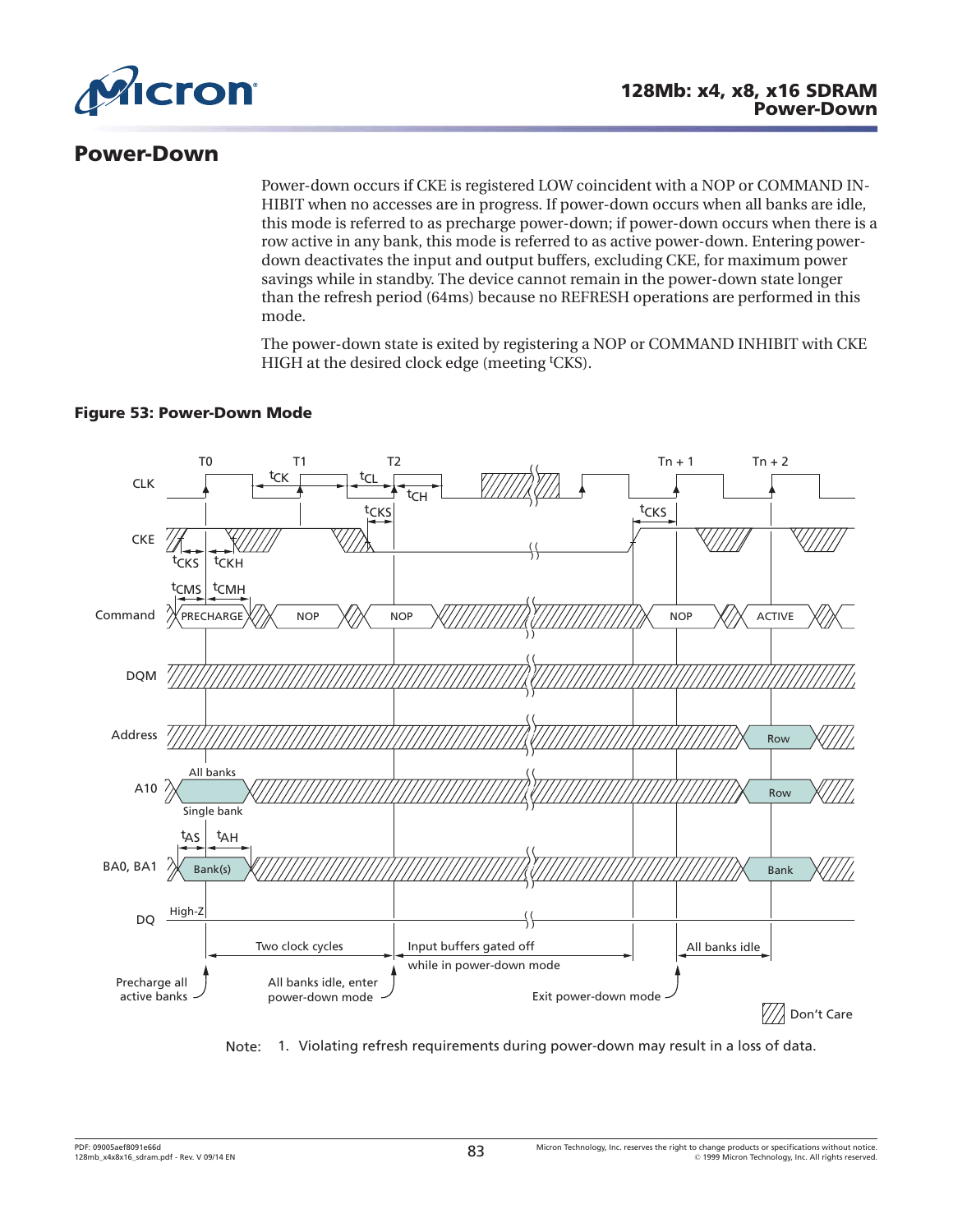

# **Clock Suspend**

The clock suspend mode occurs when a column access/burst is in progress and CKE is registered LOW. In the clock suspend mode, the internal clock is deactivated, freezing the synchronous logic.

For each positive clock edge on which CKE is sampled LOW, the next internal positive clock edge is suspended. Any command or data present on the input balls when an internal clock edge is suspended will be ignored; any data present on the DQ balls remains driven; and burst counters are not incremented, as long as the clock is suspended.

Exit clock suspend mode by registering CKE HIGH; the internal clock and related operation will resume on the subsequent positive clock edge.

#### **Figure 54: Clock Suspend During WRITE Burst**



Note: 1. For this example, BL = 4 or greater, and DQM is LOW.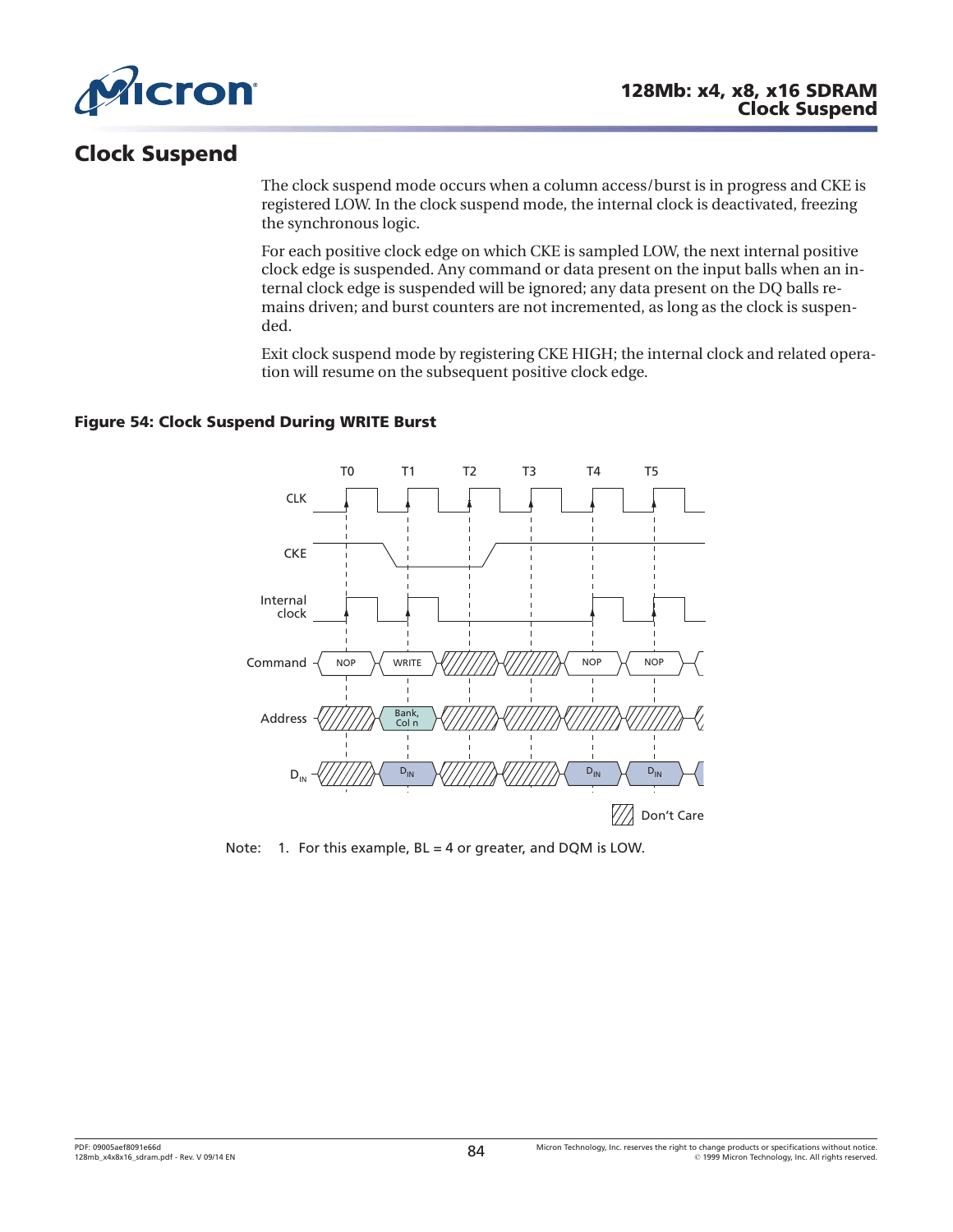

### **Figure 55: Clock Suspend During READ Burst**



Note: 1. For this example,  $CL = 2$ ,  $BL = 4$  or greater, and DQM is LOW.